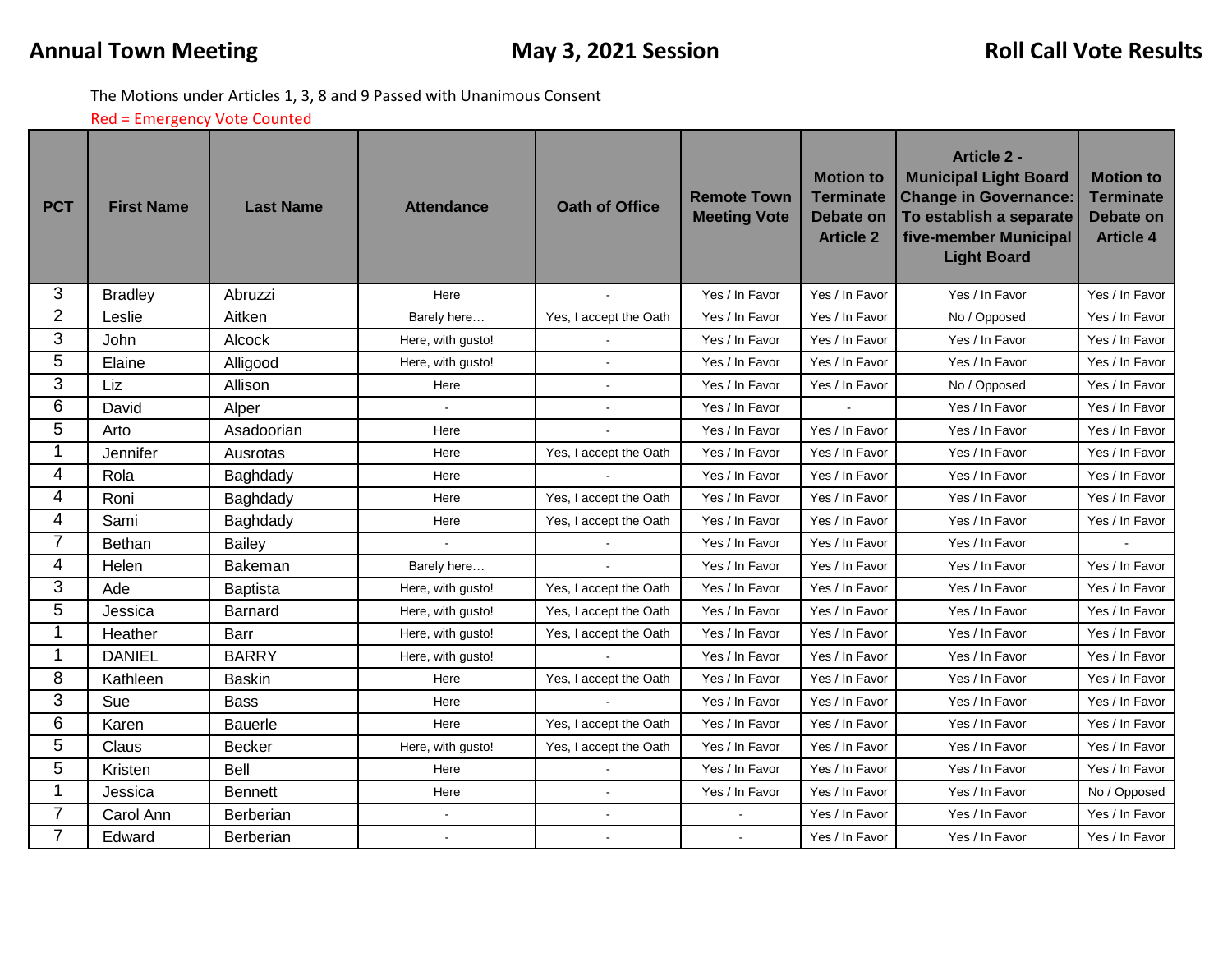| <b>PCT</b>     | <b>First Name</b> | <b>Last Name</b>      | <b>Attendance</b> | <b>Oath of Office</b>  | <b>Remote Town</b><br><b>Meeting Vote</b> | <b>Motion to</b><br><b>Terminate</b><br><b>Debate on</b><br><b>Article 2</b> | <b>Article 2 -</b><br><b>Municipal Light Board</b><br><b>Change in Governance:</b><br>To establish a separate<br>five-member Municipal<br><b>Light Board</b> | <b>Motion to</b><br><b>Terminate</b><br><b>Debate on</b><br><b>Article 4</b> |
|----------------|-------------------|-----------------------|-------------------|------------------------|-------------------------------------------|------------------------------------------------------------------------------|--------------------------------------------------------------------------------------------------------------------------------------------------------------|------------------------------------------------------------------------------|
| 3              | Joseph            | Bernard               | Here              | Yes, I accept the Oath | Yes / In Favor                            | Yes / In Favor                                                               | Yes / In Favor                                                                                                                                               | Yes / In Favor                                                               |
| 5              | Sarah             | Bilodeau              | $\sim$            |                        | Yes / In Favor                            | Yes / In Favor                                                               |                                                                                                                                                              | Yes / In Favor                                                               |
| 1              | Carolyn           | Bishop                |                   |                        |                                           | Yes / In Favor                                                               | Yes / In Favor                                                                                                                                               | Yes / In Favor                                                               |
| 8              | Marty             | <b>Bitner</b>         | Here              |                        | Yes / In Favor                            | Yes / In Favor                                                               | Yes / In Favor                                                                                                                                               | Yes / In Favor                                                               |
| 5              | Suzanne           | <b>Bloore</b>         | Here              | Yes, I accept the Oath | Yes / In Favor                            | Yes / In Favor                                                               | No / Opposed                                                                                                                                                 | Yes / In Favor                                                               |
| 1              | Kathryn           | Bonfiglio             | Here              |                        | Yes / In Favor                            | Yes / In Favor                                                               | Yes / In Favor                                                                                                                                               | Yes / In Favor                                                               |
| 6              | John              | <b>Bowe</b>           | Here, with gusto! | Yes, I accept the Oath | Yes / In Favor                            | Yes / In Favor                                                               | Yes / In Favor                                                                                                                                               | Yes / In Favor                                                               |
| 4              | Catherine         | <b>Bowen</b>          |                   |                        |                                           | Yes / In Favor                                                               | Yes / In Favor                                                                                                                                               | No / Opposed                                                                 |
| 7              | David             | Boyajian              | Here              | Yes, I accept the Oath | Yes / In Favor                            | Yes / In Favor                                                               | Yes / In Favor                                                                                                                                               | Yes / In Favor                                                               |
| 5              | Mary              | <b>Bradley</b>        | Barely here       |                        | Yes / In Favor                            | Yes / In Favor                                                               | Yes / In Favor                                                                                                                                               | No / Opposed                                                                 |
| 5              | Luna              | <b>Bradley-Hurley</b> | Here              | $\blacksquare$         | Yes / In Favor                            | Yes / In Favor                                                               | Yes / In Favor                                                                                                                                               | No / Opposed                                                                 |
| 8              | Kevin             | <b>Brosnan</b>        | $\mathbf{r}$      |                        | Yes / In Favor                            | Yes / In Favor                                                               | Yes / In Favor                                                                                                                                               |                                                                              |
| 4              | Judith            | <b>Brown</b>          | Here              |                        | Yes / In Favor                            | Yes / In Favor                                                               | Yes / In Favor                                                                                                                                               | Yes / In Favor                                                               |
| $\overline{2}$ | W. Sumner         | <b>Brown</b>          | $\mathbf{r}$      |                        |                                           | Yes / In Favor                                                               | No / Opposed                                                                                                                                                 | Yes / In Favor                                                               |
| <b>AL</b>      | William           | Brownsberger          | Here              | Yes, I accept the Oath |                                           | Yes / In Favor                                                               | Yes / In Favor                                                                                                                                               |                                                                              |
| $\overline{2}$ | m.patricia        | brusch                |                   |                        |                                           | Yes / In Favor                                                               | No / Opposed                                                                                                                                                 | Yes / In Favor                                                               |
| $\overline{2}$ | John              | <b>Buckley</b>        |                   |                        | $\tilde{\phantom{a}}$                     |                                                                              | $\overline{\phantom{a}}$                                                                                                                                     |                                                                              |
| 1              | Reed              | <b>Bundy</b>          | Barely here       | Yes, I accept the Oath | Yes / In Favor                            | $\overline{a}$                                                               |                                                                                                                                                              |                                                                              |
| 8              | Carolyn           | Bunyon                | Here              |                        | Yes / In Favor                            | Yes / In Favor                                                               | Yes / In Favor                                                                                                                                               | Yes / In Favor                                                               |
| $\overline{2}$ | Susan             | <b>Burgess-Cox</b>    | Here              | Yes, I accept the Oath | Yes / In Favor                            | Yes / In Favor                                                               | Yes / In Favor                                                                                                                                               | Yes / In Favor                                                               |
| $\overline{7}$ | Seetha            | <b>Burtner</b>        | Here, with gusto! |                        | Yes / In Favor                            | Yes / In Favor                                                               | Yes / In Favor                                                                                                                                               | Yes / In Favor                                                               |
| $\overline{7}$ | Margaret          | Callanan              |                   |                        | Yes / In Favor                            | Yes / In Favor                                                               | Yes / In Favor                                                                                                                                               | No / Opposed                                                                 |
| 7              | Richard "Nick"    | Candee                | $\overline{a}$    |                        | Yes / In Favor                            | Yes / In Favor                                                               | Yes / In Favor                                                                                                                                               | $\overline{a}$                                                               |
| 8              | <b>Brian</b>      | Caputo                | Here, with gusto! |                        | Yes / In Favor                            | Yes / In Favor                                                               | Yes / In Favor                                                                                                                                               | No / Opposed                                                                 |
| 8              | Laura             | Caputo                | Here, with gusto! | Yes, I accept the Oath | Yes / In Favor                            | Yes / In Favor                                                               | Yes / In Favor                                                                                                                                               | No / Opposed                                                                 |
| $\overline{2}$ | Tom               | Caputo                | Here, with gusto! |                        | Yes / In Favor                            | Yes / In Favor                                                               | Yes / In Favor                                                                                                                                               | Yes / In Favor                                                               |
| 5              | Lisa              | Carlivati             | Here              | $\sim$                 | Yes / In Favor                            | Yes / In Favor                                                               | Yes / In Favor                                                                                                                                               | Yes / In Favor                                                               |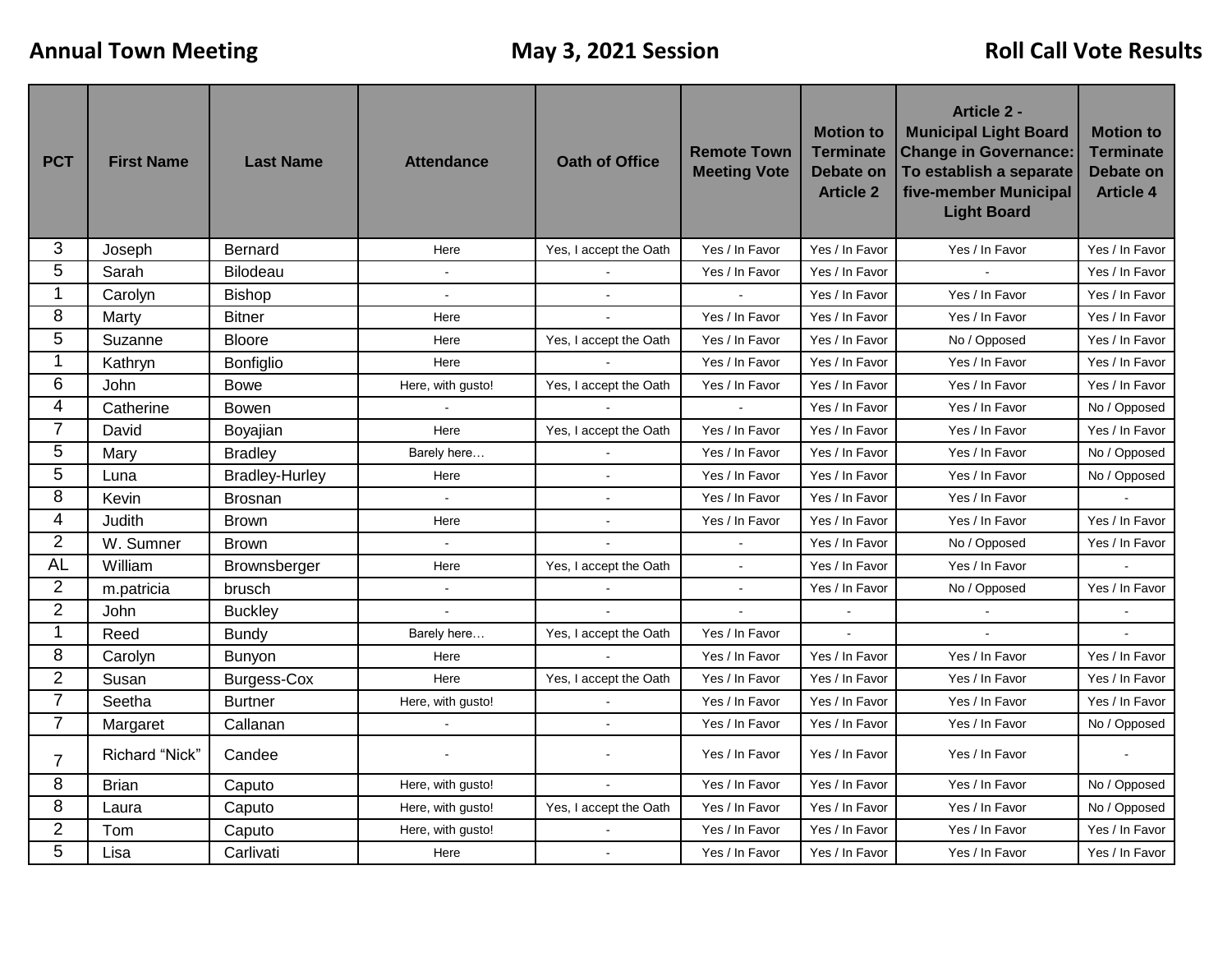| <b>PCT</b>     | <b>First Name</b> | <b>Last Name</b> | <b>Attendance</b> | <b>Oath of Office</b>  | <b>Remote Town</b><br><b>Meeting Vote</b> | <b>Motion to</b><br><b>Terminate</b><br><b>Debate on</b><br><b>Article 2</b> | <b>Article 2 -</b><br><b>Municipal Light Board</b><br><b>Change in Governance:</b><br>To establish a separate<br>five-member Municipal<br><b>Light Board</b> | <b>Motion to</b><br><b>Terminate</b><br><b>Debate on</b><br><b>Article 4</b> |
|----------------|-------------------|------------------|-------------------|------------------------|-------------------------------------------|------------------------------------------------------------------------------|--------------------------------------------------------------------------------------------------------------------------------------------------------------|------------------------------------------------------------------------------|
| 5              | Nancy             | Carlson          | Here, with gusto! |                        | Yes / In Favor                            | Yes / In Favor                                                               | Yes / In Favor                                                                                                                                               | Yes / In Favor                                                               |
| <b>AL</b>      | Floyd             | Carman           | Here              | $\overline{a}$         | Yes / In Favor                            | Yes / In Favor                                                               | Yes / In Favor                                                                                                                                               | Yes / In Favor                                                               |
| 1              | Mark              | Carthy           | Here              |                        |                                           | No / Opposed                                                                 | No / Opposed                                                                                                                                                 | Yes / In Favor                                                               |
| 3              | David             | Chase            | Here, with gusto! |                        | Yes / In Favor                            | Yes / In Favor                                                               | Yes / In Favor                                                                                                                                               | Yes / In Favor                                                               |
| 6              | Amy               | Checkoway        | Here              |                        | Yes / In Favor                            | Yes / In Favor                                                               | Yes / In Favor                                                                                                                                               | Yes / In Favor                                                               |
| 4              | william           | chemelli         | Here              | Yes, I accept the Oath | Yes / In Favor                            | Yes / In Favor                                                               | No / Opposed                                                                                                                                                 | Yes / In Favor                                                               |
| 4              | <b>MICHAEL</b>    | <b>CHESSON</b>   | Here, with gusto! |                        | Yes / In Favor                            | Yes / In Favor                                                               | Yes / In Favor                                                                                                                                               | Yes / In Favor                                                               |
| 5              | <b>JOANNE</b>     | <b>COAKLEY</b>   |                   |                        | Yes / In Favor                            | Yes / In Favor                                                               | Yes / In Favor                                                                                                                                               | Yes / In Favor                                                               |
| 6              | roger             | colton           | Here              |                        | Yes / In Favor                            | Yes / In Favor                                                               | No / Opposed                                                                                                                                                 | Yes / In Favor                                                               |
| $\overline{2}$ | Julia             | Corbett          | Here, with gusto! |                        | Yes / In Favor                            | Yes / In Favor                                                               | Yes / In Favor                                                                                                                                               | Yes / In Favor                                                               |
| 8              | Alexander         | Corbett, III     | Here, with gusto! | Yes, I accept the Oath | Yes / In Favor                            | Yes / In Favor                                                               | Yes / In Favor                                                                                                                                               | Yes / In Favor                                                               |
| 8              | Kathleen          | Cowing           | Barely here       |                        | Yes / In Favor                            | Yes / In Favor                                                               | Yes / In Favor                                                                                                                                               | Yes / In Favor                                                               |
| $\overline{7}$ | Clare             | Crawford         | Here              |                        | Yes / In Favor                            | Yes / In Favor                                                               | Yes / In Favor                                                                                                                                               | Yes / In Favor                                                               |
| 5              | Julie             | Crockett         | Here              |                        | Yes / In Favor                            | Yes / In Favor                                                               | Yes / In Favor                                                                                                                                               | No / Opposed                                                                 |
| 8              | Michael           | Crowley          | Here              |                        | Yes / In Favor                            | Yes / In Favor                                                               | Yes / In Favor                                                                                                                                               | No / Opposed                                                                 |
| 6              | Susanne           | Croy             | Here              | $\sim$                 | Yes / In Favor                            | Yes / In Favor                                                               | Yes / In Favor                                                                                                                                               | Yes / In Favor                                                               |
| 4              | Kevin             | Cunningham       | Here              |                        | Yes / In Favor                            | No / Opposed                                                                 | No / Opposed                                                                                                                                                 | Yes / In Favor                                                               |
| $\overline{7}$ | James             | Curtin           | Here              | Yes, I accept the Oath | Yes / In Favor                            | Yes / In Favor                                                               | Yes / In Favor                                                                                                                                               | Yes / In Favor                                                               |
| <b>AL</b>      | Ellen             | Cushman          | Here, with gusto! |                        | Yes / In Favor                            | Yes / In Favor                                                               | Yes / In Favor                                                                                                                                               | Yes / In Favor                                                               |
| <b>AL</b>      | Adam              | Dash             | Here, with gusto! |                        | Yes / In Favor                            | Yes / In Favor                                                               | No / Opposed                                                                                                                                                 | Yes / In Favor                                                               |
| <b>AL</b>      | Donnag            | David            | $\mathbf{r}$      | $\mathbf{r}$           | $\omega$                                  | $\ddot{\phantom{a}}$                                                         | $\overline{a}$                                                                                                                                               |                                                                              |
| 8              | David             | DeMarco          | Here              |                        |                                           |                                                                              |                                                                                                                                                              |                                                                              |
| 8              | Sharon            | DeMarco          | Here              | Yes, I accept the Oath | Yes / In Favor                            | Yes / In Favor                                                               | Yes / In Favor                                                                                                                                               | Yes / In Favor                                                               |
| $\overline{2}$ | Joseph            | DeStefano        |                   |                        |                                           |                                                                              |                                                                                                                                                              |                                                                              |
| 4              | Debra             | Deutsch          | Here, with gusto! | Yes, I accept the Oath | Yes / In Favor                            | Yes / In Favor                                                               | Yes / In Favor                                                                                                                                               | Yes / In Favor                                                               |
| 4              | Linda             | DeVito Ghilardi  | Here              | Yes, I accept the Oath |                                           | Yes / In Favor                                                               | Yes / In Favor                                                                                                                                               | Yes / In Favor                                                               |
| 3              | John              | Dieckmann        | $\mathbf{r}$      |                        | Yes / In Favor                            | Yes / In Favor                                                               | No / Opposed                                                                                                                                                 | No / Opposed                                                                 |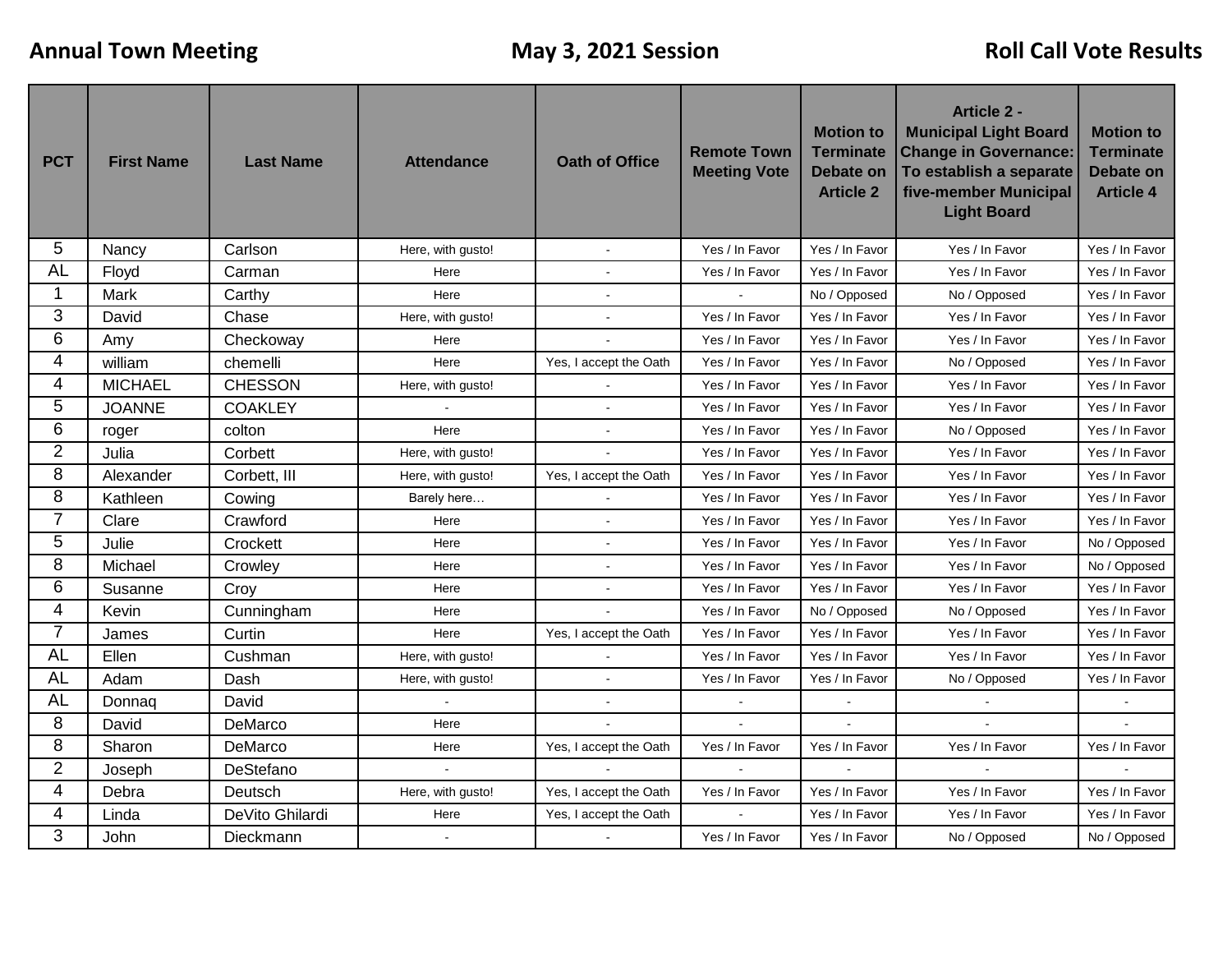| <b>PCT</b>     | <b>First Name</b> | <b>Last Name</b> | <b>Attendance</b> | <b>Oath of Office</b>  | <b>Remote Town</b><br><b>Meeting Vote</b> | <b>Motion to</b><br><b>Terminate</b><br><b>Debate on</b><br><b>Article 2</b> | <b>Article 2 -</b><br><b>Municipal Light Board</b><br><b>Change in Governance:</b><br>To establish a separate<br>five-member Municipal<br><b>Light Board</b> | <b>Motion to</b><br><b>Terminate</b><br><b>Debate on</b><br><b>Article 4</b> |
|----------------|-------------------|------------------|-------------------|------------------------|-------------------------------------------|------------------------------------------------------------------------------|--------------------------------------------------------------------------------------------------------------------------------------------------------------|------------------------------------------------------------------------------|
| $\overline{2}$ | Elizabeth         | Dionne           | Here, with gusto! |                        | Yes / In Favor                            | Yes / In Favor                                                               | Yes / In Favor                                                                                                                                               | Yes / In Favor                                                               |
| 1              | Peter             | <b>Dizikes</b>   | Here, with gusto! | Yes, I accept the Oath | Yes / In Favor                            | No / Opposed                                                                 | Yes / In Favor                                                                                                                                               | Yes / In Favor                                                               |
| $\overline{7}$ | Nan               | Donald           | Here, with gusto! | Yes, I accept the Oath | Yes / In Favor                            | Yes / In Favor                                                               | Yes / In Favor                                                                                                                                               | Yes / In Favor                                                               |
| 5              | Thayer            | Donham           | Here              | Yes, I accept the Oath | Yes / In Favor                            | Yes / In Favor                                                               | Yes / In Favor                                                                                                                                               |                                                                              |
| 6              | Tara              | Donner           | Here              |                        | Yes / In Favor                            | Yes / In Favor                                                               | Yes / In Favor                                                                                                                                               | Yes / In Favor                                                               |
| 1              | Christine         | Doyle            | Here              |                        | Yes / In Favor                            | Yes / In Favor                                                               | Yes / In Favor                                                                                                                                               | Yes / In Favor                                                               |
| $\overline{7}$ | Josn              | Drevins          |                   |                        |                                           |                                                                              |                                                                                                                                                              |                                                                              |
| 6              | Theodore          | <b>Dukas</b>     | Here              | Yes, I accept the Oath | $\sim$                                    | Yes / In Favor                                                               | Yes / In Favor                                                                                                                                               | Yes / In Favor                                                               |
| 5              | Janice            | Ellard           | Here              | Yes, I accept the Oath | Yes / In Favor                            | Yes / In Favor                                                               | Yes / In Favor                                                                                                                                               | Yes / In Favor                                                               |
| 6              | Roy               | Epstein          | Here              |                        | Yes / In Favor                            | Yes / In Favor                                                               | Yes / In Favor                                                                                                                                               | Yes / In Favor                                                               |
| 6              | Stephen           | Evans            | Here, with gusto! | Yes, I accept the Oath | Yes / In Favor                            | Yes / In Favor                                                               | Yes / In Favor                                                                                                                                               | Yes / In Favor                                                               |
| 6              | Judith            | Feinleib         | Here              | Yes, I accept the Oath | Yes / In Favor                            | Yes / In Favor                                                               | Yes / In Favor                                                                                                                                               | Yes / In Favor                                                               |
| 5              | Judith            | Feins            | Here              |                        | Yes / In Favor                            | Yes / In Favor                                                               | Yes / In Favor                                                                                                                                               | Yes / In Favor                                                               |
| 8              | Anthony           | Ferrante         | Here, with gusto! | Yes, I accept the Oath | Yes / In Favor                            | Yes / In Favor                                                               | Yes / In Favor                                                                                                                                               | Yes / In Favor                                                               |
| 5              | Howard            | Fine             | Here, with gusto! | Yes, I accept the Oath | Yes / In Favor                            | Yes / In Favor                                                               | No / Opposed                                                                                                                                                 | Yes / In Favor                                                               |
| 4              | David             | Flewelling       | Here              |                        | Yes / In Favor                            | Yes / In Favor                                                               | Yes / In Favor                                                                                                                                               | Yes / In Favor                                                               |
| 4              | Sheila            | Flewelling       | Here              | $\ddot{\phantom{a}}$   | Yes / In Favor                            | Yes / In Favor                                                               | Yes / In Favor                                                                                                                                               | Yes / In Favor                                                               |
| 5              | <b>Travis</b>     | Franck           | Here              |                        | Yes / In Favor                            | Yes / In Favor                                                               | Yes / In Favor                                                                                                                                               | No / Opposed                                                                 |
| $\overline{2}$ | Frank             | French           | $\sim$            |                        |                                           | Yes / In Favor                                                               | Yes / In Favor                                                                                                                                               | Yes / In Favor                                                               |
| 3              | Bonnie            | Friedman         | Here, with gusto! | Yes, I accept the Oath | Yes / In Favor                            | No / Opposed                                                                 | No / Opposed                                                                                                                                                 | No / Opposed                                                                 |
| 5              | Matt              | Garver           | $\omega$          | $\mathbf{r}$           | $\tilde{\phantom{a}}$                     | Yes / In Favor                                                               | No / Opposed                                                                                                                                                 | Yes / In Favor                                                               |
| 4              | Lucia             | Gates            | Here              | Yes, I accept the Oath | Yes / In Favor                            | Yes / In Favor                                                               | Yes / In Favor                                                                                                                                               | Yes / In Favor                                                               |
| $\mathbf 1$    | Mary              | Gavin            | Here              | Yes, I accept the Oath | Yes / In Favor                            | Yes / In Favor                                                               | No / Opposed                                                                                                                                                 | Yes / In Favor                                                               |
| 7              | Benjamin          | Geiger           |                   |                        |                                           |                                                                              |                                                                                                                                                              |                                                                              |
| 2              | Ronald            | Geiger           | Here, with gusto! |                        | Yes / In Favor                            | Yes / In Favor                                                               | Yes / In Favor                                                                                                                                               | Yes / In Favor                                                               |
| 4              | Lisa              | Gibalerio        | Here              |                        | Yes / In Favor                            | Yes / In Favor                                                               | No / Opposed                                                                                                                                                 | Yes / In Favor                                                               |
| 6              | Elizabeth         | Gibson           | Here              | $\overline{a}$         | Yes / In Favor                            | Yes / In Favor                                                               | Yes / In Favor                                                                                                                                               | No / Opposed                                                                 |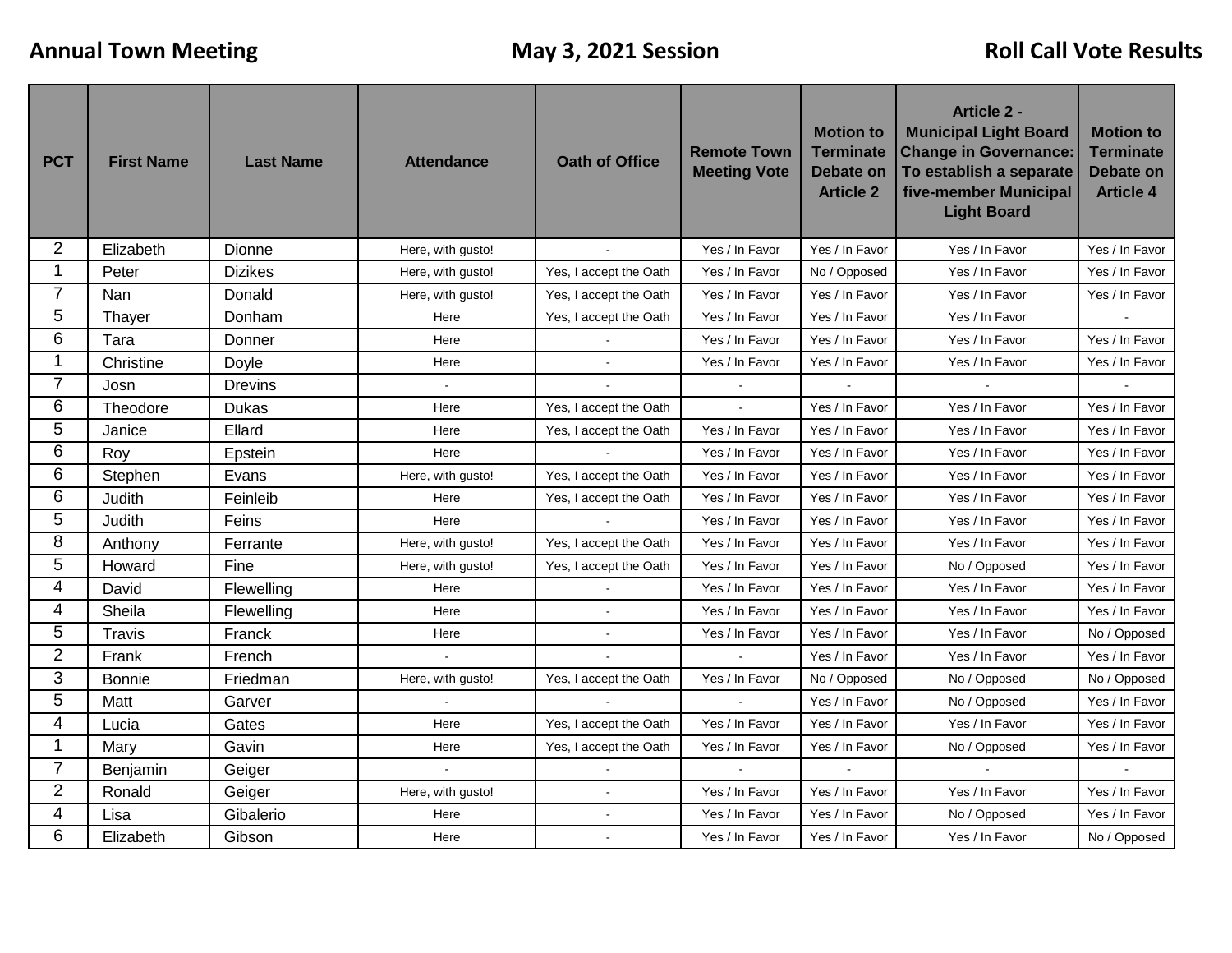| <b>PCT</b>     | <b>First Name</b> | <b>Last Name</b>   | <b>Attendance</b> | <b>Oath of Office</b>  | <b>Remote Town</b><br><b>Meeting Vote</b> | <b>Motion to</b><br><b>Terminate</b><br><b>Debate on</b><br><b>Article 2</b> | <b>Article 2 -</b><br><b>Municipal Light Board</b><br><b>Change in Governance:</b><br>To establish a separate<br>five-member Municipal<br><b>Light Board</b> | <b>Motion to</b><br><b>Terminate</b><br><b>Debate on</b><br><b>Article 4</b> |
|----------------|-------------------|--------------------|-------------------|------------------------|-------------------------------------------|------------------------------------------------------------------------------|--------------------------------------------------------------------------------------------------------------------------------------------------------------|------------------------------------------------------------------------------|
| 3              | Shaun             | Goho               | Here              | Yes, I accept the Oath | Yes / In Favor                            | No / Opposed                                                                 | Yes / In Favor                                                                                                                                               | No / Opposed                                                                 |
| 8              | Anne              | Goldenberg         |                   |                        |                                           |                                                                              |                                                                                                                                                              |                                                                              |
| 3              | Ariane            | Goodman-Belkadi    | Here, with gusto! |                        | Yes / In Favor                            | No / Opposed                                                                 | Yes / In Favor                                                                                                                                               | No / Opposed                                                                 |
| $\overline{7}$ | Elizabeth         | Goss               | Here              | Yes, I accept the Oath | Yes / In Favor                            | Yes / In Favor                                                               | Yes / In Favor                                                                                                                                               | Yes / In Favor                                                               |
| 6              | Laurie            | Graham             | Here, with gusto! | Yes, I accept the Oath | Yes / In Favor                            | Yes / In Favor                                                               | Yes / In Favor                                                                                                                                               | Yes / In Favor                                                               |
| 1              | Christopher       | Grande             | Here, with gusto! | Yes, I accept the Oath | Yes / In Favor                            | No / Opposed                                                                 | Yes / In Favor                                                                                                                                               | Yes / In Favor                                                               |
| 1              | Kimberly          | Haley              | Here              | Yes, I accept the Oath | Yes / In Favor                            | Yes / In Favor                                                               | Yes / In Favor                                                                                                                                               | Yes / In Favor                                                               |
| 1              | Daniel            | Halston            | $\sim$            | $\mathbf{r}$           | Yes / In Favor                            | Yes / In Favor                                                               | Yes / In Favor                                                                                                                                               | No / Opposed                                                                 |
| 4              | Dana              | Harrington         | Here, with gusto! | Yes, I accept the Oath | Yes / In Favor                            | Yes / In Favor                                                               | Yes / In Favor                                                                                                                                               | Yes / In Favor                                                               |
| 3              | Richard           | Hartley            | Here              | Yes, I accept the Oath | Yes / In Favor                            | Yes / In Favor                                                               | Yes / In Favor                                                                                                                                               | Yes / In Favor                                                               |
| 1              | Jessica           | Hausman            | Here, with gusto! |                        | Yes / In Favor                            | Yes / In Favor                                                               | Yes / In Favor                                                                                                                                               | Yes / In Favor                                                               |
| 1              | Jocelyn           | Hayes              | Here              |                        | Yes / In Favor                            | Yes / In Favor                                                               | Yes / In Favor                                                                                                                                               | Yes / In Favor                                                               |
| $\overline{2}$ | Anne              | Helgen             | Here, with gusto! |                        |                                           | Yes / In Favor                                                               | No / Opposed                                                                                                                                                 | Yes / In Favor                                                               |
| 3              | Rachel            | Heller             | Here, with gusto! | ÷,                     | Yes / In Favor                            | Yes / In Favor                                                               | Yes / In Favor                                                                                                                                               | Yes / In Favor                                                               |
| $\overline{2}$ | <b>KAREN</b>      | <b>HEROSIAN</b>    |                   |                        |                                           |                                                                              |                                                                                                                                                              |                                                                              |
| 3              | James             | Herron             | Here              |                        | Yes / In Favor                            | Yes / In Favor                                                               | Yes / In Favor                                                                                                                                               | Yes / In Favor                                                               |
| $\overline{2}$ | Kelly             | Higgins            | $\mathbf{r}$      |                        |                                           | Yes / In Favor                                                               | Yes / In Favor                                                                                                                                               | Yes / In Favor                                                               |
| 4              | Jirair            | Hovsepian          | Here              | Yes, I accept the Oath | Yes / In Favor                            | Yes / In Favor                                                               | Yes / In Favor                                                                                                                                               | Yes / In Favor                                                               |
| $\overline{2}$ | David             | Hurley             | Here              | Yes, I accept the Oath | Yes / In Favor                            | Yes / In Favor                                                               | Yes / In Favor                                                                                                                                               | Yes / In Favor                                                               |
| $\overline{7}$ | Robert            | Imberman           | Here, with gusto! | Yes, I accept the Oath | Yes / In Favor                            | Yes / In Favor                                                               | No / Opposed                                                                                                                                                 | Yes / In Favor                                                               |
| 8              | Melissa           | Irion              | Here              |                        | Yes / In Favor                            | Yes / In Favor                                                               | No / Opposed                                                                                                                                                 | No / Opposed                                                                 |
| 3              | <b>VERAL</b>      | <b>ISKANDARIAN</b> | Barely here       |                        | Yes / In Favor                            | Yes / In Favor                                                               | Yes / In Favor                                                                                                                                               |                                                                              |
| 8              | Radha             | <b>IYENGAR</b>     | Here, with gusto! |                        | Yes / In Favor                            | Yes / In Favor                                                               | No / Opposed                                                                                                                                                 | Yes / In Favor                                                               |
| 3              | Ann               | Jansen             | Here              |                        | Yes / In Favor                            | Yes / In Favor                                                               | Yes / In Favor                                                                                                                                               | Yes / In Favor                                                               |
| 3              | Juliet            | Jenkins            | Here              | Yes, I accept the Oath | Yes / In Favor                            | Yes / In Favor                                                               | Yes / In Favor                                                                                                                                               | Yes / In Favor                                                               |
| 6              | Suzanne           | Johannet           | Here, with gusto! |                        | Yes / In Favor                            | No / Opposed                                                                 | No / Opposed                                                                                                                                                 | Yes / In Favor                                                               |
| 5              | Raymond           | Johnson            | Here, with gusto! | Yes, I accept the Oath | Yes / In Favor                            | Yes / In Favor                                                               | No / Opposed                                                                                                                                                 | Yes / In Favor                                                               |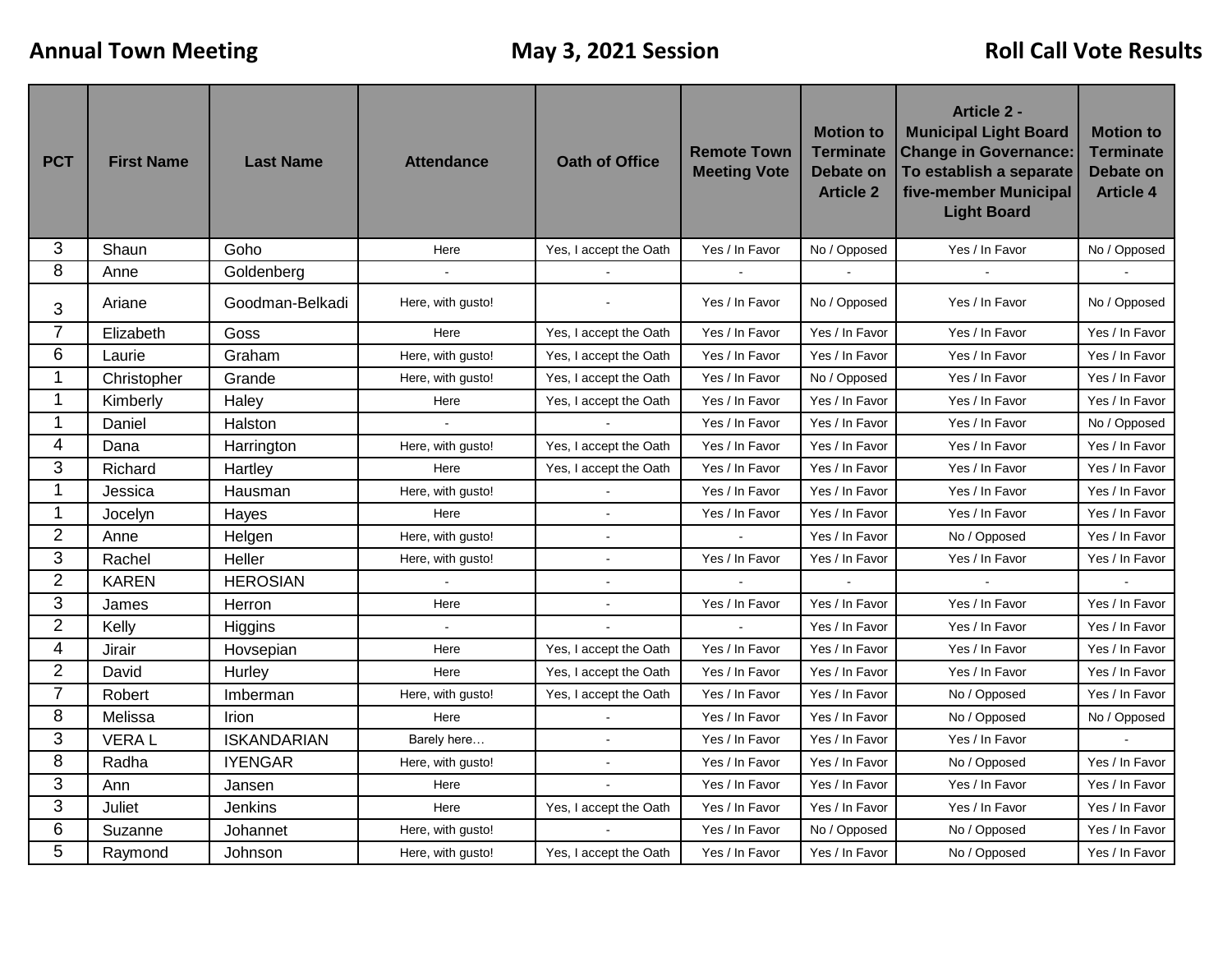| <b>PCT</b>     | <b>First Name</b> | <b>Last Name</b> | <b>Attendance</b> | <b>Oath of Office</b>  | <b>Remote Town</b><br><b>Meeting Vote</b> | <b>Motion to</b><br><b>Terminate</b><br><b>Debate on</b><br><b>Article 2</b> | <b>Article 2 -</b><br><b>Municipal Light Board</b><br><b>Change in Governance:</b><br>To establish a separate<br>five-member Municipal<br><b>Light Board</b> | <b>Motion to</b><br><b>Terminate</b><br><b>Debate on</b><br><b>Article 4</b> |
|----------------|-------------------|------------------|-------------------|------------------------|-------------------------------------------|------------------------------------------------------------------------------|--------------------------------------------------------------------------------------------------------------------------------------------------------------|------------------------------------------------------------------------------|
| 3              | Ralph             | Jones            | Here              |                        | Yes / In Favor                            | Yes / In Favor                                                               | Yes / In Favor                                                                                                                                               | Yes / In Favor                                                               |
| 6              | Virginia          | Jordan           | Here              | Yes, I accept the Oath | Yes / In Favor                            | Yes / In Favor                                                               | Yes / In Favor                                                                                                                                               | Yes / In Favor                                                               |
| 8              | Mark              | Kagan            | Here, with gusto! | Yes, I accept the Oath | Yes / In Favor                            | Yes / In Favor                                                               | Yes / In Favor                                                                                                                                               | Yes / In Favor                                                               |
| 6              | Elshad            | Kasumov          | Here, with gusto! | Yes, I accept the Oath | Yes / In Favor                            | Yes / In Favor                                                               | Yes / In Favor                                                                                                                                               | No / Opposed                                                                 |
| 6              | Mary Ann          | Kazanjian        | Here              |                        | Yes / In Favor                            |                                                                              | No / Opposed                                                                                                                                                 |                                                                              |
| 4              | <b>Brian</b>      | Keefe            |                   |                        |                                           |                                                                              | Yes / In Favor                                                                                                                                               | Yes / In Favor                                                               |
| 7              | Patricia          | Kelley           | Here              |                        | Yes / In Favor                            | Yes / In Favor                                                               | Yes / In Favor                                                                                                                                               | Yes / In Favor                                                               |
| 3              | Mary              | Kennedy          | Here              |                        | Yes / In Favor                            | Yes / In Favor                                                               | Yes / In Favor                                                                                                                                               | Yes / In Favor                                                               |
| $\overline{2}$ | Kathleen          | Keohane          | Here, with gusto! |                        | Yes / In Favor                            | No / Opposed                                                                 | No / Opposed                                                                                                                                                 | Yes / In Favor                                                               |
| 8              | <b>Stephen</b>    | <b>Kerins</b>    |                   |                        |                                           | Yes / In Favor                                                               | Yes / In Favor                                                                                                                                               | Yes / In Favor                                                               |
| 3              | Jason             | Ketola           | Here              | Yes, I accept the Oath | Yes / In Favor                            | Yes / In Favor                                                               | Yes / In Favor                                                                                                                                               | Yes / In Favor                                                               |
| 6              | Julie             | Kirrane          | Here              |                        | Yes / In Favor                            | Yes / In Favor                                                               | Yes / In Favor                                                                                                                                               | Yes / In Favor                                                               |
| 6              | Stephen           | Klionsky         | Here, with gusto! |                        | Yes / In Favor                            | Yes / In Favor                                                               | Yes / In Favor                                                                                                                                               | Yes / In Favor                                                               |
| 8              | Christine         | Kochem           | Here              |                        | Yes / In Favor                            | Yes / In Favor                                                               | Yes / In Favor                                                                                                                                               | Yes / In Favor                                                               |
| $\overline{2}$ | Lydia             | Kogler           | Here, with gusto! | Yes, I accept the Oath | Yes / In Favor                            | Yes / In Favor                                                               | Yes / In Favor                                                                                                                                               | Yes / In Favor                                                               |
| $\overline{7}$ | Natalie           | Kostich          | Here, with gusto! | Yes, I accept the Oath | Yes / In Favor                            | Yes / In Favor                                                               | Yes / In Favor                                                                                                                                               | Yes / In Favor                                                               |
| 7              | Jennifer          | Kundrot          | Here              |                        |                                           | No / Opposed                                                                 | Yes / In Favor                                                                                                                                               | No / Opposed                                                                 |
| 8              | Anne-Marie        | Lambert          | Here              |                        | Yes / In Favor                            | No / Opposed                                                                 | No / Opposed                                                                                                                                                 | No / Opposed                                                                 |
| 4              | Philip            | Lawrence         |                   |                        | Yes / In Favor                            | Yes / In Favor                                                               | Yes / In Favor                                                                                                                                               | No / Opposed                                                                 |
| 3              | Sarah             | Lemieux          | Here, with gusto! |                        | Yes / In Favor                            | Yes / In Favor                                                               | Yes / In Favor                                                                                                                                               | Yes / In Favor                                                               |
| 8              | Allison           | Lenk             | Here, with gusto! | Yes, I accept the Oath | Yes / In Favor                            | Yes / In Favor                                                               | Yes / In Favor                                                                                                                                               | Yes / In Favor                                                               |
| $\overline{2}$ | Linda             | Levin-Scherz     |                   |                        | Yes / In Favor                            | Yes / In Favor                                                               | Yes / In Favor                                                                                                                                               | Yes / In Favor                                                               |
| $\overline{7}$ | Ellen             | Lewis            | Here              |                        | Yes / In Favor                            | Yes / In Favor                                                               | Yes / In Favor                                                                                                                                               | Yes / In Favor                                                               |
| 7              | Hannah            | Liberty          | Barely here       | Yes, I accept the Oath | Yes / In Favor                            | Yes / In Favor                                                               | Yes / In Favor                                                                                                                                               | Yes / In Favor                                                               |
| 6              | Priya             | Licht            | Barely here       |                        | Yes / In Favor                            | Yes / In Favor                                                               | Yes / In Favor                                                                                                                                               | Yes / In Favor                                                               |
|                | David             | Lind             | Here              |                        | Yes / In Favor                            | No / Opposed                                                                 | Yes / In Favor                                                                                                                                               | Yes / In Favor                                                               |
| 6              | <b>Betsy</b>      | Lipson           | Here, with gusto! | $\overline{a}$         | Yes / In Favor                            | Yes / In Favor                                                               | Yes / In Favor                                                                                                                                               | Yes / In Favor                                                               |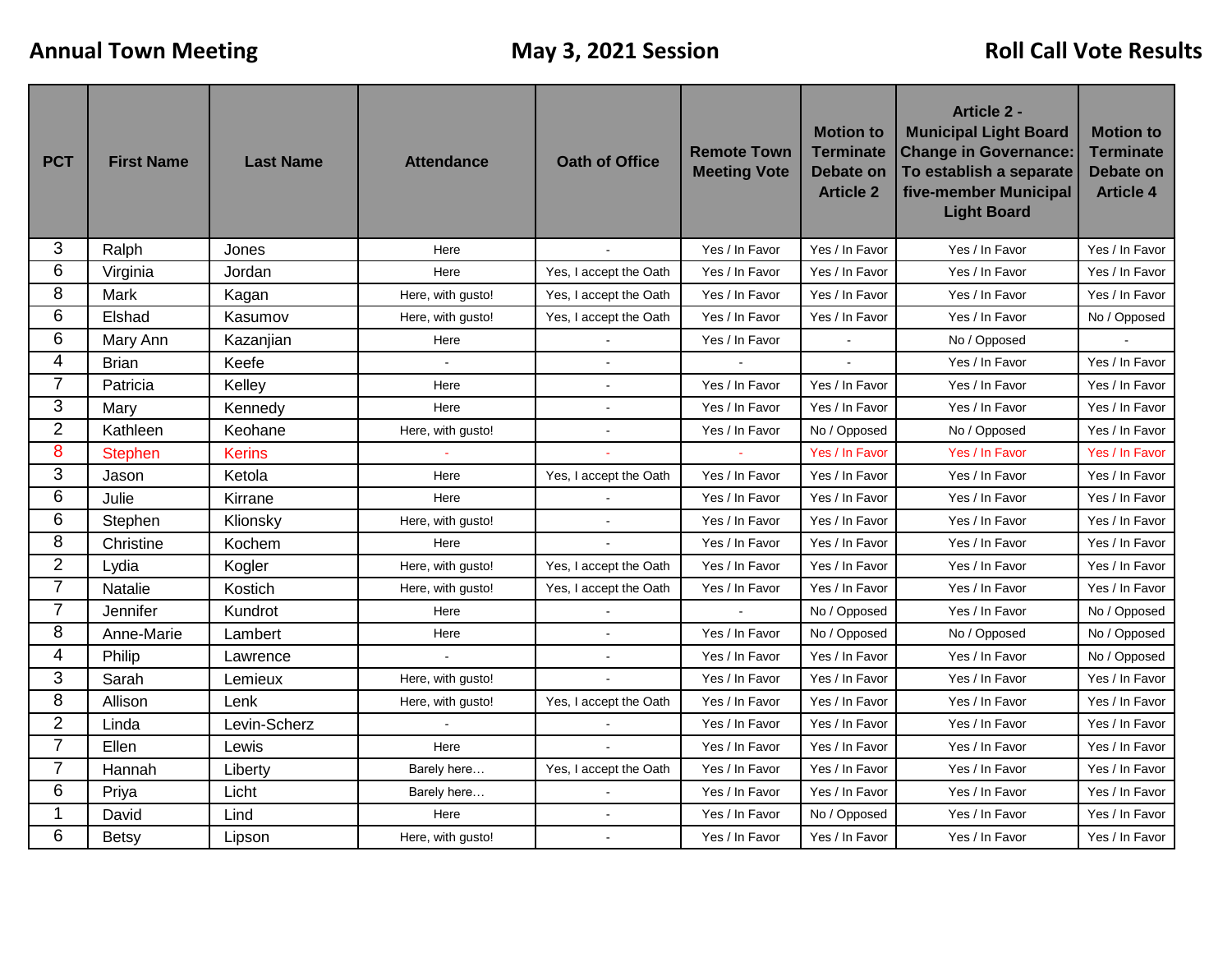| <b>PCT</b>     | <b>First Name</b> | <b>Last Name</b> | <b>Attendance</b> | <b>Oath of Office</b>  | <b>Remote Town</b><br><b>Meeting Vote</b> | <b>Motion to</b><br><b>Terminate</b><br>Debate on<br><b>Article 2</b> | <b>Article 2 -</b><br><b>Municipal Light Board</b><br><b>Change in Governance:</b><br>To establish a separate<br>five-member Municipal<br><b>Light Board</b> | <b>Motion to</b><br><b>Terminate</b><br><b>Debate on</b><br><b>Article 4</b> |
|----------------|-------------------|------------------|-------------------|------------------------|-------------------------------------------|-----------------------------------------------------------------------|--------------------------------------------------------------------------------------------------------------------------------------------------------------|------------------------------------------------------------------------------|
| 7              | Deborah           | Lockett          | Here, with gusto! |                        | Yes / In Favor                            | Yes / In Favor                                                        | Yes / In Favor                                                                                                                                               | Yes / In Favor                                                               |
| $\overline{2}$ | <b>Barry</b>      | Lubarsky         | Here, with gusto! | Yes, I accept the Oath | Yes / In Favor                            | Yes / In Favor                                                        | Yes / In Favor                                                                                                                                               | Yes / In Favor                                                               |
| $\overline{7}$ | Geoffrey          | Lubien           | Here, with gusto! | Yes, I accept the Oath | Yes / In Favor                            | Yes / In Favor                                                        | Yes / In Favor                                                                                                                                               | Yes / In Favor                                                               |
| 5              | Cosmo             | Macero           | Here              |                        | Yes / In Favor                            | Yes / In Favor                                                        | Yes / In Favor                                                                                                                                               |                                                                              |
| 8              | Melissa           | MacIntyre        | Here, with gusto! |                        | Yes / In Favor                            | Yes / In Favor                                                        | Yes / In Favor                                                                                                                                               | No / Opposed                                                                 |
| 1              | Dawn              | MacKerron        | Here, with gusto! | Yes, I accept the Oath | Yes / In Favor                            | Yes / In Favor                                                        | Yes / In Favor                                                                                                                                               | Yes / In Favor                                                               |
| $\overline{2}$ | Peter             | Magni            | Here              | Yes, I accept the Oath | Yes / In Favor                            | Yes / In Favor                                                        | No / Opposed                                                                                                                                                 | Yes / In Favor                                                               |
| 4              | Anne              | Mahon            | Here, with gusto! | Yes, I accept the Oath | Yes / In Favor                            | Yes / In Favor                                                        | Yes / In Favor                                                                                                                                               | No / Opposed                                                                 |
| 1              | Anne Marie        | Mahoney          | Here, with gusto! | Yes, I accept the Oath | Yes / In Favor                            | Yes / In Favor                                                        | Yes / In Favor                                                                                                                                               | Yes / In Favor                                                               |
| 4              | Shonool           | <b>Malik</b>     | Here, with gusto! |                        | Yes / In Favor                            | Yes / In Favor                                                        | Yes / In Favor                                                                                                                                               |                                                                              |
| 3              | Raffi             | Manjikian        | Here, with gusto! |                        | Yes / In Favor                            | Yes / In Favor                                                        | No / Opposed                                                                                                                                                 | Yes / In Favor                                                               |
| 6              | Gail              | Mann             | Here              | Yes, I accept the Oath | Yes / In Favor                            | Yes / In Favor                                                        | Yes / In Favor                                                                                                                                               | Yes / In Favor                                                               |
| 5              | Norma             | Massarotti       | Here              | Yes, I accept the Oath | Yes / In Favor                            | Yes / In Favor                                                        | Yes / In Favor                                                                                                                                               | No / Opposed                                                                 |
| 1              | Gretchen          | McClain          | Here, with gusto! |                        | Yes / In Favor                            |                                                                       |                                                                                                                                                              | Yes / In Favor                                                               |
| 1              | <b>ROBERT</b>     | <b>MCGAW</b>     |                   |                        |                                           | Yes / In Favor                                                        | No / Opposed                                                                                                                                                 | Yes / In Favor                                                               |
| $\overline{2}$ | Robert            | McLaughlin       | Here, with gusto! |                        | Yes / In Favor                            | Yes / In Favor                                                        | Yes / In Favor                                                                                                                                               | Yes / In Favor                                                               |
| $\overline{7}$ | Michael           | McNamara         | Here, with gusto! |                        | Yes / In Favor                            | No / Opposed                                                          | Yes / In Favor                                                                                                                                               | No / Opposed                                                                 |
| $\overline{2}$ | Judith            | <b>McSwain</b>   | Here              | Yes, I accept the Oath | Yes / In Favor                            | Yes / In Favor                                                        | Yes / In Favor                                                                                                                                               | Yes / In Favor                                                               |
| 6              | Lauren            | Meier            | Here              |                        | Yes / In Favor                            | Yes / In Favor                                                        | Yes / In Favor                                                                                                                                               | No / Opposed                                                                 |
| 8              | donald            | mercier          |                   |                        |                                           | Yes / In Favor                                                        | Yes / In Favor                                                                                                                                               | Yes / In Favor                                                               |
| $\overline{7}$ | Benjamin          | Meshoulam        | Here              |                        | $\blacksquare$                            | Yes / In Favor                                                        | No / Opposed                                                                                                                                                 | Yes / In Favor                                                               |
| 3              | diane             | miller           |                   |                        |                                           |                                                                       |                                                                                                                                                              |                                                                              |
| 5              | Ben               | Montgomery       | Here, with gusto! | Yes, I accept the Oath | Yes / In Favor                            | Yes / In Favor                                                        | Yes / In Favor                                                                                                                                               | Yes / In Favor                                                               |
| 6              | Jeanne            | Mooney           | Here, with gusto! |                        | Yes / In Favor                            | Yes / In Favor                                                        | Yes / In Favor                                                                                                                                               | Yes / In Favor                                                               |
| 3              | Martha            | Moore            | Here              |                        |                                           | Yes / In Favor                                                        | Yes / In Favor                                                                                                                                               | No / Opposed                                                                 |
| $\overline{2}$ | Meghan            | Moriarty         | Here              | Yes, I accept the Oath | Yes / In Favor                            | Yes / In Favor                                                        | Yes / In Favor                                                                                                                                               | Yes / In Favor                                                               |
| $\overline{2}$ | Deran             | Muckjian         | Here              | Yes, I accept the Oath | Yes / In Favor                            | Yes / In Favor                                                        | Yes / In Favor                                                                                                                                               | Yes / In Favor                                                               |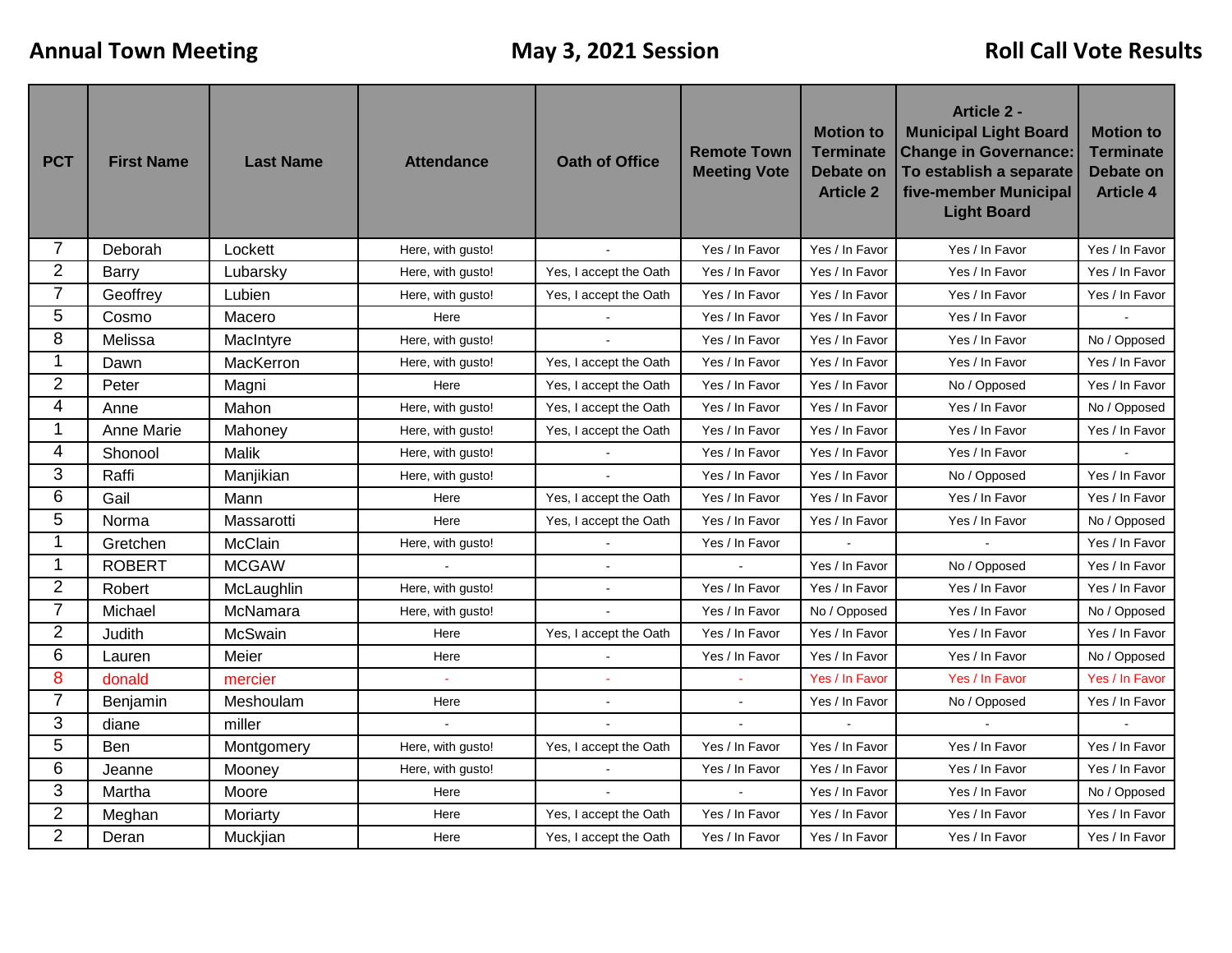| <b>PCT</b>     | <b>First Name</b> | <b>Last Name</b> | <b>Attendance</b> | <b>Oath of Office</b>  | <b>Remote Town</b><br><b>Meeting Vote</b> | <b>Motion to</b><br><b>Terminate</b><br><b>Debate on</b><br><b>Article 2</b> | <b>Article 2 -</b><br><b>Municipal Light Board</b><br><b>Change in Governance:</b><br>To establish a separate<br>five-member Municipal<br><b>Light Board</b> | <b>Motion to</b><br><b>Terminate</b><br><b>Debate on</b><br><b>Article 4</b> |
|----------------|-------------------|------------------|-------------------|------------------------|-------------------------------------------|------------------------------------------------------------------------------|--------------------------------------------------------------------------------------------------------------------------------------------------------------|------------------------------------------------------------------------------|
| 8              | Patrick           | Murphy           | $\mathbf{r}$      |                        | Yes / In Favor                            | No / Opposed                                                                 | No / Opposed                                                                                                                                                 | Yes / In Favor                                                               |
| 1              | Holly             | Muson            | Here              |                        | Yes / In Favor                            | Yes / In Favor                                                               | No / Opposed                                                                                                                                                 | Yes / In Favor                                                               |
| $\overline{2}$ | William           | Musserian        | Here, with gusto! | Yes, I accept the Oath | Yes / In Favor                            | Yes / In Favor                                                               | Yes / In Favor                                                                                                                                               | Yes / In Favor                                                               |
| 5              | Azra              | Nelson           | Here, with gusto! |                        | Yes / In Favor                            | Yes / In Favor                                                               | Yes / In Favor                                                                                                                                               | Yes / In Favor                                                               |
| 7              | Paul              | Nelson           | Here              |                        | Yes / In Favor                            | Yes / In Favor                                                               | Yes / In Favor                                                                                                                                               | Yes / In Favor                                                               |
| $\overline{2}$ | Daniel            | Nolan            | Here              |                        | Yes / In Favor                            | Yes / In Favor                                                               | Yes / In Favor                                                                                                                                               | No / Opposed                                                                 |
| 3              | Jill              | Norton           | Here, with gusto! | Yes, I accept the Oath | Yes / In Favor                            | Yes / In Favor                                                               | Yes / In Favor                                                                                                                                               | Yes / In Favor                                                               |
| 8              | Dave              | Nuscher          | Here              | Yes, I accept the Oath | Yes / In Favor                            | Yes / In Favor                                                               | Yes / In Favor                                                                                                                                               | Yes / In Favor                                                               |
| 6              | Katherine         | Oates            | Here, with gusto! |                        | Yes / In Favor                            | Yes / In Favor                                                               | Yes / In Favor                                                                                                                                               | Yes / In Favor                                                               |
| 6              | Linda             | Oates            | Here              | Yes, I accept the Oath | Yes / In Favor                            | Yes / In Favor                                                               | Yes / In Favor                                                                                                                                               | Yes / In Favor                                                               |
| 7              | Mary-Ellen        | Oberhauser       | Here              | Yes, I accept the Oath | Yes / In Favor                            | Yes / In Favor                                                               | Yes / In Favor                                                                                                                                               | Yes / In Favor                                                               |
| 4              | john              | occhino          | $\mathbf{r}$      |                        | $\sim$                                    |                                                                              | $\mathbf{r}$                                                                                                                                                 |                                                                              |
| 4              | sandra            | occhino          | $\overline{a}$    |                        | $\overline{a}$                            |                                                                              |                                                                                                                                                              |                                                                              |
| 1              | Daniel            | O'Connell        | Here              | Yes, I accept the Oath | Yes / In Favor                            | Yes / In Favor                                                               | No / Opposed                                                                                                                                                 | Yes / In Favor                                                               |
| 5              | John              | OConnor          |                   |                        |                                           |                                                                              |                                                                                                                                                              |                                                                              |
| 1              | Henry             | Ogilby           | Here, with gusto! | Yes, I accept the Oath | Yes / In Favor                            | Yes / In Favor                                                               | Yes / In Favor                                                                                                                                               | Yes / In Favor                                                               |
| 1              | Corinne           | Olmsted          | Here, with gusto! |                        | Yes / In Favor                            | No / Opposed                                                                 | Yes / In Favor                                                                                                                                               | No / Opposed                                                                 |
| 5              | Tommasina         | Olson            | Here, with gusto! | Yes, I accept the Oath | Yes / In Favor                            | Yes / In Favor                                                               | Yes / In Favor                                                                                                                                               | Yes / In Favor                                                               |
| 4              | Rose              | ONeil            | Here              |                        | Yes / In Favor                            | Yes / In Favor                                                               | Yes / In Favor                                                                                                                                               | No / Opposed                                                                 |
| $\overline{2}$ | Karnig            | Ostayan          |                   |                        |                                           |                                                                              |                                                                                                                                                              |                                                                              |
| 3              | Lisa              | Oteri            | Here, with gusto! | Yes, I accept the Oath | Yes / In Favor                            |                                                                              | No / Opposed                                                                                                                                                 |                                                                              |
| 4              | Michael           | Palomo           | Here, with gusto! | Yes, I accept the Oath | Yes / In Favor                            | Yes / In Favor                                                               | Yes / In Favor                                                                                                                                               | Yes / In Favor                                                               |
| 8              | Mark              | Paolillo         | Here              |                        | Yes / In Favor                            | Yes / In Favor                                                               | Yes / In Favor                                                                                                                                               | Yes / In Favor                                                               |
| 4              | Lisa              | Pargoli          | $\sim$            |                        |                                           |                                                                              |                                                                                                                                                              |                                                                              |
| 1              | Emily             | Peterson         | Here, with gusto! |                        | Yes / In Favor                            | Yes / In Favor                                                               | Yes / In Favor                                                                                                                                               | Yes / In Favor                                                               |
| $\overline{2}$ | Elizabeth         | Pew              | Here, with gusto! |                        | Yes / In Favor                            | Yes / In Favor                                                               | Yes / In Favor                                                                                                                                               | Yes / In Favor                                                               |
| 3              | Norah             | Piehl            | Here, with gusto! | Yes, I accept the Oath | Yes / In Favor                            | Yes / In Favor                                                               | Yes / In Favor                                                                                                                                               | Yes / In Favor                                                               |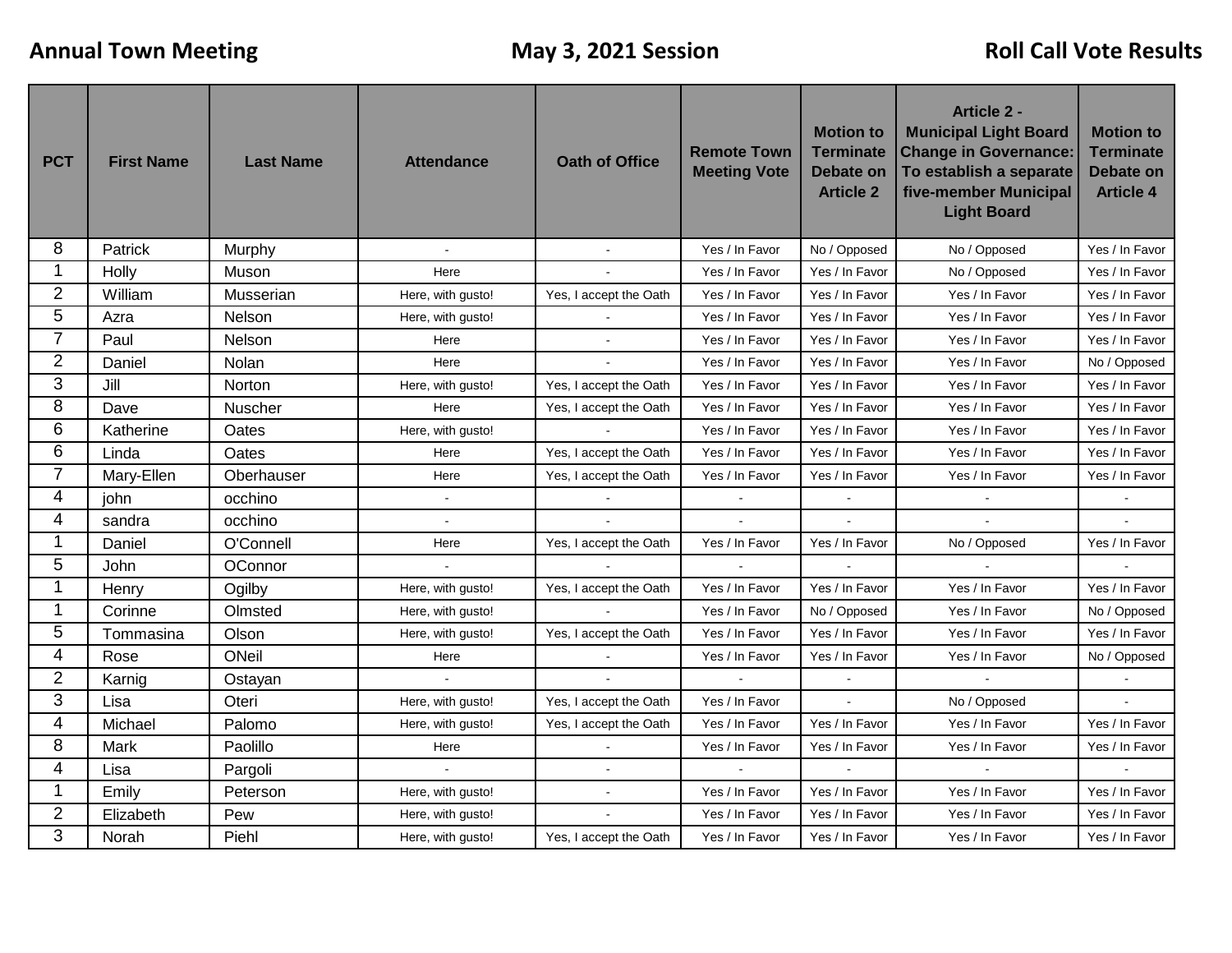| <b>PCT</b>     | <b>First Name</b> | <b>Last Name</b> | <b>Attendance</b> | <b>Oath of Office</b>  | <b>Remote Town</b><br><b>Meeting Vote</b> | <b>Motion to</b><br><b>Terminate</b><br>Debate on<br><b>Article 2</b> | <b>Article 2 -</b><br><b>Municipal Light Board</b><br><b>Change in Governance:</b><br>To establish a separate<br>five-member Municipal<br><b>Light Board</b> | <b>Motion to</b><br><b>Terminate</b><br><b>Debate on</b><br><b>Article 4</b> |
|----------------|-------------------|------------------|-------------------|------------------------|-------------------------------------------|-----------------------------------------------------------------------|--------------------------------------------------------------------------------------------------------------------------------------------------------------|------------------------------------------------------------------------------|
| 6              | Aaron             | Pikcilingis      | Here, with gusto! | Yes, I accept the Oath | Yes / In Favor                            | Yes / In Favor                                                        | Yes / In Favor                                                                                                                                               | Yes / In Favor                                                               |
| 7              | Stephen           | Pinkerton        | Here              |                        | Yes / In Favor                            | Yes / In Favor                                                        | Yes / In Favor                                                                                                                                               | Yes / In Favor                                                               |
| 3              | Martin            | Plass            |                   |                        |                                           | Yes / In Favor                                                        | Yes / In Favor                                                                                                                                               | Yes / In Favor                                                               |
| 5              | John              | Pollock          | Here, with gusto! |                        | Yes / In Favor                            | Yes / In Favor                                                        | Yes / In Favor                                                                                                                                               | Yes / In Favor                                                               |
| 5              | Lois J            | Pollock          | Here, with gusto! | $\overline{a}$         | Yes / In Favor                            | Yes / In Favor                                                        | Yes / In Favor                                                                                                                                               | Yes / In Favor                                                               |
| 1              | Adriana           | Poole            | Here, with gusto! |                        | Yes / In Favor                            | Yes / In Favor                                                        | Yes / In Favor                                                                                                                                               |                                                                              |
| 6              | Katherine         | Poulin-Kerstien  | Barely here       |                        | Yes / In Favor                            | Yes / In Favor                                                        | Yes / In Favor                                                                                                                                               | No / Opposed                                                                 |
| 4              | David             | Powelstock       | Barely here       |                        | Yes / In Favor                            | Yes / In Favor                                                        | Yes / In Favor                                                                                                                                               | Yes / In Favor                                                               |
| 8              | Lynn              | Read             | Here, with gusto! | Yes, I accept the Oath | Yes / In Favor                            | Yes / In Favor                                                        | Yes / In Favor                                                                                                                                               | No / Opposed                                                                 |
| 8              | Roger             | Read             | Here              |                        | Yes / In Favor                            | Yes / In Favor                                                        | Yes / In Favor                                                                                                                                               | No / Opposed                                                                 |
| 6              | Jocelyn           | Record           | Here              |                        | Yes / In Favor                            | Yes / In Favor                                                        | Yes / In Favor                                                                                                                                               | No / Opposed                                                                 |
| 4              | Gitanjali         | Rege             | Here              | Yes, I accept the Oath | Yes / In Favor                            | Yes / In Favor                                                        | Yes / In Favor                                                                                                                                               | Yes / In Favor                                                               |
| $\overline{7}$ | <b>ALISON</b>     | <b>RHODES</b>    |                   | Yes, I accept the Oath | Yes / In Favor                            | Yes / In Favor                                                        | No / Opposed                                                                                                                                                 |                                                                              |
| 8              | Paul              | Rickter          | Here, with gusto! |                        | Yes / In Favor                            | Yes / In Favor                                                        | Yes / In Favor                                                                                                                                               | No / Opposed                                                                 |
| 8              | Ann               | Rittenburg       | Here, with gusto! |                        | Yes / In Favor                            | Yes / In Favor                                                        | Yes / In Favor                                                                                                                                               | Yes / In Favor                                                               |
| 8              | Paul              | Roberts          |                   | $\blacksquare$         | Yes / In Favor                            | Yes / In Favor                                                        | Yes / In Favor                                                                                                                                               | Yes / In Favor                                                               |
| $\overline{2}$ | John              | Robotham         | Barely here       |                        | Yes / In Favor                            | No / Opposed                                                          | No / Opposed                                                                                                                                                 | Yes / In Favor                                                               |
| $\overline{2}$ | Suzanne           | Robotham         | Here              | Yes, I accept the Oath | Yes / In Favor                            | Yes / In Favor                                                        | No / Opposed                                                                                                                                                 | Yes / In Favor                                                               |
| 5              | Andres            | Rojas            | $\mathbf{r}$      |                        |                                           |                                                                       |                                                                                                                                                              |                                                                              |
| 8              | Deborah           | Rosales          | Here, with gusto! | $\mathbf{r}$           | Yes / In Favor                            | Yes / In Favor                                                        | Yes / In Favor                                                                                                                                               | Yes / In Favor                                                               |
| 8              | Stephen           | Rosales          | Here, with gusto! |                        | Yes / In Favor                            | Yes / In Favor                                                        | Yes / In Favor                                                                                                                                               | Yes / In Favor                                                               |
| $\overline{7}$ | Heather           | Rubeski          | Here, with gusto! |                        | Yes / In Favor                            | Yes / In Favor                                                        | Yes / In Favor                                                                                                                                               | Yes / In Favor                                                               |
| 5              | Kathy             | Rushe            | Here, with gusto! | Yes, I accept the Oath | $\tilde{\phantom{a}}$                     | Yes / In Favor                                                        | Yes / In Favor                                                                                                                                               | Yes / In Favor                                                               |
| 6              | <b>Brian</b>      | Saper            | Here, with gusto! |                        | Yes / In Favor                            | Yes / In Favor                                                        | Yes / In Favor                                                                                                                                               | Yes / In Favor                                                               |
| 3              | Judith Ananian    | Sarno            | Here              |                        | Yes / In Favor                            | Yes / In Favor                                                        | Yes / In Favor                                                                                                                                               | No / Opposed                                                                 |
| 3              | Robert            | Sarno            | Here              |                        | Yes / In Favor                            | Yes / In Favor                                                        | Yes / In Favor                                                                                                                                               | Yes / In Favor                                                               |
| $\overline{2}$ | Maryann           | Scali            | Here              |                        | Yes / In Favor                            | Yes / In Favor                                                        | Yes / In Favor                                                                                                                                               | Yes / In Favor                                                               |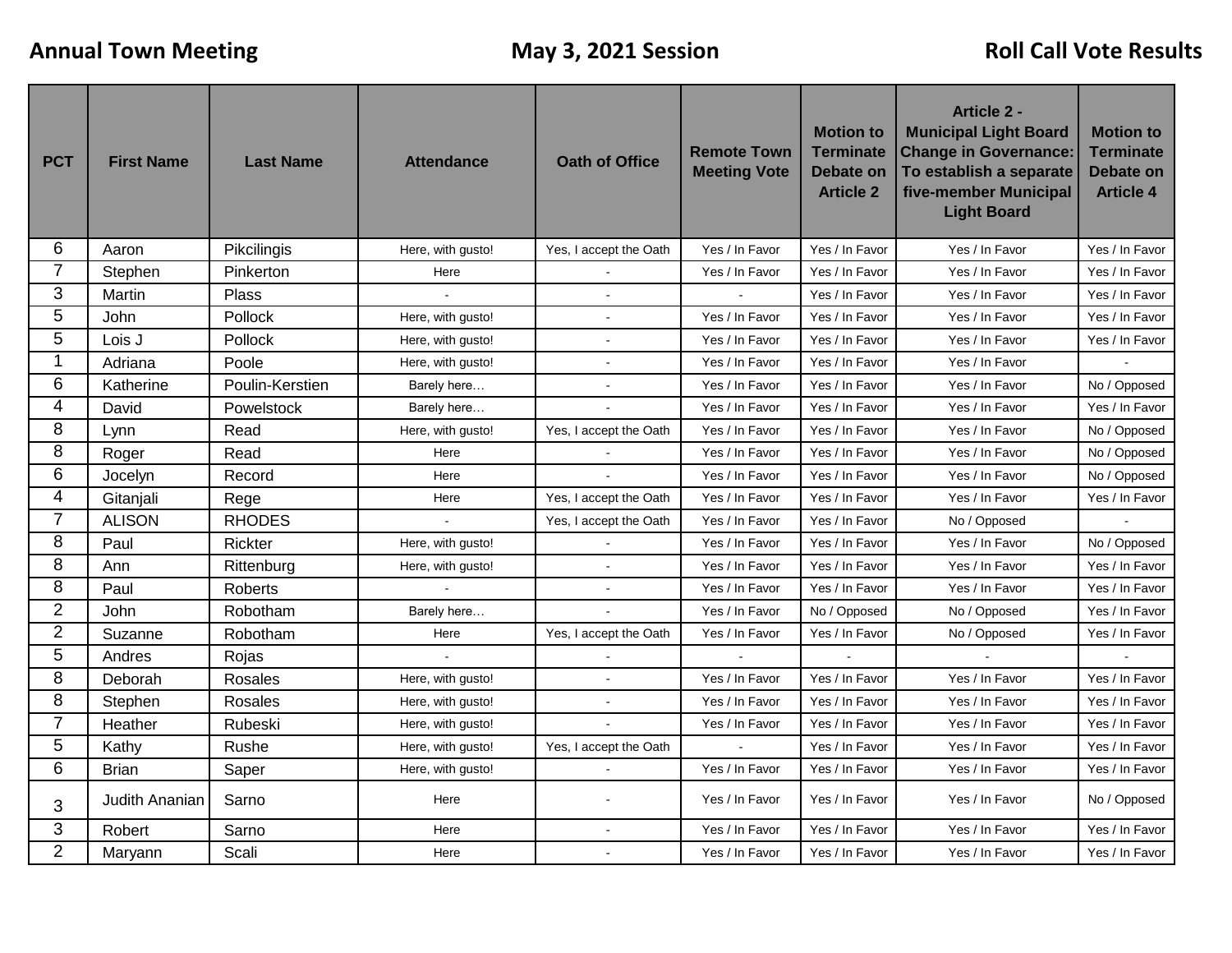| <b>PCT</b>     | <b>First Name</b> | <b>Last Name</b> | <b>Attendance</b> | <b>Oath of Office</b>  | <b>Remote Town</b><br><b>Meeting Vote</b> | <b>Motion to</b><br><b>Terminate</b><br><b>Debate on</b><br><b>Article 2</b> | <b>Article 2 -</b><br><b>Municipal Light Board</b><br><b>Change in Governance:</b><br>To establish a separate<br>five-member Municipal<br><b>Light Board</b> | <b>Motion to</b><br><b>Terminate</b><br><b>Debate on</b><br><b>Article 4</b> |
|----------------|-------------------|------------------|-------------------|------------------------|-------------------------------------------|------------------------------------------------------------------------------|--------------------------------------------------------------------------------------------------------------------------------------------------------------|------------------------------------------------------------------------------|
| 4              | Elizabeth         | Schmidt          | Here              | Yes, I accept the Oath | Yes / In Favor                            | Yes / In Favor                                                               | Yes / In Favor                                                                                                                                               | Yes / In Favor                                                               |
| 8              | Ellen             | Schreiber        | Here, with gusto! |                        | $\ddot{\phantom{a}}$                      | Yes / In Favor                                                               | No / Opposed                                                                                                                                                 | No / Opposed                                                                 |
| $\overline{7}$ | Kimberley         | Selness          | Here, with gusto! |                        | Yes / In Favor                            |                                                                              |                                                                                                                                                              | Yes / In Favor                                                               |
| $\overline{7}$ | Annis             | Sengupta         |                   |                        |                                           |                                                                              |                                                                                                                                                              |                                                                              |
| 5              | Andrea            | Serra Masciari   | Here              |                        | Yes / In Favor                            | Yes / In Favor                                                               | No / Opposed                                                                                                                                                 | No / Opposed                                                                 |
| 6              | Judith            | Singler          | Here              | Yes, I accept the Oath | Yes / In Favor                            | Yes / In Favor                                                               | Yes / In Favor                                                                                                                                               | No / Opposed                                                                 |
| 6              | Laurie            | Slap             | Here, with gusto! |                        | Yes / In Favor                            | Yes / In Favor                                                               | Yes / In Favor                                                                                                                                               | Yes / In Favor                                                               |
| 4              | Kevin             | Smith            | Here              |                        | Yes / In Favor                            | Yes / In Favor                                                               | Yes / In Favor                                                                                                                                               | Yes / In Favor                                                               |
| 6              | Michael           | Smith            | Here              |                        | Yes / In Favor                            | Yes / In Favor                                                               | Yes / In Favor                                                                                                                                               | Yes / In Favor                                                               |
| 7              | <b>Brett</b>      | Sorenson         | Here, with gusto! |                        | Yes / In Favor                            | Yes / In Favor                                                               | Yes / In Favor                                                                                                                                               | Yes / In Favor                                                               |
| 3              | Vincent           | Stanton          | $\blacksquare$    |                        | $\overline{\phantom{a}}$                  | No / Opposed                                                                 | Yes / In Favor                                                                                                                                               | Yes / In Favor                                                               |
| 3              | mary              | stearns          | Here              | Yes, I accept the Oath | Yes / In Favor                            | Yes / In Favor                                                               | Yes / In Favor                                                                                                                                               | Yes / In Favor                                                               |
| 4              | <b>DANIELL</b>    | <b>STEVENS</b>   | $\sim$            |                        |                                           | Yes / In Favor                                                               | Yes / In Favor                                                                                                                                               | Yes / In Favor                                                               |
| 8              | Scott             | Stratford        | Barely here       |                        | Yes / In Favor                            | Yes / In Favor                                                               | Yes / In Favor                                                                                                                                               | Yes / In Favor                                                               |
| 8              | Ellen             | Sugarman         | Here, with gusto! | Yes, I accept the Oath | Yes / In Favor                            | Yes / In Favor                                                               | Yes / In Favor                                                                                                                                               | Yes / In Favor                                                               |
| $\overline{2}$ | Jim               | Sullivan         | Here, with gusto! |                        | Yes / In Favor                            | No / Opposed                                                                 | No / Opposed                                                                                                                                                 | No / Opposed                                                                 |
| 5              | <b>John</b>       | Sullivan         | Here              | $\mathbf{r}$           | No / Opposed                              | Yes / In Favor                                                               | No / Opposed                                                                                                                                                 | Yes / In Favor                                                               |
| 4              | Johanna           | Swift            |                   |                        |                                           |                                                                              |                                                                                                                                                              |                                                                              |
| 1              | Yvette            | Tenney           | Barely here       |                        | Yes / In Favor                            | Yes / In Favor                                                               | Yes / In Favor                                                                                                                                               | Yes / In Favor                                                               |
| 6              | PHIL              | <b>THAYER</b>    | Here              | Yes, I accept the Oath | Yes / In Favor                            | Yes / In Favor                                                               | Yes / In Favor                                                                                                                                               | No / Opposed                                                                 |
| 1              | Jennifer          | Thomas           | Here, with gusto! | $\blacksquare$         | Yes / In Favor                            | Yes / In Favor                                                               | Yes / In Favor                                                                                                                                               | Yes / In Favor                                                               |
| 1              | Alex              | Thurston         | Here              |                        | Yes / In Favor                            | Yes / In Favor                                                               | Yes / In Favor                                                                                                                                               | Yes / In Favor                                                               |
| 1              | Emma              | Thurston         | Here, with gusto! | Yes, I accept the Oath | Yes / In Favor                            | Yes / In Favor                                                               | Yes / In Favor                                                                                                                                               | Yes / In Favor                                                               |
| 7              | Susan             | <b>Titus</b>     | Here, with gusto! |                        | Yes / In Favor                            | Yes / In Favor                                                               | Yes / In Favor                                                                                                                                               | Yes / In Favor                                                               |
| 1              | Stephen           | Tomczyk          | Here              | Yes, I accept the Oath | Yes / In Favor                            | Yes / In Favor                                                               | Yes / In Favor                                                                                                                                               | Yes / In Favor                                                               |
| 3              | Heli              | Tomford          | Here              |                        |                                           | Yes / In Favor                                                               | Yes / In Favor                                                                                                                                               | Yes / In Favor                                                               |
| $\overline{7}$ | William           | Trabilcy         | Here, with gusto! | Yes, I accept the Oath | Yes / In Favor                            | Yes / In Favor                                                               | Yes / In Favor                                                                                                                                               | Yes / In Favor                                                               |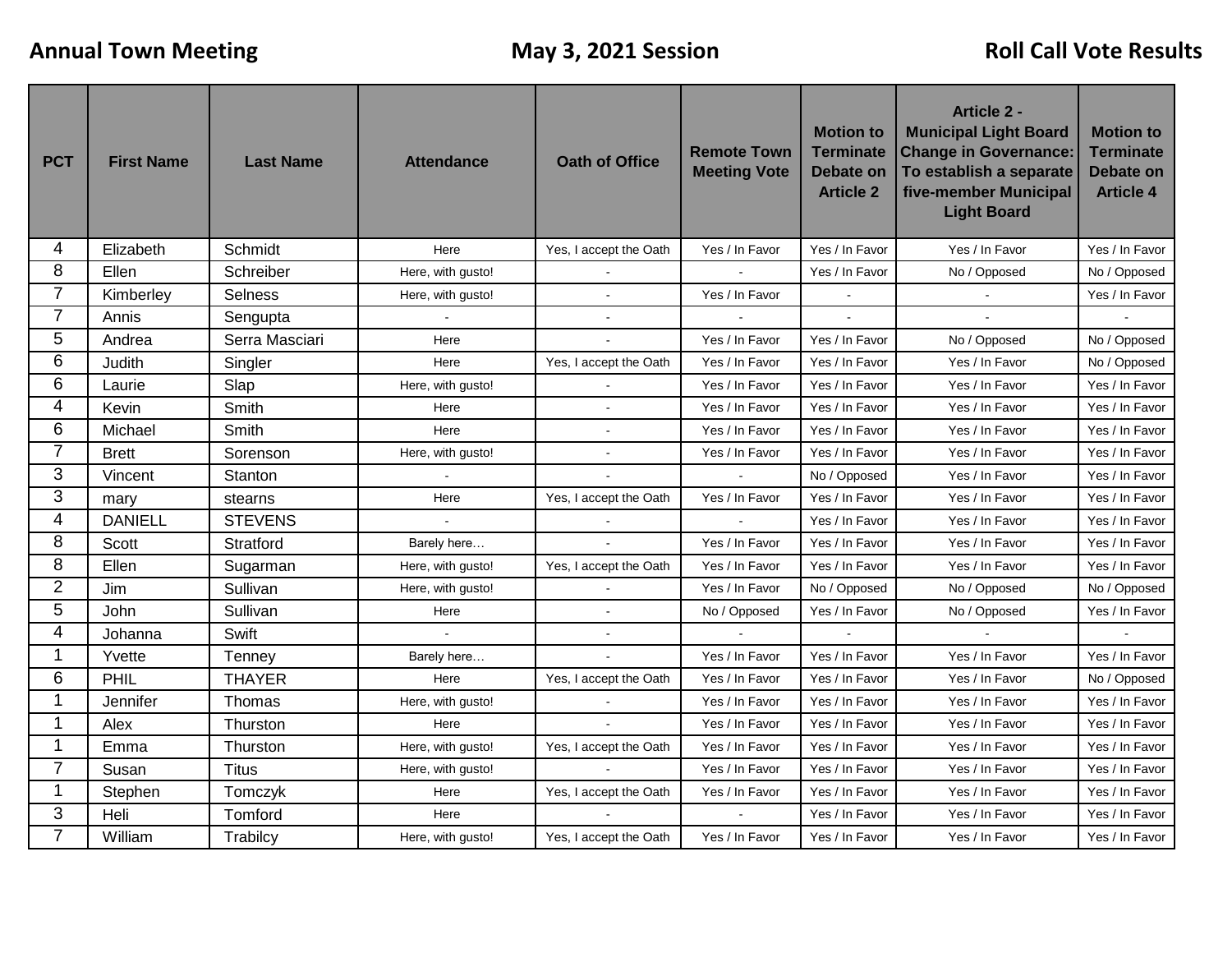| <b>PCT</b>     | <b>First Name</b>  | <b>Last Name</b>  | <b>Attendance</b> | <b>Oath of Office</b>  | <b>Remote Town</b><br><b>Meeting Vote</b> | <b>Motion to</b><br><b>Terminate</b><br><b>Debate on</b><br><b>Article 2</b> | <b>Article 2 -</b><br><b>Municipal Light Board</b><br><b>Change in Governance:</b><br>To establish a separate<br>five-member Municipal<br><b>Light Board</b> | <b>Motion to</b><br><b>Terminate</b><br><b>Debate on</b><br><b>Article 4</b> |
|----------------|--------------------|-------------------|-------------------|------------------------|-------------------------------------------|------------------------------------------------------------------------------|--------------------------------------------------------------------------------------------------------------------------------------------------------------|------------------------------------------------------------------------------|
| 2              | Amy                | Trotsky           | Here              | Yes, I accept the Oath | Yes / In Favor                            | Yes / In Favor                                                               | Yes / In Favor                                                                                                                                               | Yes / In Favor                                                               |
|                | Alexandra          | van Geel          | Here              | Yes, I accept the Oath | Yes / In Favor                            | Yes / In Favor                                                               | No / Opposed                                                                                                                                                 | Yes / In Favor                                                               |
| 4              | Laura              | VanderHart        | Barely here       |                        | Yes / In Favor                            | Yes / In Favor                                                               | Yes / In Favor                                                                                                                                               | No / Opposed                                                                 |
| 5              | <b>Mark</b>        | Wagner            | Here, with qusto! | $\mathbf{r}$           | Yes / In Favor                            | Yes / In Favor                                                               | Yes / In Favor                                                                                                                                               | Yes / In Favor                                                               |
| 6              | Marie              | Warner            | Here, with gusto! | Yes, I accept the Oath | Yes / In Favor                            | Yes / In Favor                                                               | Yes / In Favor                                                                                                                                               | Yes / In Favor                                                               |
| 3              | lan                | Watson            |                   |                        |                                           |                                                                              |                                                                                                                                                              |                                                                              |
| 4              | David              | Webster           | Here, with gusto! | Yes, I accept the Oath | Yes / In Favor                            | Yes / In Favor                                                               | Yes / In Favor                                                                                                                                               | No / Opposed                                                                 |
| 2              | Julia              | Weeks             | Here              |                        | Yes / In Favor                            | Yes / In Favor                                                               | Yes / In Favor                                                                                                                                               | Yes / In Favor                                                               |
| $\overline{2}$ | Elizabeth          | Weintraub         | Here              |                        | Yes / In Favor                            | Yes / In Favor                                                               | Yes / In Favor                                                                                                                                               | Yes / In Favor                                                               |
| 1              | <b>Jack</b>        | Weis              | Here              | Yes, I accept the Oath | Yes / In Favor                            | No / Opposed                                                                 | Yes / In Favor                                                                                                                                               | No / Opposed                                                                 |
| 4              | Joe                | White             | $\sim$            |                        |                                           |                                                                              |                                                                                                                                                              |                                                                              |
| 5              | Jeanne             | Widmer            | Here              |                        | Yes / In Favor                            | Yes / In Favor                                                               | Yes / In Favor                                                                                                                                               | No / Opposed                                                                 |
| <b>AL</b>      | Michael            | Widmer            | Here, with gusto! |                        |                                           |                                                                              |                                                                                                                                                              |                                                                              |
| 3              | Carole             | Williams          | $\sim$            | Yes, I accept the Oath | Yes / In Favor                            | Yes / In Favor                                                               | No / Opposed                                                                                                                                                 | Yes / In Favor                                                               |
| 5              | Casey              | Williams          | Here              | Yes, I accept the Oath | Yes / In Favor                            | Yes / In Favor                                                               | No / Opposed                                                                                                                                                 | Yes / In Favor                                                               |
| 7              | Glenn              | Wong              | Here              | Yes, I accept the Oath | Yes / In Favor                            | Yes / In Favor                                                               | Yes / In Favor                                                                                                                                               | Yes / In Favor                                                               |
| 1              | Elizabeth          | Woo               | Here              |                        | Yes / In Favor                            | Yes / In Favor                                                               | Yes / In Favor                                                                                                                                               | Yes / In Favor                                                               |
| 5              | Roger              | Wrubel            | Here, with gusto! | Yes, I accept the Oath | Yes / In Favor                            | Yes / In Favor                                                               | Yes / In Favor                                                                                                                                               |                                                                              |
| 6              | Julie              | Wu                | Here              |                        | Yes / In Favor                            | Yes / In Favor                                                               | Yes / In Favor                                                                                                                                               | No / Opposed                                                                 |
| 8              | Gi                 | Yoon-Huang        | Here, with gusto! |                        | Yes / In Favor                            | Yes / In Favor                                                               | Yes / In Favor                                                                                                                                               | Yes / In Favor                                                               |
| 3              | Michelle           | Young             | Here              | Yes, I accept the Oath | $\blacksquare$                            | Yes / In Favor                                                               | Yes / In Favor                                                                                                                                               | Yes / In Favor                                                               |
| 1              | Kristen            | Zecchi            | Here, with gusto! |                        | Yes / In Favor                            | Yes / In Favor                                                               | Yes / In Favor                                                                                                                                               |                                                                              |
| 1              | <b>Breda</b>       | Zimkus            | Here              |                        | Yes / In Favor                            | Yes / In Favor                                                               | Yes / In Favor                                                                                                                                               | Yes / In Favor                                                               |
| $\overline{2}$ | David              | Zipkin            | Here              |                        | Yes / In Favor                            | Yes / In Favor                                                               | Yes / In Favor                                                                                                                                               | Yes / In Favor                                                               |
|                | <b>VOTE TOTALS</b> | Here              | 126               | 103                    | 243                                       | 246                                                                          | 225                                                                                                                                                          | 211                                                                          |
|                |                    | Here, with gusto! | 103               |                        |                                           | 19                                                                           | 43                                                                                                                                                           | 46                                                                           |
|                |                    | Barely here       | 14                |                        | $\Omega$                                  | $\overline{0}$                                                               | $\overline{0}$                                                                                                                                               | $\overline{0}$                                                               |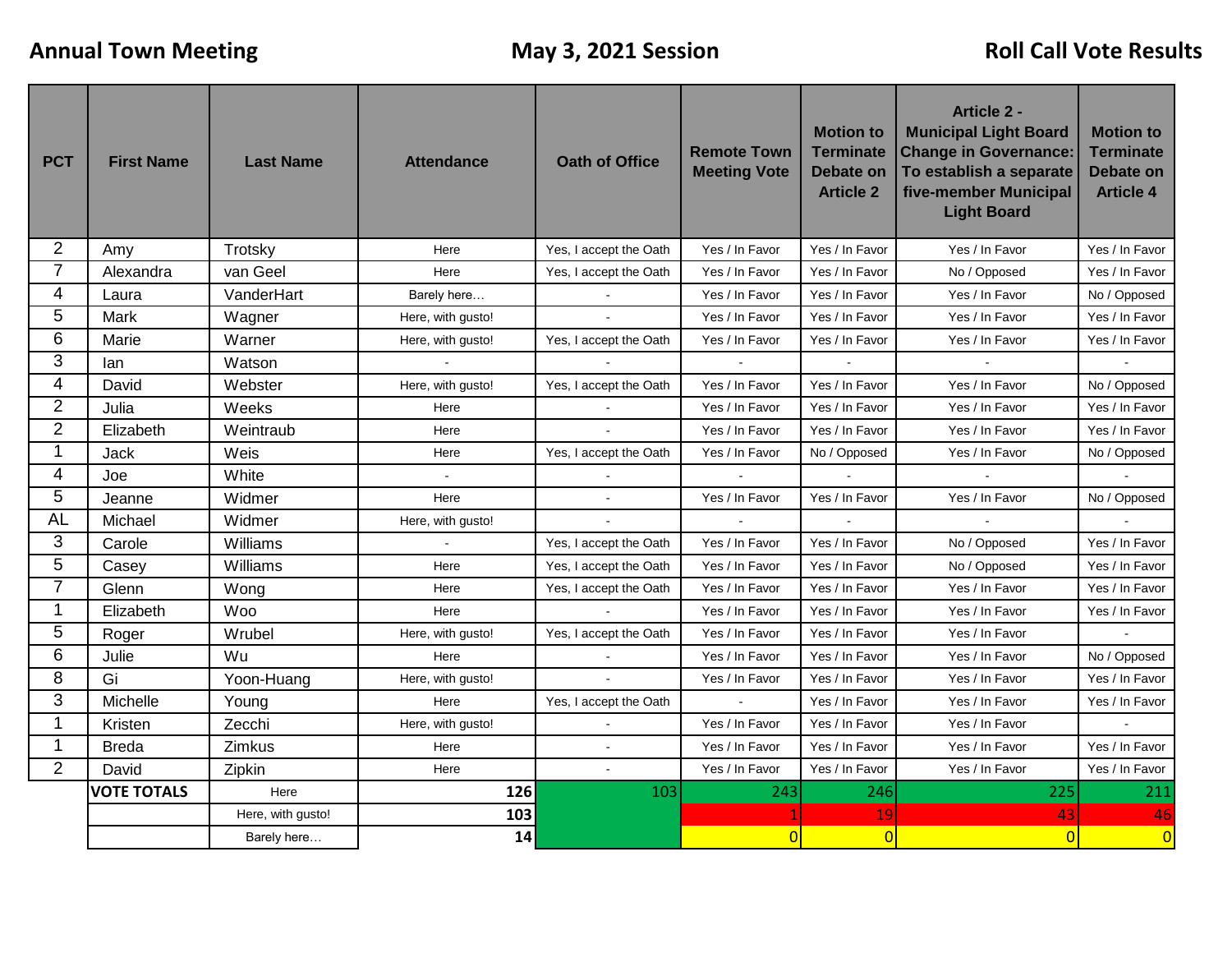| <b>PCT</b> | <b>First Name</b>              | <b>Last Name</b> | <b>Attendance</b> | Oath of Office | <b>Remote Town</b><br><b>Meeting Vote</b> | <b>Motion to</b><br><b>Article 2</b> | <b>Article 2 -</b><br><b>Municipal Light Board</b><br>Terminate   Change in Governance:  <br>Debate on   To establish a separate  <br>five-member Municipal<br><b>Light Board</b> | <b>Motion to</b><br><b>Terminate</b><br>Debate on<br><b>Article 4</b> |
|------------|--------------------------------|------------------|-------------------|----------------|-------------------------------------------|--------------------------------------|-----------------------------------------------------------------------------------------------------------------------------------------------------------------------------------|-----------------------------------------------------------------------|
|            | Answer 1 - Yes / In Favor      |                  |                   |                |                                           |                                      |                                                                                                                                                                                   |                                                                       |
| Legend     | <b>Answer 2 - No / Opposed</b> |                  |                   |                |                                           |                                      |                                                                                                                                                                                   |                                                                       |
|            | <b>Answer 3 - Abstain</b>      |                  |                   |                |                                           |                                      |                                                                                                                                                                                   |                                                                       |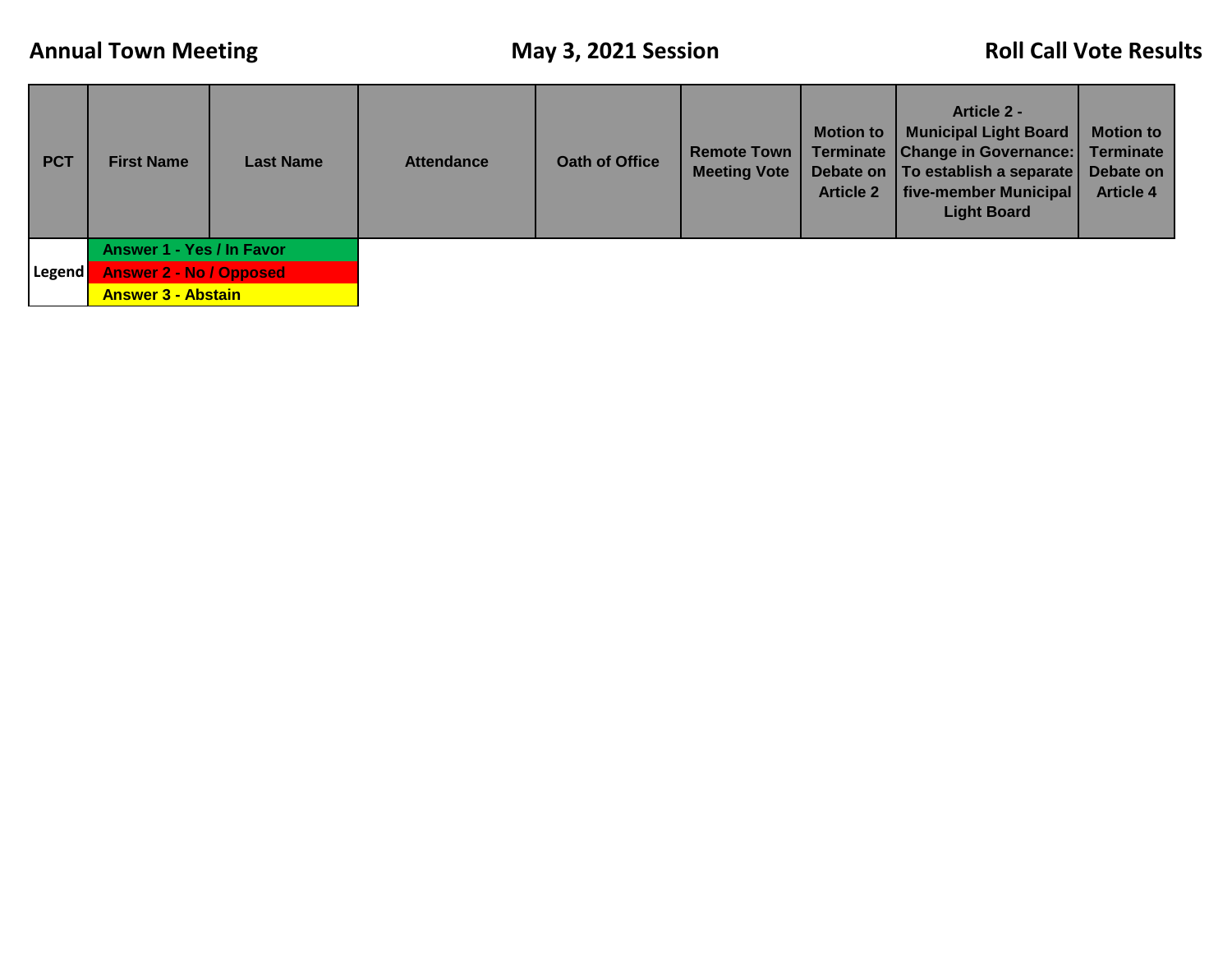The Motions under Articles 1, 3, 8 and

Red = Emergency Vote Counted

| <b>PCT</b>     | <b>First Name</b> | <b>Last Name</b> | <b>Article 4 -</b><br><b>Amend General</b><br><b>Bylaws: \$40-405</b><br><b>Capital Budget</b><br><b>Committee</b> | Article 5 -<br><b>Sanitary Sewer</b><br>Easement: 100<br><b>Common Street</b> | <b>Motion to</b><br><b>Terminate</b><br><b>Debate on</b><br><b>Article 6A</b> | <b>Cushing</b><br><b>Article 6A -</b><br><b>Square Road Modification</b><br>and Property Conveyance: To<br>modify the layout in the<br>vicinity of 90 Trapelo Road,<br>as a public way | <b>Article 6B -</b><br><b>Cushing</b><br><b>Square Road Modification and</b><br><b>Property Conveyance:</b><br>Transfer the care, custody,<br>control, and management of<br>said portion of land |  |
|----------------|-------------------|------------------|--------------------------------------------------------------------------------------------------------------------|-------------------------------------------------------------------------------|-------------------------------------------------------------------------------|----------------------------------------------------------------------------------------------------------------------------------------------------------------------------------------|--------------------------------------------------------------------------------------------------------------------------------------------------------------------------------------------------|--|
| 3              | <b>Bradley</b>    | Abruzzi          | Yes / In Favor<br>Yes / In Favor<br>No / Opposed                                                                   |                                                                               | Yes / In Favor                                                                | Yes / In Favor                                                                                                                                                                         |                                                                                                                                                                                                  |  |
| $\overline{2}$ | Leslie<br>Aitken  |                  | Yes / In Favor                                                                                                     | Yes / In Favor                                                                | Yes / In Favor                                                                | Yes / In Favor                                                                                                                                                                         | Yes / In Favor                                                                                                                                                                                   |  |
| 3              | John<br>Alcock    |                  | Yes / In Favor                                                                                                     | Yes / In Favor                                                                | Yes / In Favor                                                                | Yes / In Favor                                                                                                                                                                         | Yes / In Favor                                                                                                                                                                                   |  |
| 5              | Elaine            | Alligood         | No / Opposed                                                                                                       | Yes / In Favor                                                                | Yes / In Favor                                                                | Yes / In Favor                                                                                                                                                                         | Yes / In Favor                                                                                                                                                                                   |  |
| 3              | Liz               | Allison          | Yes / In Favor                                                                                                     | Yes / In Favor                                                                | Yes / In Favor                                                                | Yes / In Favor                                                                                                                                                                         | Yes / In Favor                                                                                                                                                                                   |  |
| 6              | David             | Alper            | Yes / In Favor                                                                                                     | Yes / In Favor                                                                | Yes / In Favor                                                                | Yes / In Favor                                                                                                                                                                         | Yes / In Favor                                                                                                                                                                                   |  |
| 5              | Arto              | Asadoorian       | No / Opposed                                                                                                       | Yes / In Favor                                                                | Yes / In Favor                                                                | Yes / In Favor                                                                                                                                                                         | Yes / In Favor                                                                                                                                                                                   |  |
| 1              | Jennifer          | Ausrotas         | No / Opposed                                                                                                       | Yes / In Favor                                                                | Yes / In Favor                                                                | Yes / In Favor                                                                                                                                                                         | Yes / In Favor                                                                                                                                                                                   |  |
| 4              | Rola              | Baghdady         | No / Opposed                                                                                                       | Yes / In Favor                                                                | Yes / In Favor                                                                | Yes / In Favor                                                                                                                                                                         | Yes / In Favor                                                                                                                                                                                   |  |
| 4              | Roni              | Baghdady         | No / Opposed                                                                                                       | Yes / In Favor                                                                | Yes / In Favor                                                                | Yes / In Favor                                                                                                                                                                         | Yes / In Favor                                                                                                                                                                                   |  |
| 4              | Sami              | Baghdady         | No / Opposed                                                                                                       | Yes / In Favor                                                                | Yes / In Favor                                                                | Yes / In Favor                                                                                                                                                                         | Abstain                                                                                                                                                                                          |  |
| $\overline{7}$ | Bethan            | Bailey           |                                                                                                                    |                                                                               |                                                                               |                                                                                                                                                                                        |                                                                                                                                                                                                  |  |
| 4              | Helen             | Bakeman          | No / Opposed                                                                                                       | Yes / In Favor                                                                | Yes / In Favor                                                                | Yes / In Favor                                                                                                                                                                         | Yes / In Favor                                                                                                                                                                                   |  |
| 3              | Ade               | Baptista         | Yes / In Favor                                                                                                     | Yes / In Favor                                                                | Yes / In Favor                                                                | Yes / In Favor                                                                                                                                                                         | Yes / In Favor                                                                                                                                                                                   |  |
| 5              | Jessica           | <b>Barnard</b>   | Yes / In Favor                                                                                                     | Yes / In Favor                                                                | Yes / In Favor                                                                | Yes / In Favor                                                                                                                                                                         | Yes / In Favor                                                                                                                                                                                   |  |
| 1              | Heather           | Barr             | Abstain                                                                                                            | Yes / In Favor                                                                | Yes / In Favor                                                                | No / Opposed                                                                                                                                                                           |                                                                                                                                                                                                  |  |
| 1              | <b>DANIEL</b>     | <b>BARRY</b>     |                                                                                                                    | Yes / In Favor                                                                |                                                                               |                                                                                                                                                                                        | Yes / In Favor                                                                                                                                                                                   |  |
| 8              | Kathleen          | <b>Baskin</b>    | No / Opposed                                                                                                       | Yes / In Favor                                                                | Yes / In Favor                                                                | Yes / In Favor                                                                                                                                                                         | Yes / In Favor                                                                                                                                                                                   |  |
| 3              | Sue               | <b>Bass</b>      | No / Opposed                                                                                                       | Yes / In Favor                                                                | Yes / In Favor                                                                | No / Opposed                                                                                                                                                                           | Yes / In Favor                                                                                                                                                                                   |  |
| 6              | Karen             | <b>Bauerle</b>   | Yes / In Favor                                                                                                     | Yes / In Favor                                                                | Yes / In Favor                                                                | Yes / In Favor                                                                                                                                                                         | Yes / In Favor                                                                                                                                                                                   |  |
| 5              | Claus             | <b>Becker</b>    | Abstain                                                                                                            | Yes / In Favor                                                                | Yes / In Favor                                                                | Yes / In Favor                                                                                                                                                                         | Yes / In Favor                                                                                                                                                                                   |  |
| 5              | Kristen           | Bell             | Yes / In Favor                                                                                                     | Yes / In Favor                                                                | Yes / In Favor                                                                | Yes / In Favor                                                                                                                                                                         | Yes / In Favor                                                                                                                                                                                   |  |
| 1              | Jessica           | <b>Bennett</b>   | No / Opposed                                                                                                       | Yes / In Favor                                                                | Yes / In Favor                                                                | Yes / In Favor                                                                                                                                                                         | Yes / In Favor                                                                                                                                                                                   |  |
| 7              | Carol Ann         | <b>Berberian</b> | Yes / In Favor                                                                                                     | Yes / In Favor                                                                | Yes / In Favor                                                                | No / Opposed                                                                                                                                                                           | No / Opposed                                                                                                                                                                                     |  |
| $\overline{7}$ | Edward            | Berberian        | Yes / In Favor                                                                                                     | Yes / In Favor                                                                | Yes / In Favor                                                                | No / Opposed                                                                                                                                                                           | No / Opposed                                                                                                                                                                                     |  |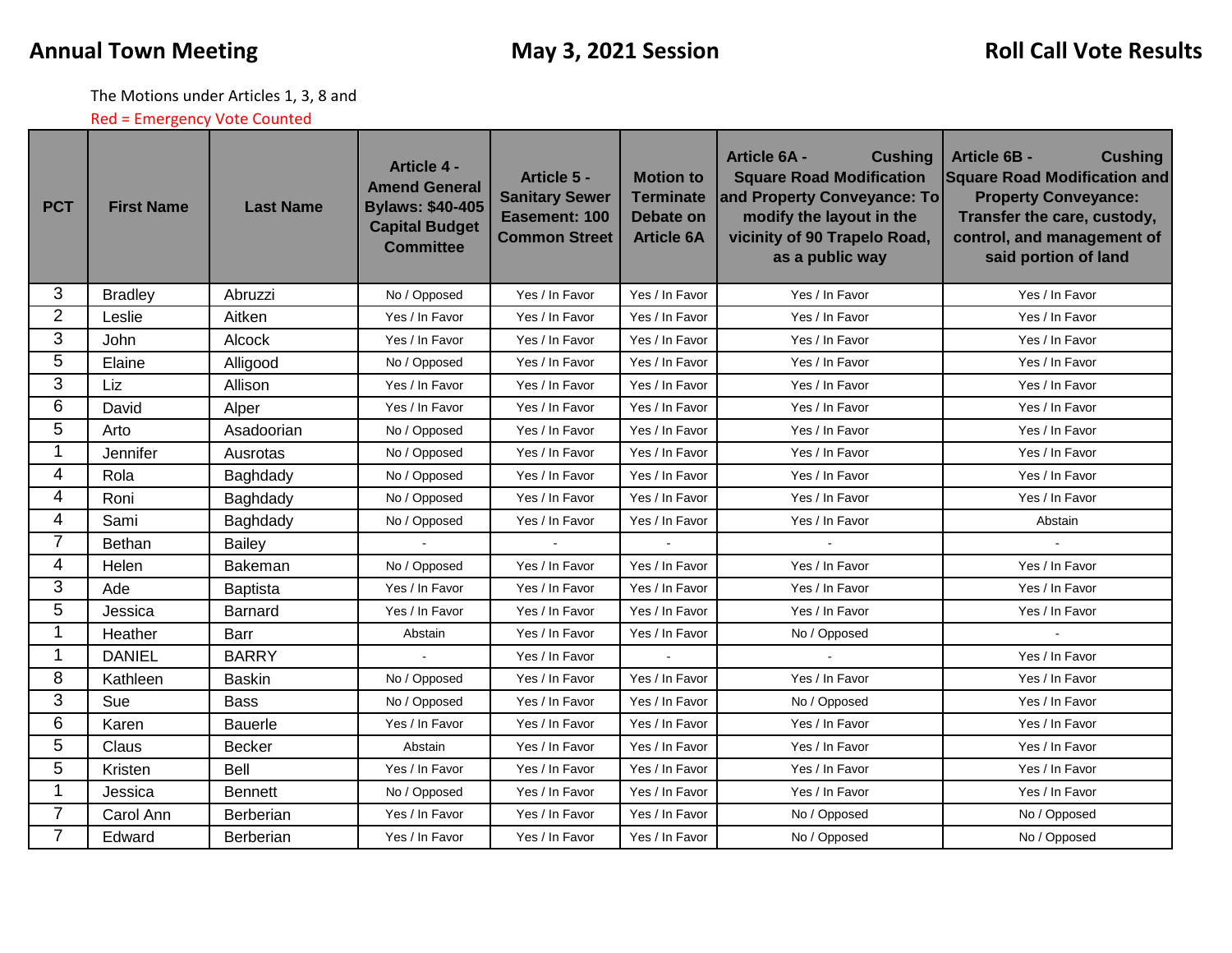| <b>PCT</b>     | <b>First Name</b> | <b>Last Name</b>      | <b>Article 4 -</b><br><b>Amend General</b><br><b>Bylaws: \$40-405</b><br><b>Capital Budget</b><br><b>Committee</b> | Article 5 -<br><b>Sanitary Sewer</b><br>Easement: 100<br><b>Common Street</b> | <b>Motion to</b><br><b>Terminate</b><br>Debate on<br><b>Article 6A</b> | <b>Article 6A -</b><br><b>Cushing</b><br><b>Square Road Modification</b><br>and Property Conveyance: To<br>modify the layout in the<br>vicinity of 90 Trapelo Road,<br>as a public way | <b>Article 6B -</b><br><b>Cushing</b><br><b>Square Road Modification and</b><br><b>Property Conveyance:</b><br>Transfer the care, custody,<br>control, and management of<br>said portion of land |  |
|----------------|-------------------|-----------------------|--------------------------------------------------------------------------------------------------------------------|-------------------------------------------------------------------------------|------------------------------------------------------------------------|----------------------------------------------------------------------------------------------------------------------------------------------------------------------------------------|--------------------------------------------------------------------------------------------------------------------------------------------------------------------------------------------------|--|
| 3              | Joseph            | Bernard               | Yes / In Favor                                                                                                     | Yes / In Favor                                                                | Yes / In Favor                                                         | Yes / In Favor                                                                                                                                                                         | Yes / In Favor                                                                                                                                                                                   |  |
| 5              | Sarah             | Bilodeau              | Yes / In Favor                                                                                                     | Yes / In Favor                                                                |                                                                        |                                                                                                                                                                                        |                                                                                                                                                                                                  |  |
| $\mathbf{1}$   | Carolyn           | <b>Bishop</b>         | Yes / In Favor                                                                                                     | Yes / In Favor                                                                | Yes / In Favor                                                         | Yes / In Favor                                                                                                                                                                         | Yes / In Favor                                                                                                                                                                                   |  |
| 8              | Marty             | <b>Bitner</b>         | Yes / In Favor                                                                                                     | Yes / In Favor                                                                | Yes / In Favor                                                         | Yes / In Favor                                                                                                                                                                         | Yes / In Favor                                                                                                                                                                                   |  |
| 5              | Suzanne           | <b>Bloore</b>         | Yes / In Favor                                                                                                     | Yes / In Favor                                                                | Yes / In Favor                                                         | Yes / In Favor                                                                                                                                                                         | Yes / In Favor                                                                                                                                                                                   |  |
| $\mathbf 1$    | Kathryn           | Bonfiglio             | Yes / In Favor                                                                                                     | Yes / In Favor                                                                | Yes / In Favor                                                         | Yes / In Favor                                                                                                                                                                         | Yes / In Favor                                                                                                                                                                                   |  |
| 6              | John              | <b>Bowe</b>           | Yes / In Favor                                                                                                     | Yes / In Favor                                                                | Yes / In Favor                                                         | Yes / In Favor                                                                                                                                                                         | Yes / In Favor                                                                                                                                                                                   |  |
| $\overline{4}$ | Catherine         | <b>Bowen</b>          | No / Opposed                                                                                                       | No / Opposed                                                                  | Yes / In Favor                                                         | No / Opposed                                                                                                                                                                           | No / Opposed                                                                                                                                                                                     |  |
| $\overline{7}$ | David             | Boyajian              | Abstain                                                                                                            | Yes / In Favor                                                                | Yes / In Favor                                                         | Yes / In Favor                                                                                                                                                                         | Yes / In Favor                                                                                                                                                                                   |  |
| 5              | Mary              | <b>Bradley</b>        | No / Opposed                                                                                                       | Yes / In Favor                                                                | Yes / In Favor                                                         | Yes / In Favor                                                                                                                                                                         | Yes / In Favor                                                                                                                                                                                   |  |
| 5              | Luna              | <b>Bradley-Hurley</b> | No / Opposed                                                                                                       | Yes / In Favor                                                                | Yes / In Favor                                                         | Yes / In Favor                                                                                                                                                                         | Yes / In Favor                                                                                                                                                                                   |  |
| 8              | Kevin             | <b>Brosnan</b>        |                                                                                                                    |                                                                               |                                                                        |                                                                                                                                                                                        |                                                                                                                                                                                                  |  |
| 4              | Judith            | <b>Brown</b>          | Yes / In Favor                                                                                                     | Yes / In Favor                                                                | Yes / In Favor                                                         | Yes / In Favor                                                                                                                                                                         | Yes / In Favor                                                                                                                                                                                   |  |
| $\overline{2}$ | W. Sumner         | <b>Brown</b>          | Yes / In Favor                                                                                                     | Yes / In Favor                                                                | Yes / In Favor                                                         | Yes / In Favor                                                                                                                                                                         | Yes / In Favor                                                                                                                                                                                   |  |
| <b>AL</b>      | William           | Brownsberger          | $\overline{a}$                                                                                                     | Yes / In Favor                                                                |                                                                        | $\mathbf{r}$                                                                                                                                                                           |                                                                                                                                                                                                  |  |
| $\overline{2}$ | m.patricia        | brusch                | Yes / In Favor                                                                                                     | Yes / In Favor                                                                | Yes / In Favor                                                         | Yes / In Favor                                                                                                                                                                         | Yes / In Favor                                                                                                                                                                                   |  |
| $\overline{2}$ | John              | <b>Buckley</b>        |                                                                                                                    |                                                                               |                                                                        |                                                                                                                                                                                        |                                                                                                                                                                                                  |  |
| $\mathbf{1}$   | Reed              | <b>Bundy</b>          |                                                                                                                    |                                                                               |                                                                        |                                                                                                                                                                                        |                                                                                                                                                                                                  |  |
| 8              | Carolyn           | Bunyon                | Yes / In Favor                                                                                                     | Yes / In Favor                                                                | Yes / In Favor                                                         | Yes / In Favor                                                                                                                                                                         | Yes / In Favor                                                                                                                                                                                   |  |
| $\overline{2}$ | Susan             | <b>Burgess-Cox</b>    | Yes / In Favor                                                                                                     | Yes / In Favor                                                                |                                                                        | Yes / In Favor                                                                                                                                                                         | Yes / In Favor                                                                                                                                                                                   |  |
| $\overline{7}$ | Seetha            | <b>Burtner</b>        | No / Opposed                                                                                                       | Yes / In Favor                                                                | Yes / In Favor                                                         | Yes / In Favor                                                                                                                                                                         | Yes / In Favor                                                                                                                                                                                   |  |
| $\overline{7}$ | Margaret          | Callanan              | Yes / In Favor                                                                                                     | Yes / In Favor                                                                | Yes / In Favor                                                         | Yes / In Favor                                                                                                                                                                         | Yes / In Favor                                                                                                                                                                                   |  |
| $\overline{7}$ | Richard "Nick"    | Candee                | Yes / In Favor                                                                                                     | Yes / In Favor                                                                | Yes / In Favor                                                         | Yes / In Favor                                                                                                                                                                         | Yes / In Favor                                                                                                                                                                                   |  |
| 8              | <b>Brian</b>      | Caputo                | Yes / In Favor                                                                                                     | Yes / In Favor                                                                | Yes / In Favor                                                         | Yes / In Favor                                                                                                                                                                         | Yes / In Favor                                                                                                                                                                                   |  |
| 8              | Laura             | Caputo                | Yes / In Favor                                                                                                     | Yes / In Favor                                                                | Yes / In Favor                                                         | Yes / In Favor                                                                                                                                                                         | Yes / In Favor                                                                                                                                                                                   |  |
| $\overline{2}$ | Tom               | Caputo                | Yes / In Favor                                                                                                     | Yes / In Favor                                                                | Yes / In Favor                                                         | Yes / In Favor                                                                                                                                                                         | Yes / In Favor                                                                                                                                                                                   |  |
| 5              | Lisa              | Carlivati             | Yes / In Favor                                                                                                     | Yes / In Favor                                                                | Yes / In Favor                                                         | No / Opposed                                                                                                                                                                           | No / Opposed                                                                                                                                                                                     |  |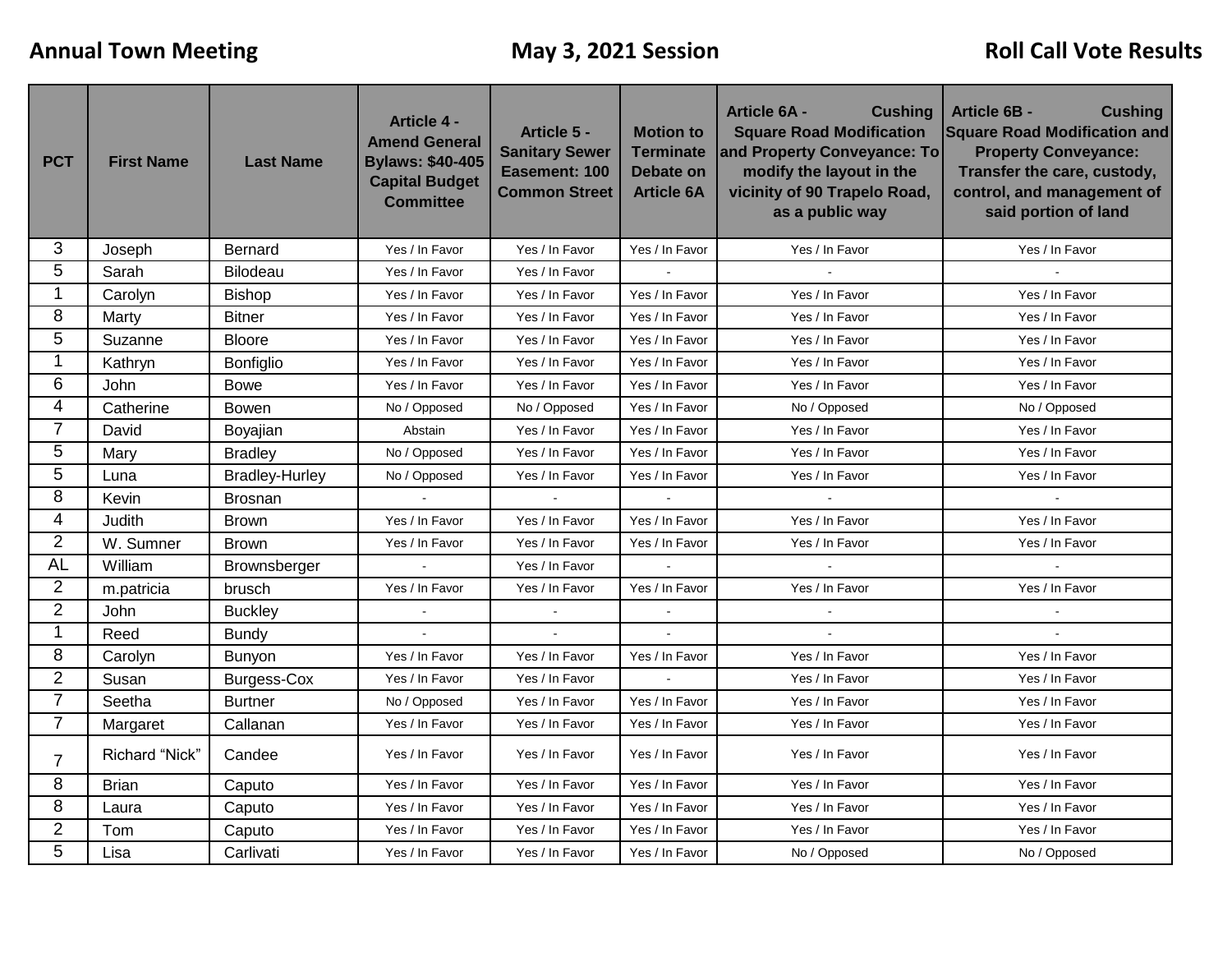| <b>PCT</b>     | <b>First Name</b>                                                                                | <b>Last Name</b> | <b>Article 4 -</b><br><b>Amend General</b><br><b>Bylaws: \$40-405</b><br><b>Capital Budget</b><br><b>Committee</b> | Article 5 -<br><b>Sanitary Sewer</b><br>Easement: 100<br><b>Common Street</b> | <b>Motion to</b><br><b>Terminate</b><br><b>Debate on</b><br><b>Article 6A</b> | <b>Cushing</b><br><b>Article 6A -</b><br><b>Square Road Modification</b><br>and Property Conveyance: To<br>modify the layout in the<br>vicinity of 90 Trapelo Road,<br>as a public way | <b>Article 6B -</b><br><b>Cushing</b><br><b>Square Road Modification and</b><br><b>Property Conveyance:</b><br>Transfer the care, custody,<br>control, and management of<br>said portion of land |  |
|----------------|--------------------------------------------------------------------------------------------------|------------------|--------------------------------------------------------------------------------------------------------------------|-------------------------------------------------------------------------------|-------------------------------------------------------------------------------|----------------------------------------------------------------------------------------------------------------------------------------------------------------------------------------|--------------------------------------------------------------------------------------------------------------------------------------------------------------------------------------------------|--|
| 5              | Nancy                                                                                            | Carlson          | Yes / In Favor                                                                                                     | Yes / In Favor                                                                | Yes / In Favor                                                                | No / Opposed                                                                                                                                                                           | Yes / In Favor                                                                                                                                                                                   |  |
| <b>AL</b>      | Floyd                                                                                            | Carman           | Yes / In Favor<br>Yes / In Favor<br>Yes / In Favor<br>Yes / In Favor                                               |                                                                               |                                                                               | Yes / In Favor                                                                                                                                                                         |                                                                                                                                                                                                  |  |
|                | Mark                                                                                             | Carthy           | No / Opposed                                                                                                       |                                                                               | Yes / In Favor                                                                | Yes / In Favor                                                                                                                                                                         | Yes / In Favor                                                                                                                                                                                   |  |
| 3              | David                                                                                            | Chase            | No / Opposed                                                                                                       | Yes / In Favor                                                                | Yes / In Favor                                                                | Yes / In Favor                                                                                                                                                                         | Yes / In Favor                                                                                                                                                                                   |  |
| 6              | Amy                                                                                              | Checkoway        | Yes / In Favor                                                                                                     | Yes / In Favor                                                                | Yes / In Favor                                                                | Yes / In Favor                                                                                                                                                                         | Yes / In Favor                                                                                                                                                                                   |  |
| 4              | william                                                                                          | chemelli         | Yes / In Favor                                                                                                     | Yes / In Favor                                                                | Yes / In Favor                                                                | Yes / In Favor                                                                                                                                                                         | Yes / In Favor                                                                                                                                                                                   |  |
| 4              | <b>MICHAEL</b>                                                                                   | <b>CHESSON</b>   | Yes / In Favor                                                                                                     | Yes / In Favor                                                                | Yes / In Favor                                                                | No / Opposed                                                                                                                                                                           | No / Opposed                                                                                                                                                                                     |  |
| 5              | <b>JOANNE</b>                                                                                    | <b>COAKLEY</b>   | Yes / In Favor                                                                                                     | Yes / In Favor                                                                | Yes / In Favor                                                                | No / Opposed                                                                                                                                                                           | Yes / In Favor                                                                                                                                                                                   |  |
| 6              | roger                                                                                            | colton           | Yes / In Favor                                                                                                     |                                                                               | Yes / In Favor                                                                | Yes / In Favor                                                                                                                                                                         | Yes / In Favor                                                                                                                                                                                   |  |
| $\overline{2}$ | Julia                                                                                            | Corbett          | Yes / In Favor                                                                                                     | Yes / In Favor                                                                | Yes / In Favor                                                                | No / Opposed                                                                                                                                                                           | Abstain                                                                                                                                                                                          |  |
| 8              | Alexander                                                                                        | Corbett, III     | Yes / In Favor                                                                                                     | Yes / In Favor                                                                | Yes / In Favor                                                                | Yes / In Favor                                                                                                                                                                         | Yes / In Favor                                                                                                                                                                                   |  |
| 8              | Kathleen                                                                                         | Cowing           | Yes / In Favor                                                                                                     | Yes / In Favor                                                                | Yes / In Favor                                                                | Yes / In Favor                                                                                                                                                                         | Yes / In Favor                                                                                                                                                                                   |  |
| 7              | Clare                                                                                            | Crawford         | Yes / In Favor                                                                                                     | Yes / In Favor                                                                | Yes / In Favor                                                                | Yes / In Favor                                                                                                                                                                         | Yes / In Favor                                                                                                                                                                                   |  |
| 5              | Julie                                                                                            | Crockett         | No / Opposed                                                                                                       | Yes / In Favor                                                                | No / Opposed                                                                  | No / Opposed                                                                                                                                                                           | Yes / In Favor                                                                                                                                                                                   |  |
| 8              | Michael                                                                                          | Crowley          | No / Opposed                                                                                                       | Yes / In Favor                                                                |                                                                               |                                                                                                                                                                                        |                                                                                                                                                                                                  |  |
| 6              | Susanne                                                                                          | Croy             | Yes / In Favor                                                                                                     | Yes / In Favor                                                                | Yes / In Favor                                                                | Yes / In Favor                                                                                                                                                                         | Yes / In Favor                                                                                                                                                                                   |  |
| 4              | Kevin                                                                                            | Cunningham       | Yes / In Favor                                                                                                     | Yes / In Favor                                                                | Yes / In Favor                                                                | Yes / In Favor                                                                                                                                                                         | Yes / In Favor                                                                                                                                                                                   |  |
| $\overline{7}$ | James                                                                                            | Curtin           | Yes / In Favor                                                                                                     | Yes / In Favor                                                                | Yes / In Favor                                                                | Yes / In Favor                                                                                                                                                                         | Yes / In Favor                                                                                                                                                                                   |  |
| <b>AL</b>      | Ellen                                                                                            | Cushman          | Abstain                                                                                                            | Yes / In Favor                                                                | Yes / In Favor                                                                | Yes / In Favor                                                                                                                                                                         | Yes / In Favor                                                                                                                                                                                   |  |
| <b>AL</b>      | Adam                                                                                             | Dash             | Yes / In Favor                                                                                                     | Yes / In Favor                                                                | Yes / In Favor                                                                | Yes / In Favor                                                                                                                                                                         | Yes / In Favor                                                                                                                                                                                   |  |
| <b>AL</b>      | Donnaq                                                                                           | David            |                                                                                                                    |                                                                               |                                                                               |                                                                                                                                                                                        |                                                                                                                                                                                                  |  |
| 8              | David                                                                                            | DeMarco          |                                                                                                                    |                                                                               |                                                                               |                                                                                                                                                                                        |                                                                                                                                                                                                  |  |
| 8              | Sharon                                                                                           | DeMarco          | Abstain                                                                                                            | Yes / In Favor                                                                | $\blacksquare$                                                                |                                                                                                                                                                                        |                                                                                                                                                                                                  |  |
| $\overline{2}$ | Joseph                                                                                           | DeStefano        |                                                                                                                    |                                                                               |                                                                               |                                                                                                                                                                                        |                                                                                                                                                                                                  |  |
| 4              | Debra                                                                                            | Deutsch          | Yes / In Favor                                                                                                     | Yes / In Favor                                                                | Yes / In Favor                                                                | No / Opposed                                                                                                                                                                           | Yes / In Favor                                                                                                                                                                                   |  |
| 4              | Linda<br>DeVito Ghilardi<br>Yes / In Favor<br>Yes / In Favor<br>Yes / In Favor<br>Yes / In Favor |                  |                                                                                                                    | Yes / In Favor                                                                |                                                                               |                                                                                                                                                                                        |                                                                                                                                                                                                  |  |
| 3              | John                                                                                             | Dieckmann        | Yes / In Favor                                                                                                     | Yes / In Favor                                                                | Yes / In Favor                                                                | Yes / In Favor                                                                                                                                                                         | Yes / In Favor                                                                                                                                                                                   |  |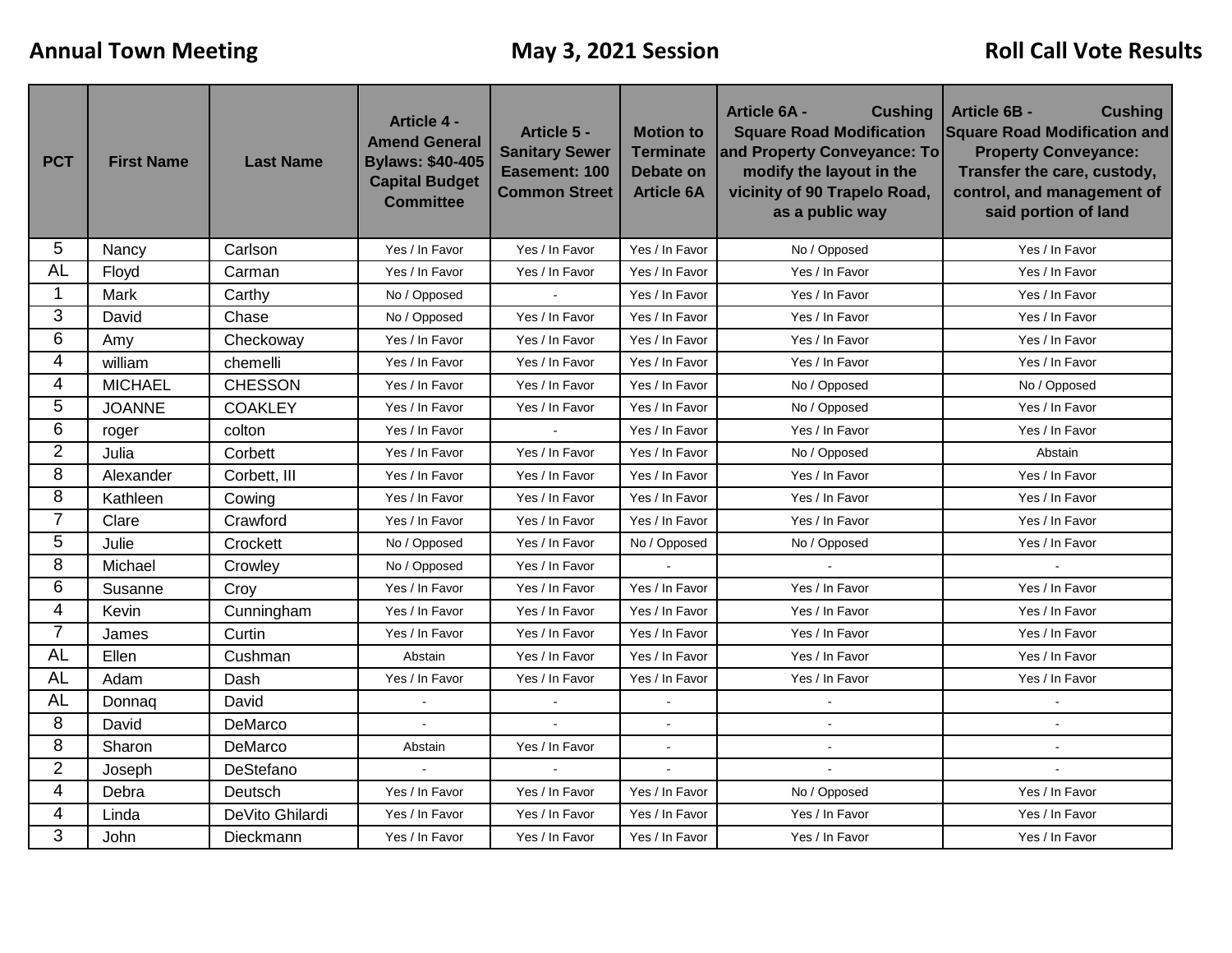| <b>PCT</b>     | <b>First Name</b>       | <b>Last Name</b> | <b>Article 4 -</b><br><b>Amend General</b><br><b>Bylaws: \$40-405</b><br><b>Capital Budget</b><br><b>Committee</b> | Article 5 -<br><b>Sanitary Sewer</b><br>Easement: 100<br><b>Common Street</b> | <b>Motion to</b><br><b>Terminate</b><br><b>Debate on</b><br><b>Article 6A</b> | <b>Cushing</b><br><b>Article 6A -</b><br><b>Square Road Modification</b><br>and Property Conveyance: To<br>modify the layout in the<br>vicinity of 90 Trapelo Road,<br>as a public way | <b>Article 6B -</b><br><b>Cushing</b><br><b>Square Road Modification and</b><br><b>Property Conveyance:</b><br>Transfer the care, custody,<br>control, and management of<br>said portion of land |  |
|----------------|-------------------------|------------------|--------------------------------------------------------------------------------------------------------------------|-------------------------------------------------------------------------------|-------------------------------------------------------------------------------|----------------------------------------------------------------------------------------------------------------------------------------------------------------------------------------|--------------------------------------------------------------------------------------------------------------------------------------------------------------------------------------------------|--|
| 2              | Elizabeth               | Dionne           | Yes / In Favor                                                                                                     | Yes / In Favor                                                                | Yes / In Favor                                                                | Yes / In Favor                                                                                                                                                                         | Yes / In Favor                                                                                                                                                                                   |  |
| 1              | <b>Dizikes</b><br>Peter |                  | No / Opposed                                                                                                       | Yes / In Favor                                                                | Yes / In Favor                                                                | Yes / In Favor                                                                                                                                                                         | Yes / In Favor                                                                                                                                                                                   |  |
| $\overline{7}$ | Nan                     | Donald           | Yes / In Favor                                                                                                     | Yes / In Favor                                                                | Yes / In Favor                                                                | Yes / In Favor                                                                                                                                                                         | Yes / In Favor                                                                                                                                                                                   |  |
| 5              | Thayer                  | Donham           | $\bullet$                                                                                                          | $\omega$                                                                      | $\blacksquare$                                                                | $\omega$                                                                                                                                                                               | $\mathbf{r}$                                                                                                                                                                                     |  |
| 6              | Tara                    | Donner           | No / Opposed                                                                                                       | Yes / In Favor                                                                | Yes / In Favor                                                                | Yes / In Favor                                                                                                                                                                         | Yes / In Favor                                                                                                                                                                                   |  |
| 1              | Christine               | Doyle            | Yes / In Favor                                                                                                     | Yes / In Favor                                                                | Yes / In Favor                                                                | Yes / In Favor                                                                                                                                                                         | Yes / In Favor                                                                                                                                                                                   |  |
| 7              | Josn                    | <b>Drevins</b>   |                                                                                                                    |                                                                               |                                                                               |                                                                                                                                                                                        |                                                                                                                                                                                                  |  |
| 6              | Theodore                | Dukas            | Yes / In Favor                                                                                                     | Yes / In Favor                                                                | Yes / In Favor                                                                | Yes / In Favor                                                                                                                                                                         | Yes / In Favor                                                                                                                                                                                   |  |
| 5              | Janice                  | Ellard           | Yes / In Favor                                                                                                     | Yes / In Favor                                                                | Yes / In Favor                                                                | Yes / In Favor                                                                                                                                                                         | Yes / In Favor                                                                                                                                                                                   |  |
| 6              | Roy                     | Epstein          | Yes / In Favor                                                                                                     | Yes / In Favor                                                                | Yes / In Favor                                                                | Yes / In Favor                                                                                                                                                                         | Yes / In Favor                                                                                                                                                                                   |  |
| 6              | Stephen                 | Evans            | Yes / In Favor                                                                                                     | Yes / In Favor                                                                | Yes / In Favor                                                                | Yes / In Favor                                                                                                                                                                         | Yes / In Favor                                                                                                                                                                                   |  |
| 6              | Judith                  | Feinleib         | Yes / In Favor                                                                                                     | Yes / In Favor                                                                | Yes / In Favor<br>Yes / In Favor                                              |                                                                                                                                                                                        | Yes / In Favor                                                                                                                                                                                   |  |
| 5              | Judith                  | Feins            | No / Opposed                                                                                                       | Yes / In Favor                                                                | Yes / In Favor                                                                | Yes / In Favor                                                                                                                                                                         | Yes / In Favor                                                                                                                                                                                   |  |
| 8              | Anthony                 | Ferrante         | Yes / In Favor                                                                                                     | Yes / In Favor                                                                | Yes / In Favor                                                                | Yes / In Favor                                                                                                                                                                         | Yes / In Favor                                                                                                                                                                                   |  |
| 5              | Howard                  | Fine             | Yes / In Favor                                                                                                     | Yes / In Favor                                                                | Yes / In Favor                                                                | Yes / In Favor                                                                                                                                                                         | Yes / In Favor                                                                                                                                                                                   |  |
| 4              | David                   | Flewelling       | Yes / In Favor                                                                                                     | Yes / In Favor                                                                | Yes / In Favor                                                                | Yes / In Favor                                                                                                                                                                         | Yes / In Favor                                                                                                                                                                                   |  |
| 4              | Sheila                  | Flewelling       | Yes / In Favor                                                                                                     | Yes / In Favor                                                                | Yes / In Favor                                                                | Yes / In Favor                                                                                                                                                                         | Yes / In Favor                                                                                                                                                                                   |  |
| 5              | Travis                  | Franck           | No / Opposed                                                                                                       | Yes / In Favor                                                                | No / Opposed                                                                  | Yes / In Favor                                                                                                                                                                         | Yes / In Favor                                                                                                                                                                                   |  |
| $\overline{2}$ | Frank                   | French           | Yes / In Favor                                                                                                     | Yes / In Favor                                                                | Yes / In Favor                                                                | Yes / In Favor                                                                                                                                                                         | Yes / In Favor                                                                                                                                                                                   |  |
| 3              | <b>Bonnie</b>           | Friedman         | Yes / In Favor                                                                                                     | Yes / In Favor                                                                | Yes / In Favor                                                                | Yes / In Favor                                                                                                                                                                         | Yes / In Favor                                                                                                                                                                                   |  |
| 5              | Matt                    | Garver           | Yes / In Favor                                                                                                     | Yes / In Favor                                                                | $\sim$                                                                        | $\overline{a}$                                                                                                                                                                         | $\sim$                                                                                                                                                                                           |  |
| 4              | Lucia                   | Gates            | No / Opposed                                                                                                       | Yes / In Favor                                                                | Yes / In Favor                                                                | Yes / In Favor                                                                                                                                                                         | Yes / In Favor                                                                                                                                                                                   |  |
| $\mathbf 1$    | Mary                    | Gavin            | Yes / In Favor                                                                                                     | Yes / In Favor                                                                |                                                                               |                                                                                                                                                                                        |                                                                                                                                                                                                  |  |
| $\overline{7}$ | Benjamin                | Geiger           |                                                                                                                    |                                                                               |                                                                               |                                                                                                                                                                                        |                                                                                                                                                                                                  |  |
| $\overline{2}$ | Ronald                  | Geiger           | Yes / In Favor                                                                                                     | Yes / In Favor                                                                | Yes / In Favor                                                                | Yes / In Favor                                                                                                                                                                         | Yes / In Favor                                                                                                                                                                                   |  |
| 4              | Lisa                    | Gibalerio        | Yes / In Favor                                                                                                     | Yes / In Favor                                                                | Yes / In Favor                                                                | Yes / In Favor                                                                                                                                                                         | Yes / In Favor                                                                                                                                                                                   |  |
| 6              | Elizabeth               | Gibson           | No / Opposed                                                                                                       | Yes / In Favor                                                                | No / Opposed                                                                  | No / Opposed                                                                                                                                                                           | Yes / In Favor                                                                                                                                                                                   |  |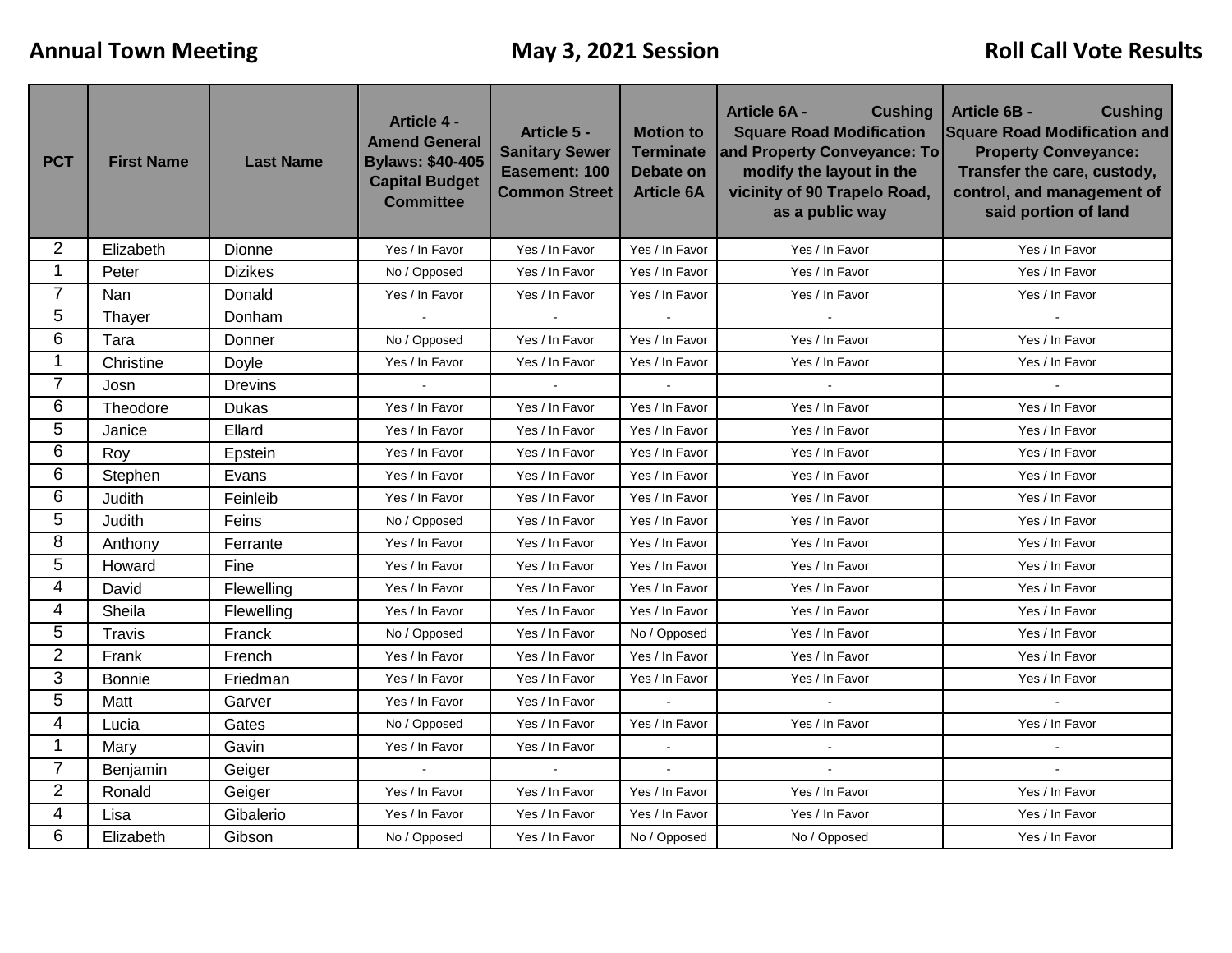| <b>PCT</b>     | <b>First Name</b> | <b>Last Name</b>   | <b>Article 4 -</b><br><b>Amend General</b><br><b>Bylaws: \$40-405</b><br><b>Capital Budget</b><br><b>Committee</b> | Article 5 -<br><b>Sanitary Sewer</b><br>Easement: 100<br><b>Common Street</b> | <b>Motion to</b><br><b>Terminate</b><br><b>Debate on</b><br><b>Article 6A</b> | <b>Article 6A -</b><br><b>Cushing</b><br><b>Square Road Modification</b><br>and Property Conveyance: To<br>modify the layout in the<br>vicinity of 90 Trapelo Road,<br>as a public way | <b>Article 6B -</b><br><b>Cushing</b><br><b>Square Road Modification and</b><br><b>Property Conveyance:</b><br>Transfer the care, custody,<br>control, and management of<br>said portion of land |  |
|----------------|-------------------|--------------------|--------------------------------------------------------------------------------------------------------------------|-------------------------------------------------------------------------------|-------------------------------------------------------------------------------|----------------------------------------------------------------------------------------------------------------------------------------------------------------------------------------|--------------------------------------------------------------------------------------------------------------------------------------------------------------------------------------------------|--|
| 3              | Shaun             | Goho               | No / Opposed                                                                                                       | Yes / In Favor                                                                | Yes / In Favor                                                                | Yes / In Favor                                                                                                                                                                         | $\sim$                                                                                                                                                                                           |  |
| 8              | Anne              | Goldenberg         |                                                                                                                    |                                                                               |                                                                               | $\mathbf{r}$                                                                                                                                                                           |                                                                                                                                                                                                  |  |
| 3              | Ariane            | Goodman-Belkadi    | Yes / In Favor                                                                                                     | Yes / In Favor                                                                | Yes / In Favor                                                                | Yes / In Favor                                                                                                                                                                         | Yes / In Favor                                                                                                                                                                                   |  |
| 7              | Elizabeth         | Goss               | No / Opposed                                                                                                       | Yes / In Favor                                                                | Yes / In Favor                                                                | Yes / In Favor                                                                                                                                                                         | Yes / In Favor                                                                                                                                                                                   |  |
| 6              | Laurie            | Graham             | No / Opposed                                                                                                       | Yes / In Favor                                                                | Yes / In Favor                                                                | Yes / In Favor                                                                                                                                                                         | Yes / In Favor                                                                                                                                                                                   |  |
| 1              | Christopher       | Grande             | Yes / In Favor                                                                                                     | Yes / In Favor                                                                | Yes / In Favor                                                                | Yes / In Favor                                                                                                                                                                         | Yes / In Favor                                                                                                                                                                                   |  |
| 1              | Kimberly          | Haley              | No / Opposed                                                                                                       | Yes / In Favor                                                                | Yes / In Favor                                                                | Yes / In Favor                                                                                                                                                                         | Yes / In Favor                                                                                                                                                                                   |  |
| 1              | Daniel            | Halston            | Yes / In Favor                                                                                                     | Yes / In Favor                                                                | Yes / In Favor                                                                | Yes / In Favor                                                                                                                                                                         | Yes / In Favor                                                                                                                                                                                   |  |
| 4              | Dana              | Harrington         | No / Opposed                                                                                                       | Yes / In Favor                                                                | Yes / In Favor                                                                | Yes / In Favor                                                                                                                                                                         | Yes / In Favor                                                                                                                                                                                   |  |
| 3              | Richard           | Hartley            | Yes / In Favor                                                                                                     | Yes / In Favor                                                                | Yes / In Favor                                                                | Yes / In Favor                                                                                                                                                                         | Yes / In Favor                                                                                                                                                                                   |  |
| 1              | Jessica           | Hausman            | No / Opposed                                                                                                       | Yes / In Favor                                                                | Yes / In Favor                                                                | Abstain                                                                                                                                                                                | Yes / In Favor                                                                                                                                                                                   |  |
| 1              | Jocelyn           | Hayes              | No / Opposed                                                                                                       | Yes / In Favor                                                                | Yes / In Favor                                                                | Yes / In Favor                                                                                                                                                                         | Yes / In Favor                                                                                                                                                                                   |  |
| $\overline{2}$ | Anne              | Helgen             | Yes / In Favor                                                                                                     | Yes / In Favor                                                                | Yes / In Favor                                                                | Yes / In Favor                                                                                                                                                                         | Yes / In Favor                                                                                                                                                                                   |  |
| 3              | Rachel            | Heller             | Yes / In Favor                                                                                                     | Yes / In Favor                                                                | Yes / In Favor                                                                | Yes / In Favor                                                                                                                                                                         | Yes / In Favor                                                                                                                                                                                   |  |
| $\overline{2}$ | <b>KAREN</b>      | <b>HEROSIAN</b>    |                                                                                                                    |                                                                               |                                                                               | $\mathbf{r}$                                                                                                                                                                           | $\mathbf{r}$                                                                                                                                                                                     |  |
| 3              | James             | Herron             | No / Opposed                                                                                                       | Yes / In Favor                                                                | Yes / In Favor                                                                | Yes / In Favor                                                                                                                                                                         | Yes / In Favor                                                                                                                                                                                   |  |
| $\overline{2}$ | Kelly             | Higgins            | Yes / In Favor                                                                                                     | Yes / In Favor                                                                | Yes / In Favor                                                                | Yes / In Favor                                                                                                                                                                         | Yes / In Favor                                                                                                                                                                                   |  |
| 4              | Jirair            | Hovsepian          | No / Opposed                                                                                                       | Yes / In Favor                                                                | Yes / In Favor                                                                | Yes / In Favor                                                                                                                                                                         | No / Opposed                                                                                                                                                                                     |  |
| $\overline{2}$ | David             | Hurley             | Yes / In Favor                                                                                                     | Yes / In Favor                                                                | Yes / In Favor                                                                | Yes / In Favor                                                                                                                                                                         | Yes / In Favor                                                                                                                                                                                   |  |
| $\overline{7}$ | Robert            | Imberman           | No / Opposed                                                                                                       | Yes / In Favor                                                                | $\omega$                                                                      | $\blacksquare$                                                                                                                                                                         | $\blacksquare$                                                                                                                                                                                   |  |
| 8              | Melissa           | <b>Irion</b>       | Yes / In Favor                                                                                                     | Yes / In Favor                                                                | Yes / In Favor                                                                | $\sim$                                                                                                                                                                                 | Abstain                                                                                                                                                                                          |  |
| 3              | <b>VERAL</b>      | <b>ISKANDARIAN</b> | $\sim$                                                                                                             |                                                                               |                                                                               |                                                                                                                                                                                        |                                                                                                                                                                                                  |  |
| 8              | Radha             | <b>IYENGAR</b>     | Yes / In Favor                                                                                                     | Yes / In Favor                                                                | Yes / In Favor                                                                | Yes / In Favor                                                                                                                                                                         | Yes / In Favor                                                                                                                                                                                   |  |
| 3              | Ann               | Jansen             | Yes / In Favor                                                                                                     | Yes / In Favor                                                                | Yes / In Favor                                                                | Yes / In Favor                                                                                                                                                                         | Yes / In Favor                                                                                                                                                                                   |  |
| 3              | Juliet            | Jenkins            | No / Opposed                                                                                                       | Yes / In Favor                                                                | Yes / In Favor                                                                | Yes / In Favor                                                                                                                                                                         | Yes / In Favor                                                                                                                                                                                   |  |
| 6              | Suzanne           | Johannet           | Yes / In Favor                                                                                                     | Yes / In Favor                                                                | Yes / In Favor                                                                | Yes / In Favor                                                                                                                                                                         | Yes / In Favor                                                                                                                                                                                   |  |
| 5              | Raymond           | Johnson            | No / Opposed                                                                                                       | Yes / In Favor                                                                | Yes / In Favor                                                                | Yes / In Favor                                                                                                                                                                         | Yes / In Favor                                                                                                                                                                                   |  |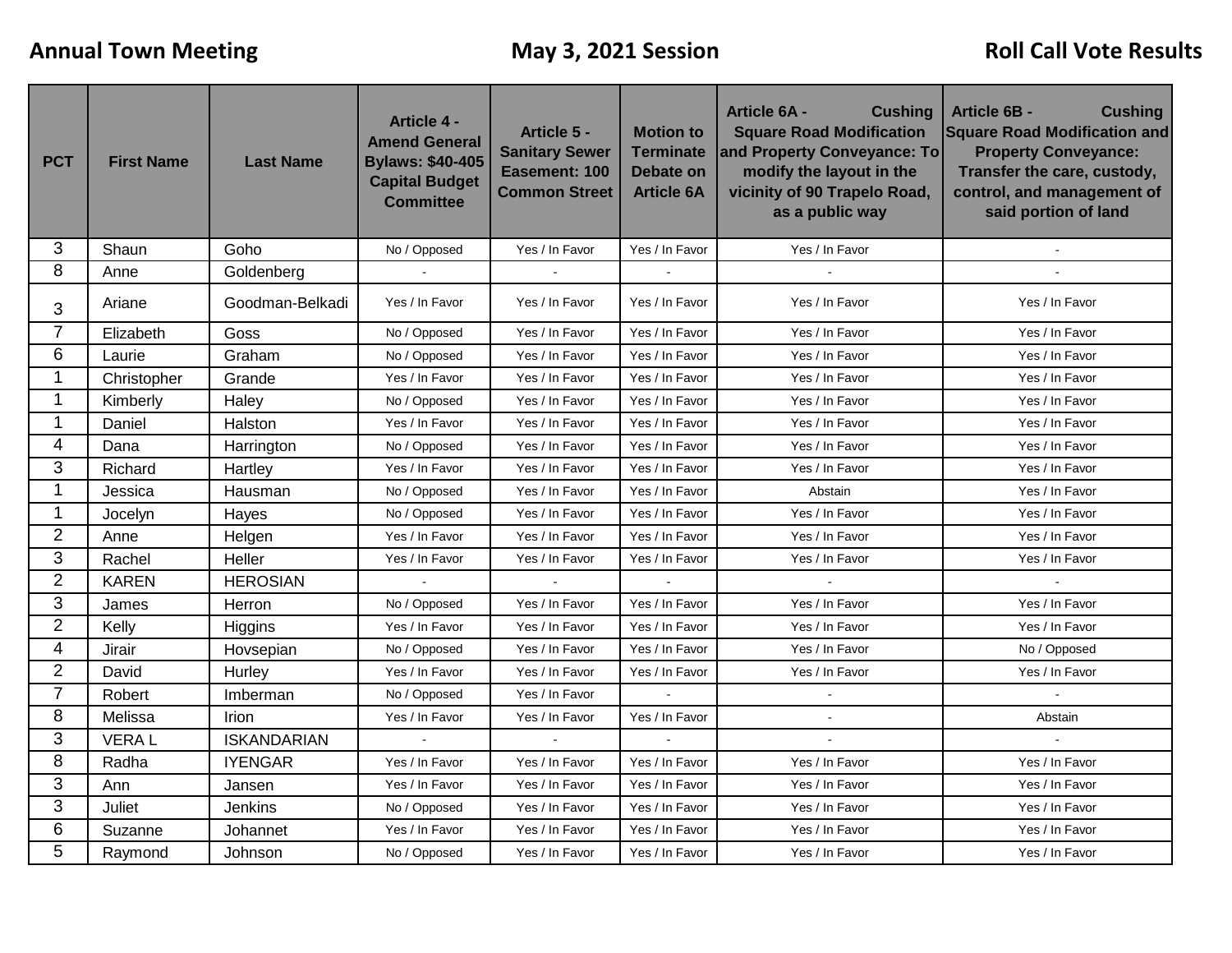| <b>PCT</b>     | <b>First Name</b> | <b>Last Name</b> | <b>Article 4 -</b><br><b>Amend General</b><br><b>Bylaws: \$40-405</b><br><b>Capital Budget</b><br><b>Committee</b> | Article 5 -<br><b>Sanitary Sewer</b><br>Easement: 100<br><b>Common Street</b> | <b>Motion to</b><br><b>Terminate</b><br>Debate on<br><b>Article 6A</b> | <b>Cushing</b><br><b>Article 6A -</b><br><b>Square Road Modification</b><br>and Property Conveyance: To<br>modify the layout in the<br>vicinity of 90 Trapelo Road,<br>as a public way | <b>Article 6B -</b><br><b>Cushing</b><br><b>Square Road Modification and</b><br><b>Property Conveyance:</b><br>Transfer the care, custody,<br>control, and management of<br>said portion of land |  |
|----------------|-------------------|------------------|--------------------------------------------------------------------------------------------------------------------|-------------------------------------------------------------------------------|------------------------------------------------------------------------|----------------------------------------------------------------------------------------------------------------------------------------------------------------------------------------|--------------------------------------------------------------------------------------------------------------------------------------------------------------------------------------------------|--|
| 3              | Ralph             | Jones            | Yes / In Favor                                                                                                     | Yes / In Favor                                                                | Yes / In Favor                                                         | Yes / In Favor                                                                                                                                                                         | Yes / In Favor                                                                                                                                                                                   |  |
| 6              | Virginia          | Jordan           | Yes / In Favor<br>Yes / In Favor<br>Yes / In Favor<br>No / Opposed                                                 |                                                                               |                                                                        | No / Opposed                                                                                                                                                                           |                                                                                                                                                                                                  |  |
| 8              | Mark              | Kagan            | Yes / In Favor                                                                                                     | Yes / In Favor                                                                | Yes / In Favor                                                         | Yes / In Favor                                                                                                                                                                         | Yes / In Favor                                                                                                                                                                                   |  |
| 6              | Elshad            | Kasumov          | No / Opposed                                                                                                       | Yes / In Favor                                                                | Yes / In Favor                                                         | Yes / In Favor                                                                                                                                                                         | Yes / In Favor                                                                                                                                                                                   |  |
| 6              | Mary Ann          | Kazanjian        | Yes / In Favor                                                                                                     | Yes / In Favor                                                                | Yes / In Favor                                                         | Yes / In Favor                                                                                                                                                                         | Yes / In Favor                                                                                                                                                                                   |  |
| 4              | <b>Brian</b>      | Keefe            | Yes / In Favor                                                                                                     | Yes / In Favor                                                                | Yes / In Favor                                                         | Yes / In Favor                                                                                                                                                                         | Yes / In Favor                                                                                                                                                                                   |  |
| 7              | Patricia          | Kelley           | Yes / In Favor                                                                                                     | Yes / In Favor                                                                | Yes / In Favor                                                         | Yes / In Favor                                                                                                                                                                         | Yes / In Favor                                                                                                                                                                                   |  |
| 3              | Mary              | Kennedy          | No / Opposed                                                                                                       | Yes / In Favor                                                                | Yes / In Favor                                                         | No / Opposed                                                                                                                                                                           | No / Opposed                                                                                                                                                                                     |  |
| $\overline{2}$ | Kathleen          | Keohane          | Yes / In Favor                                                                                                     |                                                                               | Yes / In Favor                                                         | Yes / In Favor                                                                                                                                                                         | Yes / In Favor                                                                                                                                                                                   |  |
| 8              | <b>Stephen</b>    | <b>Kerins</b>    | Yes / In Favor                                                                                                     | Yes / In Favor                                                                | Yes / In Favor                                                         | Yes / In Favor                                                                                                                                                                         | Yes / In Favor                                                                                                                                                                                   |  |
| 3              | Jason             | Ketola           | Yes / In Favor                                                                                                     | Yes / In Favor                                                                | Yes / In Favor                                                         | Yes / In Favor                                                                                                                                                                         | Yes / In Favor                                                                                                                                                                                   |  |
| 6              | Julie             | Kirrane          | Yes / In Favor                                                                                                     | Yes / In Favor                                                                | Yes / In Favor                                                         | Yes / In Favor                                                                                                                                                                         |                                                                                                                                                                                                  |  |
| 6              | Stephen           | Klionsky         | Yes / In Favor                                                                                                     | Yes / In Favor                                                                | Yes / In Favor                                                         | Yes / In Favor                                                                                                                                                                         | Yes / In Favor                                                                                                                                                                                   |  |
| 8              | Christine         | Kochem           | Yes / In Favor                                                                                                     | Yes / In Favor                                                                | Yes / In Favor                                                         | Yes / In Favor                                                                                                                                                                         | Yes / In Favor                                                                                                                                                                                   |  |
| $\overline{2}$ | Lydia             | Kogler           | Yes / In Favor                                                                                                     | Yes / In Favor                                                                | Yes / In Favor                                                         | Yes / In Favor                                                                                                                                                                         | Yes / In Favor                                                                                                                                                                                   |  |
| $\overline{7}$ | Natalie           | Kostich          | Yes / In Favor                                                                                                     | Yes / In Favor                                                                | Yes / In Favor                                                         | Yes / In Favor                                                                                                                                                                         | Yes / In Favor                                                                                                                                                                                   |  |
| 7              | Jennifer          | Kundrot          | Yes / In Favor                                                                                                     | Yes / In Favor                                                                | No / Opposed                                                           | Yes / In Favor                                                                                                                                                                         | Yes / In Favor                                                                                                                                                                                   |  |
| 8              | Anne-Marie        | Lambert          | Yes / In Favor                                                                                                     | Yes / In Favor                                                                | Yes / In Favor                                                         | Yes / In Favor                                                                                                                                                                         | Yes / In Favor                                                                                                                                                                                   |  |
| 4              | Philip            | Lawrence         | No / Opposed                                                                                                       | Yes / In Favor                                                                | Yes / In Favor                                                         | Yes / In Favor                                                                                                                                                                         | Yes / In Favor                                                                                                                                                                                   |  |
| 3              | Sarah             | Lemieux          | Yes / In Favor                                                                                                     | Yes / In Favor                                                                | Yes / In Favor                                                         | No / Opposed                                                                                                                                                                           | No / Opposed                                                                                                                                                                                     |  |
| 8              | Allison           | Lenk             | Yes / In Favor                                                                                                     | Yes / In Favor                                                                | Yes / In Favor                                                         | Yes / In Favor                                                                                                                                                                         | Yes / In Favor                                                                                                                                                                                   |  |
| $\overline{2}$ | Linda             | Levin-Scherz     | Yes / In Favor                                                                                                     | Yes / In Favor                                                                | Yes / In Favor                                                         | Yes / In Favor                                                                                                                                                                         | Yes / In Favor                                                                                                                                                                                   |  |
| 7              | Ellen             | Lewis            | No / Opposed                                                                                                       | Yes / In Favor                                                                | Yes / In Favor                                                         | Yes / In Favor                                                                                                                                                                         | Yes / In Favor                                                                                                                                                                                   |  |
| $\overline{7}$ | Hannah            | Liberty          | No / Opposed                                                                                                       | Yes / In Favor                                                                | Yes / In Favor                                                         | No / Opposed                                                                                                                                                                           | No / Opposed                                                                                                                                                                                     |  |
| 6              | Priya             | Licht            | Yes / In Favor                                                                                                     | Yes / In Favor                                                                | Yes / In Favor                                                         | Yes / In Favor                                                                                                                                                                         | Yes / In Favor                                                                                                                                                                                   |  |
| 1              | David             | Lind             | Yes / In Favor                                                                                                     | Yes / In Favor                                                                | No / Opposed                                                           | No / Opposed                                                                                                                                                                           | Yes / In Favor                                                                                                                                                                                   |  |
| 6              | <b>Betsy</b>      | Lipson           | Yes / In Favor                                                                                                     | Yes / In Favor                                                                | Yes / In Favor                                                         | Yes / In Favor                                                                                                                                                                         | Yes / In Favor                                                                                                                                                                                   |  |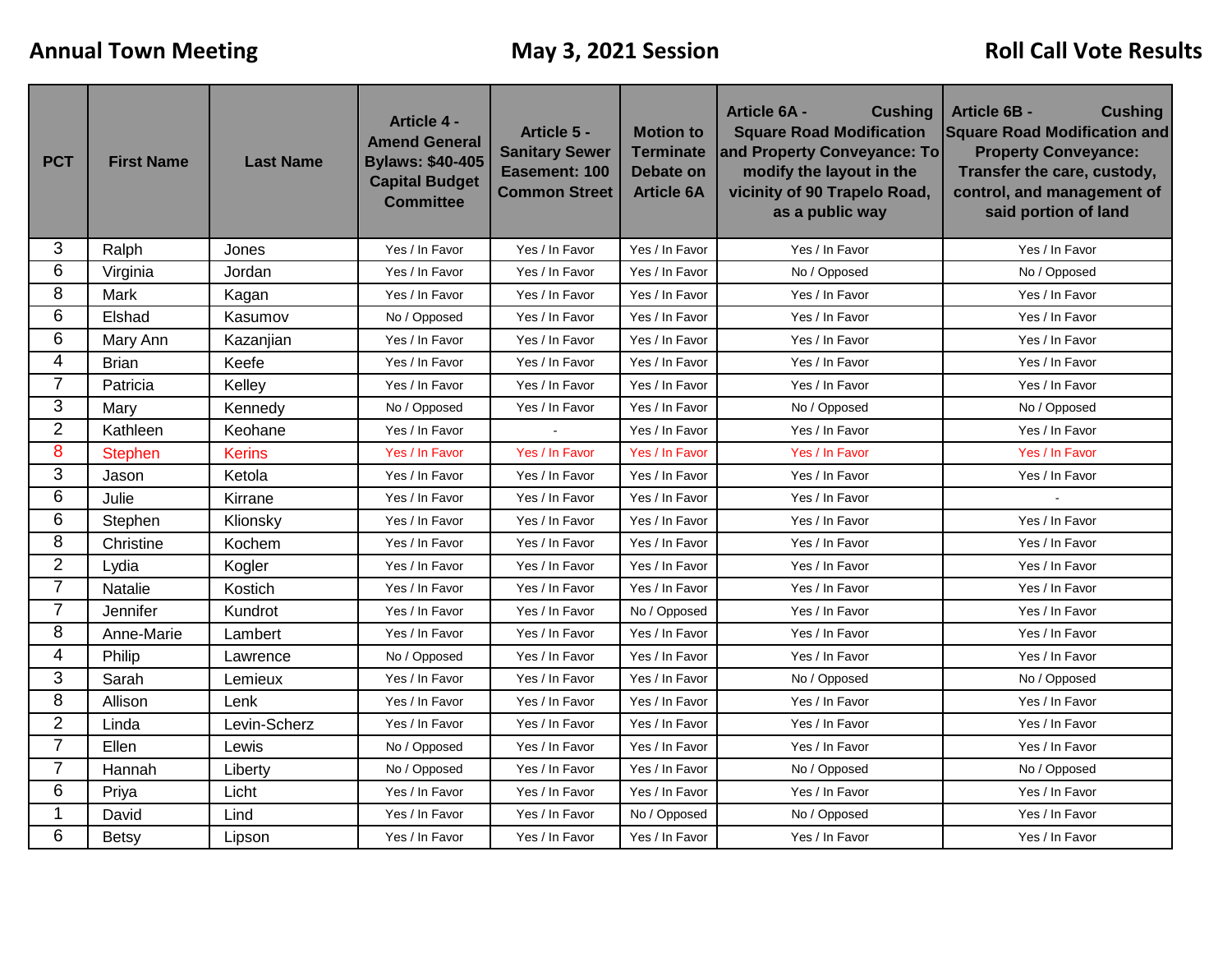| <b>PCT</b>     | <b>First Name</b>  | <b>Last Name</b> | <b>Article 4 -</b><br><b>Amend General</b><br><b>Bylaws: \$40-405</b><br><b>Capital Budget</b><br><b>Committee</b> | Article 5 -<br><b>Sanitary Sewer</b><br>Easement: 100<br><b>Common Street</b> | <b>Motion to</b><br><b>Terminate</b><br>Debate on<br><b>Article 6A</b> | <b>Article 6A -</b><br><b>Cushing</b><br><b>Square Road Modification</b><br>and Property Conveyance: To<br>modify the layout in the<br>vicinity of 90 Trapelo Road,<br>as a public way | <b>Article 6B -</b><br><b>Cushing</b><br><b>Square Road Modification and</b><br><b>Property Conveyance:</b><br>Transfer the care, custody,<br>control, and management of<br>said portion of land |  |
|----------------|--------------------|------------------|--------------------------------------------------------------------------------------------------------------------|-------------------------------------------------------------------------------|------------------------------------------------------------------------|----------------------------------------------------------------------------------------------------------------------------------------------------------------------------------------|--------------------------------------------------------------------------------------------------------------------------------------------------------------------------------------------------|--|
| 7              | Deborah            | Lockett          | Yes / In Favor                                                                                                     | Yes / In Favor                                                                | Yes / In Favor                                                         | Yes / In Favor                                                                                                                                                                         | Yes / In Favor                                                                                                                                                                                   |  |
| $\overline{2}$ | Barry              | Lubarsky         | Yes / In Favor                                                                                                     | Yes / In Favor                                                                | Yes / In Favor                                                         | Yes / In Favor                                                                                                                                                                         | Yes / In Favor                                                                                                                                                                                   |  |
| $\overline{7}$ | Geoffrey<br>Lubien |                  | No / Opposed                                                                                                       | Yes / In Favor                                                                | Yes / In Favor                                                         | Yes / In Favor                                                                                                                                                                         | Yes / In Favor                                                                                                                                                                                   |  |
| 5              | Cosmo              | Macero           | $\sim$                                                                                                             | Yes / In Favor                                                                | Yes / In Favor                                                         | Yes / In Favor                                                                                                                                                                         | Yes / In Favor                                                                                                                                                                                   |  |
| 8              | Melissa            | MacIntyre        | No / Opposed                                                                                                       | Yes / In Favor                                                                | Yes / In Favor                                                         | Yes / In Favor                                                                                                                                                                         | Yes / In Favor                                                                                                                                                                                   |  |
| 1              | Dawn               | MacKerron        | Yes / In Favor                                                                                                     | Yes / In Favor                                                                | Yes / In Favor                                                         | Yes / In Favor                                                                                                                                                                         | Yes / In Favor                                                                                                                                                                                   |  |
| $\overline{2}$ | Peter              | Magni            | Yes / In Favor                                                                                                     | Yes / In Favor                                                                | Yes / In Favor                                                         |                                                                                                                                                                                        | Yes / In Favor                                                                                                                                                                                   |  |
| 4              | Anne               | Mahon            | No / Opposed                                                                                                       | Yes / In Favor                                                                | Yes / In Favor                                                         | Yes / In Favor                                                                                                                                                                         | Yes / In Favor                                                                                                                                                                                   |  |
| 1              | Anne Marie         | Mahoney          | Yes / In Favor                                                                                                     | Yes / In Favor                                                                | Yes / In Favor                                                         | Yes / In Favor                                                                                                                                                                         | Yes / In Favor                                                                                                                                                                                   |  |
| 4              | Shonool            | Malik            |                                                                                                                    | Yes / In Favor                                                                |                                                                        |                                                                                                                                                                                        |                                                                                                                                                                                                  |  |
| 3              | Raffi<br>Manjikian |                  | Yes / In Favor                                                                                                     | Yes / In Favor                                                                | Yes / In Favor                                                         | Yes / In Favor                                                                                                                                                                         | Yes / In Favor                                                                                                                                                                                   |  |
| 6              | Gail               | Mann             | Yes / In Favor                                                                                                     | Yes / In Favor                                                                | Yes / In Favor<br>Yes / In Favor                                       |                                                                                                                                                                                        | Yes / In Favor                                                                                                                                                                                   |  |
| $\overline{5}$ | Norma              | Massarotti       | No / Opposed                                                                                                       | Yes / In Favor                                                                | Yes / In Favor                                                         | No / Opposed                                                                                                                                                                           | No / Opposed                                                                                                                                                                                     |  |
| 1              | Gretchen           | McClain          | Yes / In Favor                                                                                                     | Yes / In Favor                                                                | No / Opposed                                                           | No / Opposed                                                                                                                                                                           | Yes / In Favor                                                                                                                                                                                   |  |
| 1              | <b>ROBERT</b>      | <b>MCGAW</b>     | Yes / In Favor                                                                                                     | Yes / In Favor                                                                | Yes / In Favor                                                         | No / Opposed                                                                                                                                                                           |                                                                                                                                                                                                  |  |
| $\overline{2}$ | Robert             | McLaughlin       | Yes / In Favor                                                                                                     | Yes / In Favor                                                                | Yes / In Favor                                                         | Yes / In Favor                                                                                                                                                                         | Yes / In Favor                                                                                                                                                                                   |  |
| $\overline{7}$ | Michael            | McNamara         | No / Opposed                                                                                                       | Yes / In Favor                                                                | Yes / In Favor                                                         | Yes / In Favor                                                                                                                                                                         | Yes / In Favor                                                                                                                                                                                   |  |
| $\overline{2}$ | Judith             | McSwain          | Yes / In Favor                                                                                                     | Yes / In Favor                                                                | Yes / In Favor                                                         | Yes / In Favor                                                                                                                                                                         | Yes / In Favor                                                                                                                                                                                   |  |
| 6              | Lauren             | Meier            | No / Opposed                                                                                                       | Yes / In Favor                                                                | Yes / In Favor                                                         | No / Opposed                                                                                                                                                                           | No / Opposed                                                                                                                                                                                     |  |
| 8              | donald             | mercier          | No / Opposed                                                                                                       | Yes / In Favor                                                                |                                                                        |                                                                                                                                                                                        |                                                                                                                                                                                                  |  |
| 7              | Benjamin           | Meshoulam        | Abstain                                                                                                            | Yes / In Favor                                                                | Yes / In Favor                                                         | Yes / In Favor                                                                                                                                                                         | Yes / In Favor                                                                                                                                                                                   |  |
| 3              | diane              | miller           | $\blacksquare$                                                                                                     |                                                                               | $\Box$                                                                 |                                                                                                                                                                                        |                                                                                                                                                                                                  |  |
| 5              | <b>Ben</b>         | Montgomery       | Yes / In Favor                                                                                                     | Yes / In Favor                                                                | Yes / In Favor                                                         | Yes / In Favor                                                                                                                                                                         | Yes / In Favor                                                                                                                                                                                   |  |
| 6              | Jeanne             | Mooney           | Yes / In Favor                                                                                                     | Yes / In Favor                                                                | Yes / In Favor                                                         | Yes / In Favor                                                                                                                                                                         | Yes / In Favor                                                                                                                                                                                   |  |
| 3              | Martha             | Moore            | No / Opposed                                                                                                       | Yes / In Favor                                                                | Yes / In Favor                                                         | Yes / In Favor                                                                                                                                                                         | Yes / In Favor                                                                                                                                                                                   |  |
| $\overline{2}$ | Meghan             | Moriarty         | Yes / In Favor                                                                                                     | Yes / In Favor                                                                | No / Opposed                                                           | No / Opposed                                                                                                                                                                           | No / Opposed                                                                                                                                                                                     |  |
| $\overline{2}$ | Deran              | Muckjian         | Yes / In Favor                                                                                                     | Yes / In Favor                                                                | Yes / In Favor                                                         | Yes / In Favor                                                                                                                                                                         | Yes / In Favor                                                                                                                                                                                   |  |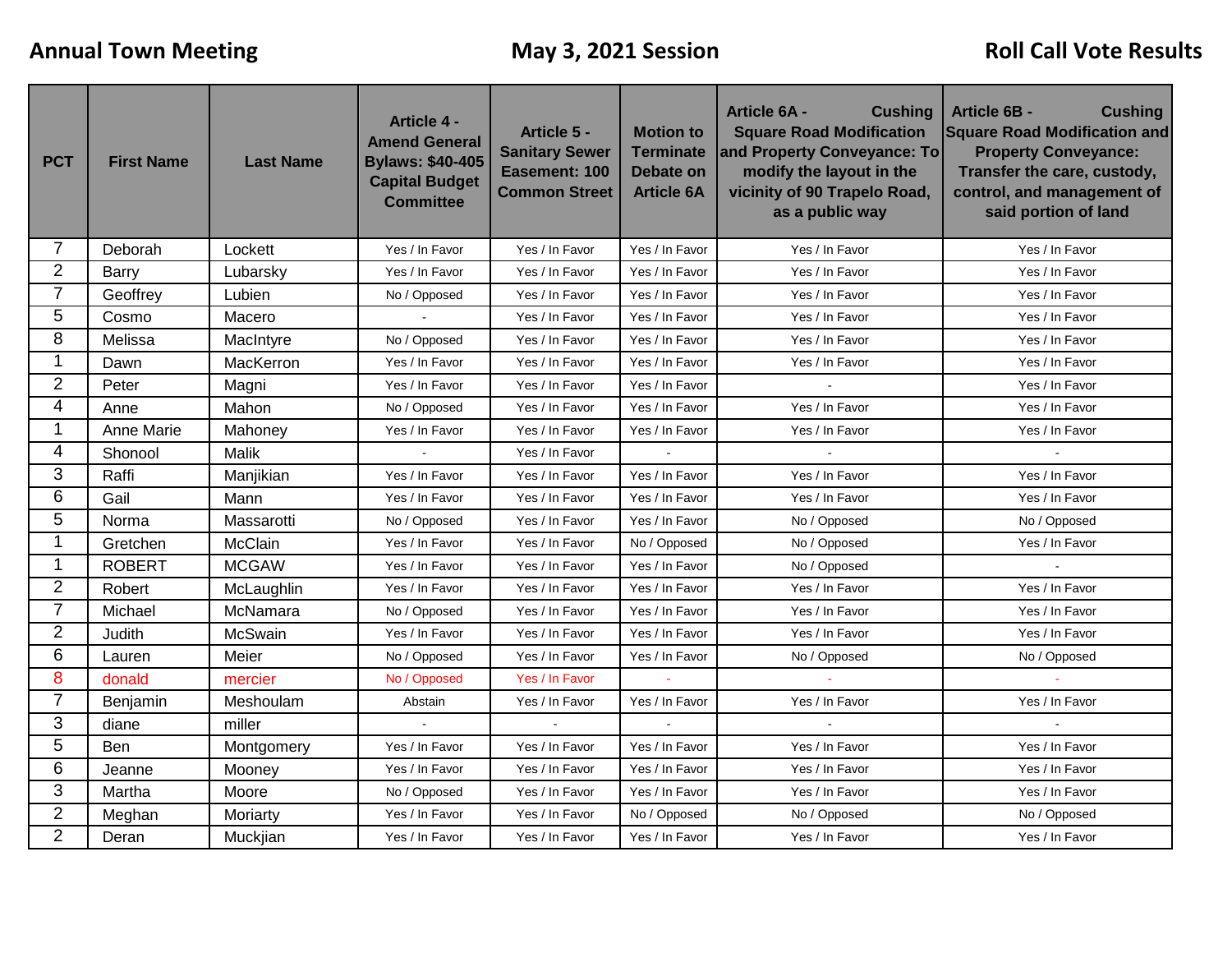| <b>PCT</b>     | <b>First Name</b> | <b>Last Name</b> | <b>Article 4 -</b><br><b>Amend General</b><br><b>Bylaws: \$40-405</b><br><b>Capital Budget</b><br><b>Committee</b> | Article 5 -<br><b>Sanitary Sewer</b><br>Easement: 100<br><b>Common Street</b> | <b>Motion to</b><br><b>Terminate</b><br><b>Debate on</b><br><b>Article 6A</b> | <b>Article 6A -</b><br><b>Cushing</b><br><b>Square Road Modification</b><br>and Property Conveyance: To<br>modify the layout in the<br>vicinity of 90 Trapelo Road,<br>as a public way | <b>Article 6B -</b><br><b>Cushing</b><br><b>Square Road Modification and</b><br><b>Property Conveyance:</b><br>Transfer the care, custody,<br>control, and management of<br>said portion of land |  |
|----------------|-------------------|------------------|--------------------------------------------------------------------------------------------------------------------|-------------------------------------------------------------------------------|-------------------------------------------------------------------------------|----------------------------------------------------------------------------------------------------------------------------------------------------------------------------------------|--------------------------------------------------------------------------------------------------------------------------------------------------------------------------------------------------|--|
| 8              | Patrick           | Murphy           | Yes / In Favor                                                                                                     | Yes / In Favor                                                                | Yes / In Favor                                                                | Yes / In Favor                                                                                                                                                                         | No / Opposed                                                                                                                                                                                     |  |
| 1              | Holly             | Muson            | Yes / In Favor                                                                                                     |                                                                               |                                                                               |                                                                                                                                                                                        | Yes / In Favor                                                                                                                                                                                   |  |
| $\overline{2}$ | William           | Musserian        | Yes / In Favor                                                                                                     | Yes / In Favor                                                                | Yes / In Favor                                                                |                                                                                                                                                                                        | Yes / In Favor                                                                                                                                                                                   |  |
| 5              | Azra              | Nelson           | No / Opposed                                                                                                       | Yes / In Favor                                                                | Yes / In Favor                                                                | No / Opposed                                                                                                                                                                           | $\sim$                                                                                                                                                                                           |  |
| $\overline{7}$ | Paul              | Nelson           | Yes / In Favor                                                                                                     | Yes / In Favor                                                                | Yes / In Favor                                                                | Yes / In Favor                                                                                                                                                                         | Yes / In Favor                                                                                                                                                                                   |  |
| $\overline{2}$ | Daniel            | Nolan            | Yes / In Favor                                                                                                     | Yes / In Favor                                                                | Yes / In Favor                                                                | Yes / In Favor                                                                                                                                                                         | Yes / In Favor                                                                                                                                                                                   |  |
| 3              | Jill              | Norton           | Yes / In Favor                                                                                                     | Yes / In Favor                                                                | Yes / In Favor                                                                | Yes / In Favor                                                                                                                                                                         | Yes / In Favor                                                                                                                                                                                   |  |
| 8              | Dave              | <b>Nuscher</b>   | No / Opposed                                                                                                       | Yes / In Favor                                                                |                                                                               | $\mathbf{r}$                                                                                                                                                                           |                                                                                                                                                                                                  |  |
| 6              | Katherine         | Oates            | Yes / In Favor                                                                                                     | Yes / In Favor                                                                | Yes / In Favor                                                                | Yes / In Favor                                                                                                                                                                         | Yes / In Favor                                                                                                                                                                                   |  |
| 6              | Linda             | Oates            | Yes / In Favor                                                                                                     | Yes / In Favor                                                                | Yes / In Favor                                                                | Yes / In Favor                                                                                                                                                                         | Yes / In Favor                                                                                                                                                                                   |  |
| 7              | Mary-Ellen        | Oberhauser       | Yes / In Favor                                                                                                     | Yes / In Favor                                                                | Yes / In Favor                                                                | Yes / In Favor                                                                                                                                                                         | Yes / In Favor                                                                                                                                                                                   |  |
| 4              | john              | occhino          |                                                                                                                    |                                                                               | $\sim$                                                                        | $\sim$                                                                                                                                                                                 | $\sim$                                                                                                                                                                                           |  |
| 4              | sandra            | occhino          | $\mathbf{r}$                                                                                                       | $\omega$                                                                      | $\Delta$                                                                      |                                                                                                                                                                                        |                                                                                                                                                                                                  |  |
| 1              | Daniel            | O'Connell        | Yes / In Favor                                                                                                     | Yes / In Favor                                                                | Yes / In Favor                                                                | Yes / In Favor                                                                                                                                                                         | Yes / In Favor                                                                                                                                                                                   |  |
| 5              | John              | OConnor          |                                                                                                                    |                                                                               |                                                                               |                                                                                                                                                                                        |                                                                                                                                                                                                  |  |
| 1              | Henry             | Ogilby           | Yes / In Favor                                                                                                     | Yes / In Favor                                                                | Yes / In Favor                                                                | Yes / In Favor                                                                                                                                                                         | Yes / In Favor                                                                                                                                                                                   |  |
| 1              | Corinne           | Olmsted          | No / Opposed                                                                                                       | Yes / In Favor                                                                | Yes / In Favor                                                                | Yes / In Favor                                                                                                                                                                         | Yes / In Favor                                                                                                                                                                                   |  |
| 5              | Tommasina         | Olson            | No / Opposed                                                                                                       | Yes / In Favor                                                                | Yes / In Favor                                                                | Yes / In Favor                                                                                                                                                                         | Yes / In Favor                                                                                                                                                                                   |  |
| 4              | Rose              | ONeil            | No / Opposed                                                                                                       | Yes / In Favor                                                                | $\sim$                                                                        |                                                                                                                                                                                        | Yes / In Favor                                                                                                                                                                                   |  |
| $\overline{2}$ | Karnig            | Ostayan          |                                                                                                                    |                                                                               | $\Delta$                                                                      |                                                                                                                                                                                        |                                                                                                                                                                                                  |  |
| 3              | Lisa              | Oteri            |                                                                                                                    |                                                                               | $\overline{a}$                                                                |                                                                                                                                                                                        |                                                                                                                                                                                                  |  |
| 4              | Michael           | Palomo           | No / Opposed                                                                                                       | Yes / In Favor                                                                | Yes / In Favor                                                                | No / Opposed                                                                                                                                                                           | No / Opposed                                                                                                                                                                                     |  |
| 8              | Mark              | Paolillo         | Yes / In Favor                                                                                                     | Yes / In Favor                                                                | Yes / In Favor                                                                | Yes / In Favor                                                                                                                                                                         | Yes / In Favor                                                                                                                                                                                   |  |
| 4              | Lisa              | Pargoli          | $\mathbf{r}$                                                                                                       | $\mathbf{r}$                                                                  | $\mathbf{r}$                                                                  | $\mathbf{r}$                                                                                                                                                                           |                                                                                                                                                                                                  |  |
| 1              | Emily             | Peterson         | Yes / In Favor                                                                                                     | Yes / In Favor                                                                | Yes / In Favor                                                                | Yes / In Favor                                                                                                                                                                         | Yes / In Favor                                                                                                                                                                                   |  |
| 2              | Elizabeth         | Pew              | Yes / In Favor                                                                                                     | Yes / In Favor                                                                | Yes / In Favor                                                                | Yes / In Favor                                                                                                                                                                         | Yes / In Favor                                                                                                                                                                                   |  |
| 3              | Norah             | Piehl            | No / Opposed                                                                                                       | Yes / In Favor                                                                | Yes / In Favor                                                                | Yes / In Favor                                                                                                                                                                         | Yes / In Favor                                                                                                                                                                                   |  |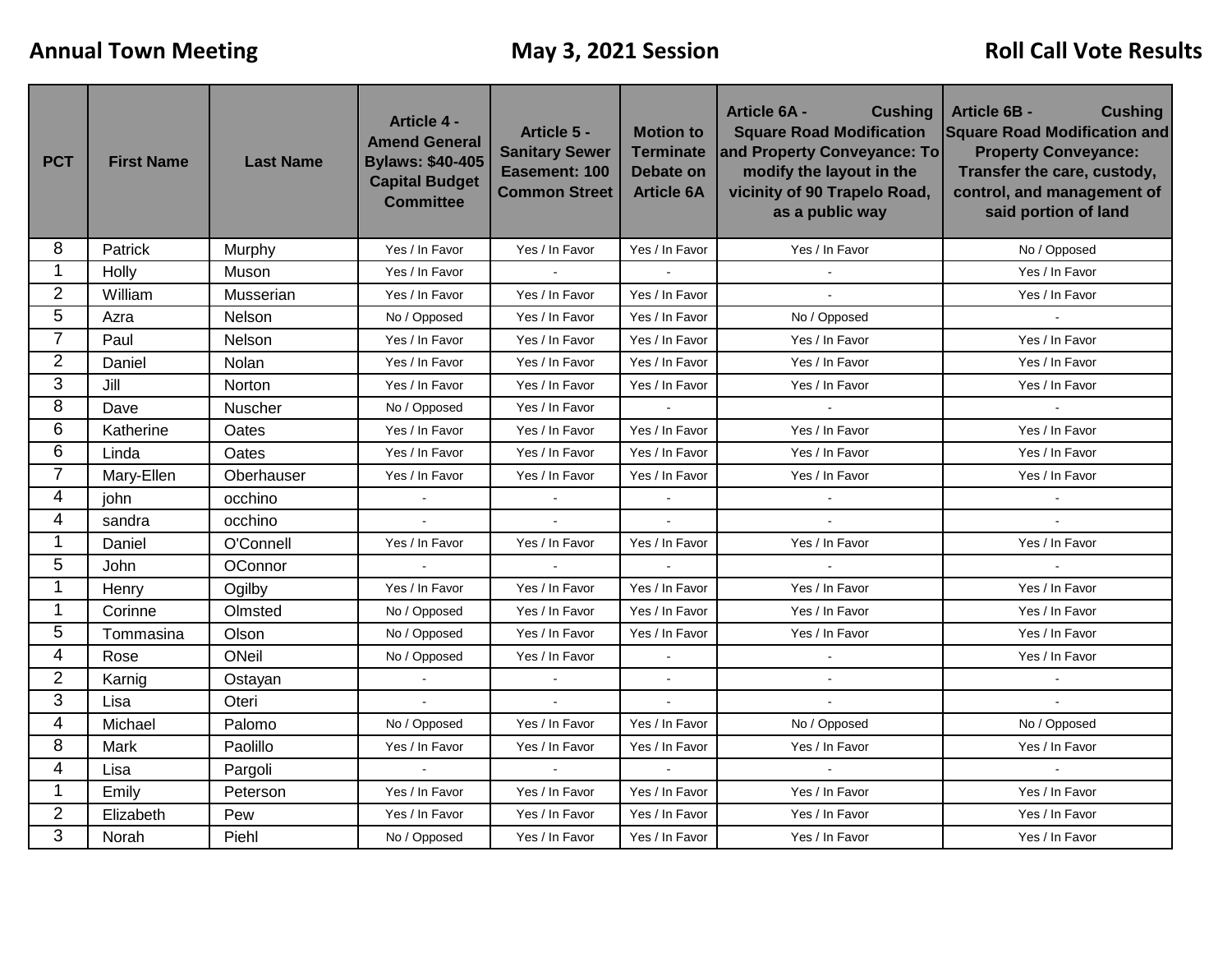| <b>PCT</b>     | <b>First Name</b> | <b>Last Name</b> | <b>Article 4 -</b><br><b>Amend General</b><br><b>Bylaws: \$40-405</b><br><b>Capital Budget</b><br><b>Committee</b> | Article 5 -<br><b>Sanitary Sewer</b><br>Easement: 100<br><b>Common Street</b> | <b>Motion to</b><br><b>Terminate</b><br>Debate on<br><b>Article 6A</b> | <b>Article 6A -</b><br><b>Cushing</b><br><b>Square Road Modification</b><br>and Property Conveyance: To<br>modify the layout in the<br>vicinity of 90 Trapelo Road,<br>as a public way | <b>Article 6B -</b><br><b>Cushing</b><br><b>Square Road Modification and</b><br><b>Property Conveyance:</b><br>Transfer the care, custody,<br>control, and management of<br>said portion of land |  |
|----------------|-------------------|------------------|--------------------------------------------------------------------------------------------------------------------|-------------------------------------------------------------------------------|------------------------------------------------------------------------|----------------------------------------------------------------------------------------------------------------------------------------------------------------------------------------|--------------------------------------------------------------------------------------------------------------------------------------------------------------------------------------------------|--|
| 6              | Aaron             | Pikcilingis      | Yes / In Favor                                                                                                     | Yes / In Favor                                                                | Yes / In Favor                                                         | Yes / In Favor                                                                                                                                                                         | Yes / In Favor                                                                                                                                                                                   |  |
| $\overline{7}$ | Stephen           | Pinkerton        | Yes / In Favor                                                                                                     | Yes / In Favor                                                                | Yes / In Favor                                                         | Yes / In Favor                                                                                                                                                                         | Yes / In Favor                                                                                                                                                                                   |  |
| 3              | Martin            | Plass            | No / Opposed                                                                                                       | Yes / In Favor                                                                | Yes / In Favor                                                         | No / Opposed                                                                                                                                                                           | Yes / In Favor                                                                                                                                                                                   |  |
| 5              | John              | Pollock          | Yes / In Favor                                                                                                     | Yes / In Favor                                                                | Yes / In Favor                                                         | Yes / In Favor                                                                                                                                                                         | Yes / In Favor                                                                                                                                                                                   |  |
| 5              | Lois J            | Pollock          | Yes / In Favor                                                                                                     | Yes / In Favor                                                                | Yes / In Favor                                                         | Yes / In Favor                                                                                                                                                                         | Yes / In Favor                                                                                                                                                                                   |  |
| 1              | Adriana           | Poole            | No / Opposed                                                                                                       | Yes / In Favor                                                                | Yes / In Favor                                                         | Yes / In Favor                                                                                                                                                                         | Yes / In Favor                                                                                                                                                                                   |  |
| 6              | Katherine         | Poulin-Kerstien  | No / Opposed                                                                                                       | Yes / In Favor                                                                | Yes / In Favor                                                         | Yes / In Favor                                                                                                                                                                         | Yes / In Favor                                                                                                                                                                                   |  |
| 4              | David             | Powelstock       | No / Opposed                                                                                                       | Yes / In Favor                                                                | Yes / In Favor                                                         | Yes / In Favor                                                                                                                                                                         | Yes / In Favor                                                                                                                                                                                   |  |
| 8              | Lynn              | Read             | No / Opposed                                                                                                       | Yes / In Favor                                                                | Yes / In Favor                                                         | Yes / In Favor                                                                                                                                                                         | Yes / In Favor                                                                                                                                                                                   |  |
| 8              | Roger             | Read             | No / Opposed                                                                                                       | Yes / In Favor                                                                | Yes / In Favor                                                         |                                                                                                                                                                                        | Yes / In Favor                                                                                                                                                                                   |  |
| 6              | Jocelyn           | Record           | Yes / In Favor                                                                                                     | Yes / In Favor                                                                | No / Opposed                                                           | No / Opposed                                                                                                                                                                           | Abstain                                                                                                                                                                                          |  |
| 4              | Gitanjali         | Rege             | No / Opposed                                                                                                       | Yes / In Favor                                                                | Yes / In Favor                                                         | No / Opposed                                                                                                                                                                           | Yes / In Favor                                                                                                                                                                                   |  |
| $\overline{7}$ | <b>ALISON</b>     | <b>RHODES</b>    |                                                                                                                    | $\overline{a}$                                                                |                                                                        |                                                                                                                                                                                        | $\sim$                                                                                                                                                                                           |  |
| 8              | Paul              | Rickter          | No / Opposed                                                                                                       | Yes / In Favor                                                                | Yes / In Favor                                                         | Yes / In Favor                                                                                                                                                                         | Yes / In Favor                                                                                                                                                                                   |  |
| 8              | Ann               | Rittenburg       | Yes / In Favor                                                                                                     | Yes / In Favor                                                                | Yes / In Favor                                                         | Yes / In Favor                                                                                                                                                                         | Yes / In Favor                                                                                                                                                                                   |  |
| 8              | Paul              | Roberts          | No / Opposed                                                                                                       | Yes / In Favor                                                                | Yes / In Favor                                                         | Yes / In Favor                                                                                                                                                                         | Yes / In Favor                                                                                                                                                                                   |  |
| $\overline{2}$ | John              | Robotham         | Yes / In Favor                                                                                                     | Yes / In Favor                                                                | Yes / In Favor                                                         | No / Opposed                                                                                                                                                                           | No / Opposed                                                                                                                                                                                     |  |
| $\overline{2}$ | Suzanne           | Robotham         | Yes / In Favor                                                                                                     | Yes / In Favor                                                                | Yes / In Favor                                                         | No / Opposed                                                                                                                                                                           | No / Opposed                                                                                                                                                                                     |  |
| 5              | Andres            | Rojas            | $\sim$                                                                                                             | $\sim$                                                                        | $\mathbf{r}$                                                           | $\mathcal{L}^{\mathcal{A}}$                                                                                                                                                            | $\mathbf{r}$                                                                                                                                                                                     |  |
| 8              | Deborah           | Rosales          | Yes / In Favor                                                                                                     | Yes / In Favor                                                                | Yes / In Favor                                                         | Yes / In Favor                                                                                                                                                                         | Yes / In Favor                                                                                                                                                                                   |  |
| 8              | Stephen           | Rosales          | Yes / In Favor                                                                                                     | Yes / In Favor                                                                | Yes / In Favor                                                         | Yes / In Favor                                                                                                                                                                         | Yes / In Favor                                                                                                                                                                                   |  |
| $\overline{7}$ | Heather           | Rubeski          | Yes / In Favor                                                                                                     | Yes / In Favor                                                                | Yes / In Favor                                                         | Yes / In Favor                                                                                                                                                                         | Yes / In Favor                                                                                                                                                                                   |  |
| 5              | Kathy             | Rushe            | Yes / In Favor                                                                                                     | Yes / In Favor                                                                | Yes / In Favor                                                         | Yes / In Favor                                                                                                                                                                         |                                                                                                                                                                                                  |  |
| 6              | <b>Brian</b>      | Saper            | Yes / In Favor                                                                                                     | Yes / In Favor                                                                | Yes / In Favor                                                         | Yes / In Favor                                                                                                                                                                         | Yes / In Favor                                                                                                                                                                                   |  |
| 3              | Judith Ananian    | Sarno            | Yes / In Favor                                                                                                     | Yes / In Favor                                                                | No / Opposed                                                           | No / Opposed                                                                                                                                                                           | No / Opposed                                                                                                                                                                                     |  |
| 3              | Robert            | Sarno            | Yes / In Favor                                                                                                     | Yes / In Favor                                                                | Yes / In Favor                                                         | No / Opposed                                                                                                                                                                           | No / Opposed                                                                                                                                                                                     |  |
| $\overline{2}$ | Maryann           | Scali            | Yes / In Favor                                                                                                     | Yes / In Favor                                                                | Yes / In Favor                                                         | Yes / In Favor                                                                                                                                                                         | Yes / In Favor                                                                                                                                                                                   |  |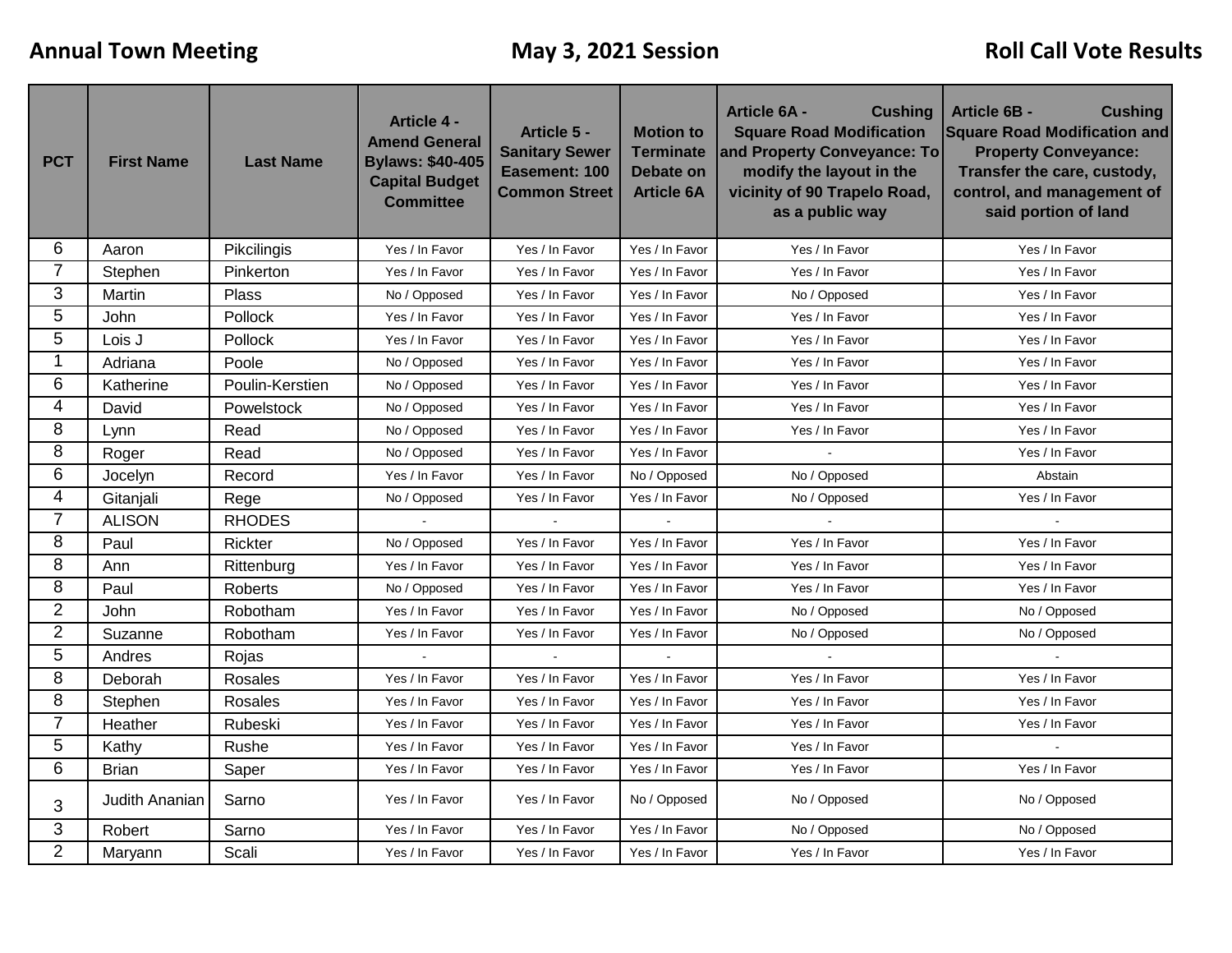| <b>PCT</b>     | <b>First Name</b> | <b>Last Name</b> | <b>Article 4 -</b><br><b>Amend General</b><br><b>Bylaws: \$40-405</b><br><b>Capital Budget</b><br><b>Committee</b> | Article 5 -<br><b>Sanitary Sewer</b><br>Easement: 100<br><b>Common Street</b> | <b>Motion to</b><br><b>Terminate</b><br><b>Debate on</b><br><b>Article 6A</b> | <b>Article 6A -</b><br><b>Cushing</b><br><b>Square Road Modification</b><br>and Property Conveyance: To<br>modify the layout in the<br>vicinity of 90 Trapelo Road,<br>as a public way | <b>Article 6B -</b><br><b>Cushing</b><br><b>Square Road Modification and</b><br><b>Property Conveyance:</b><br>Transfer the care, custody,<br>control, and management of<br>said portion of land |  |
|----------------|-------------------|------------------|--------------------------------------------------------------------------------------------------------------------|-------------------------------------------------------------------------------|-------------------------------------------------------------------------------|----------------------------------------------------------------------------------------------------------------------------------------------------------------------------------------|--------------------------------------------------------------------------------------------------------------------------------------------------------------------------------------------------|--|
| 4              | Elizabeth         | Schmidt          | Yes / In Favor                                                                                                     | Yes / In Favor                                                                | Yes / In Favor                                                                | Yes / In Favor                                                                                                                                                                         | Yes / In Favor                                                                                                                                                                                   |  |
| 8              | Ellen             | Schreiber        | Yes / In Favor                                                                                                     | Yes / In Favor                                                                | Yes / In Favor                                                                | Yes / In Favor                                                                                                                                                                         |                                                                                                                                                                                                  |  |
| 7              | Kimberley         | <b>Selness</b>   | Yes / In Favor                                                                                                     | Yes / In Favor                                                                |                                                                               |                                                                                                                                                                                        |                                                                                                                                                                                                  |  |
| 7              | Annis             | Sengupta         | $\mathbf{u}$                                                                                                       | $\sim$                                                                        | $\overline{a}$                                                                |                                                                                                                                                                                        |                                                                                                                                                                                                  |  |
| 5              | Andrea            | Serra Masciari   | Yes / In Favor                                                                                                     | Yes / In Favor                                                                | Yes / In Favor                                                                | Yes / In Favor                                                                                                                                                                         | Yes / In Favor                                                                                                                                                                                   |  |
| 6              | Judith            | Singler          | Yes / In Favor                                                                                                     | Yes / In Favor                                                                | Yes / In Favor                                                                | Yes / In Favor                                                                                                                                                                         | Yes / In Favor                                                                                                                                                                                   |  |
| 6              | Laurie            | Slap             | Yes / In Favor                                                                                                     | Yes / In Favor                                                                | Yes / In Favor                                                                | Yes / In Favor                                                                                                                                                                         | Yes / In Favor                                                                                                                                                                                   |  |
| 4              | Kevin             | Smith            | Yes / In Favor                                                                                                     | Yes / In Favor                                                                | Yes / In Favor                                                                | Yes / In Favor                                                                                                                                                                         | Yes / In Favor                                                                                                                                                                                   |  |
| 6              | Michael           | Smith            | Yes / In Favor                                                                                                     | Yes / In Favor                                                                | Yes / In Favor                                                                | Yes / In Favor                                                                                                                                                                         | Yes / In Favor                                                                                                                                                                                   |  |
| $\overline{7}$ | <b>Brett</b>      | Sorenson         | Yes / In Favor                                                                                                     | Yes / In Favor                                                                | Yes / In Favor                                                                | Yes / In Favor                                                                                                                                                                         | Yes / In Favor                                                                                                                                                                                   |  |
| 3              | Vincent           | Stanton          | Yes / In Favor                                                                                                     | Yes / In Favor                                                                | Yes / In Favor                                                                | No / Opposed                                                                                                                                                                           | No / Opposed                                                                                                                                                                                     |  |
| 3              | mary              | stearns          | Yes / In Favor                                                                                                     | Yes / In Favor                                                                |                                                                               |                                                                                                                                                                                        |                                                                                                                                                                                                  |  |
| 4              | <b>DANIELL</b>    | <b>STEVENS</b>   | No / Opposed                                                                                                       | Yes / In Favor                                                                | No / Opposed                                                                  | No / Opposed                                                                                                                                                                           | Yes / In Favor                                                                                                                                                                                   |  |
| 8              | Scott             | Stratford        | Yes / In Favor                                                                                                     | Yes / In Favor                                                                | Yes / In Favor                                                                | Yes / In Favor                                                                                                                                                                         | Yes / In Favor                                                                                                                                                                                   |  |
| 8              | Ellen             | Sugarman         | No / Opposed                                                                                                       | Yes / In Favor                                                                | Yes / In Favor                                                                | Yes / In Favor                                                                                                                                                                         | Yes / In Favor                                                                                                                                                                                   |  |
| 2              | Jim               | Sullivan         | No / Opposed                                                                                                       | Yes / In Favor                                                                | Yes / In Favor                                                                | Yes / In Favor                                                                                                                                                                         | Yes / In Favor                                                                                                                                                                                   |  |
| 5              | <b>John</b>       | Sullivan         | No / Opposed                                                                                                       | Yes / In Favor                                                                | Yes / In Favor                                                                | Yes / In Favor                                                                                                                                                                         | Yes / In Favor                                                                                                                                                                                   |  |
| 4              | Johanna           | Swift            |                                                                                                                    |                                                                               |                                                                               |                                                                                                                                                                                        |                                                                                                                                                                                                  |  |
| 1              | Yvette            | Tenney           | Yes / In Favor                                                                                                     | Yes / In Favor                                                                | Yes / In Favor                                                                | Yes / In Favor                                                                                                                                                                         | Yes / In Favor                                                                                                                                                                                   |  |
| 6              | PHIL              | <b>THAYER</b>    | No / Opposed                                                                                                       | Yes / In Favor                                                                | Yes / In Favor                                                                | No / Opposed                                                                                                                                                                           | No / Opposed                                                                                                                                                                                     |  |
| 1              | Jennifer          | Thomas           | Yes / In Favor                                                                                                     | Yes / In Favor                                                                | Yes / In Favor                                                                | Yes / In Favor                                                                                                                                                                         | Yes / In Favor                                                                                                                                                                                   |  |
|                | Alex              | Thurston         | No / Opposed                                                                                                       | Yes / In Favor                                                                | Yes / In Favor                                                                | Yes / In Favor                                                                                                                                                                         | $\blacksquare$                                                                                                                                                                                   |  |
| 1              | Emma              | Thurston         | No / Opposed                                                                                                       | Yes / In Favor                                                                | Yes / In Favor                                                                | Yes / In Favor                                                                                                                                                                         | Yes / In Favor                                                                                                                                                                                   |  |
| $\overline{7}$ | Susan             | <b>Titus</b>     | No / Opposed                                                                                                       | Yes / In Favor                                                                | No / Opposed                                                                  | No / Opposed                                                                                                                                                                           | Yes / In Favor                                                                                                                                                                                   |  |
| 1              | Stephen           | Tomczyk          | Yes / In Favor                                                                                                     | Yes / In Favor                                                                | Yes / In Favor                                                                | Yes / In Favor                                                                                                                                                                         | Yes / In Favor                                                                                                                                                                                   |  |
| 3              | Heli              | Tomford          | Yes / In Favor                                                                                                     | Yes / In Favor                                                                | Yes / In Favor                                                                | Yes / In Favor                                                                                                                                                                         | Yes / In Favor                                                                                                                                                                                   |  |
| 7              | William           | Trabilcy         | Yes / In Favor                                                                                                     | No / Opposed                                                                  | Yes / In Favor                                                                | No / Opposed                                                                                                                                                                           | No / Opposed                                                                                                                                                                                     |  |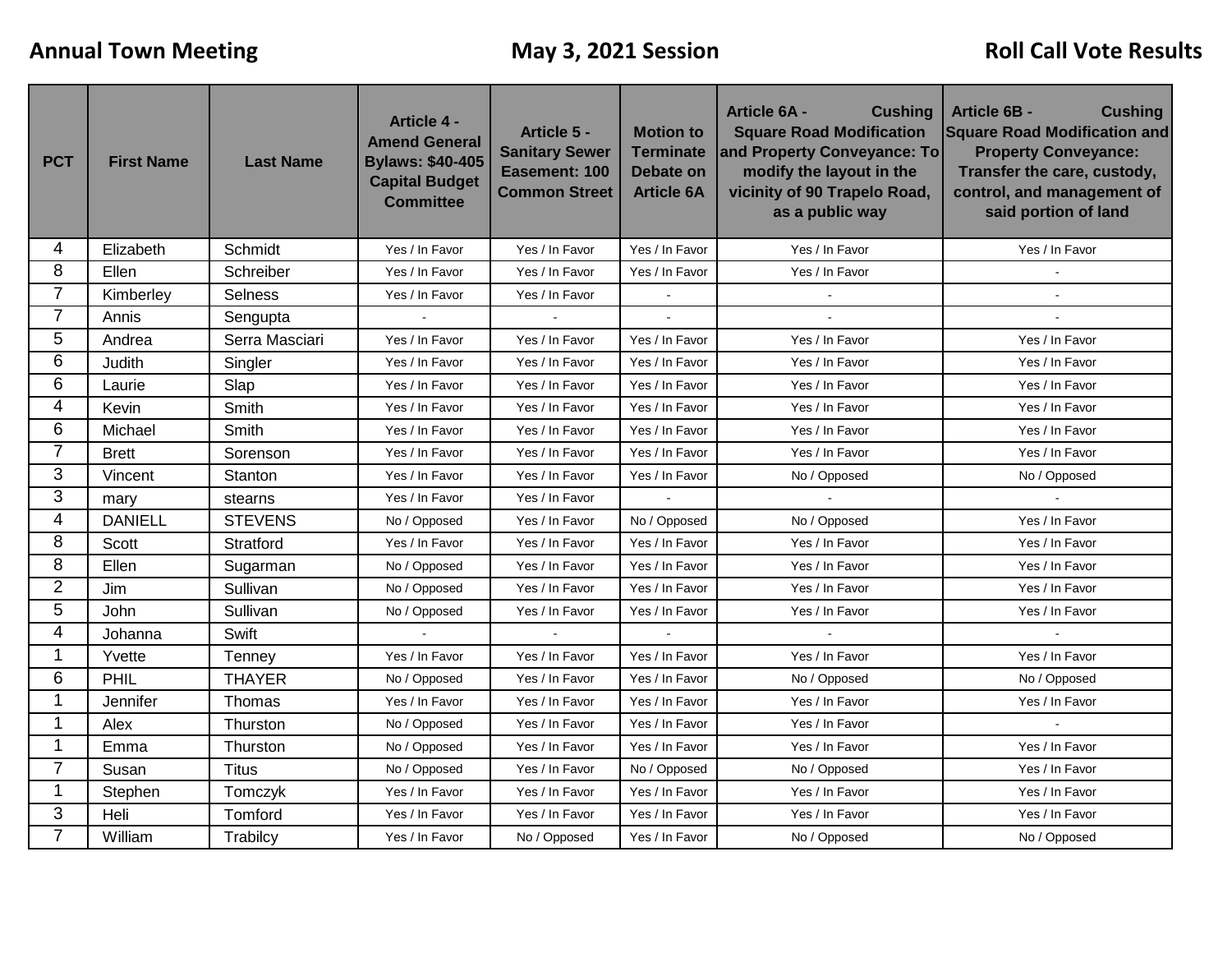| <b>PCT</b>     | <b>First Name</b>  | <b>Last Name</b>  | <b>Article 4 -</b><br><b>Amend General</b><br><b>Bylaws: \$40-405</b><br><b>Capital Budget</b><br><b>Committee</b> | Article 5 -<br><b>Sanitary Sewer</b><br>Easement: 100<br><b>Common Street</b> | <b>Motion to</b><br><b>Terminate</b><br>Debate on<br><b>Article 6A</b> | <b>Cushing</b><br><b>Article 6A -</b><br><b>Square Road Modification</b><br>and Property Conveyance: To<br>modify the layout in the<br>vicinity of 90 Trapelo Road,<br>as a public way | <b>Article 6B -</b><br><b>Cushing</b><br><b>Square Road Modification and</b><br><b>Property Conveyance:</b><br>Transfer the care, custody,<br>control, and management of<br>said portion of land |  |
|----------------|--------------------|-------------------|--------------------------------------------------------------------------------------------------------------------|-------------------------------------------------------------------------------|------------------------------------------------------------------------|----------------------------------------------------------------------------------------------------------------------------------------------------------------------------------------|--------------------------------------------------------------------------------------------------------------------------------------------------------------------------------------------------|--|
| $\overline{2}$ | Amy                | Trotsky           | Yes / In Favor                                                                                                     | Yes / In Favor                                                                | Yes / In Favor                                                         | Yes / In Favor                                                                                                                                                                         | Yes / In Favor                                                                                                                                                                                   |  |
| $\overline{7}$ | Alexandra          | van Geel          | No / Opposed                                                                                                       |                                                                               |                                                                        | $\sim$                                                                                                                                                                                 |                                                                                                                                                                                                  |  |
| $\overline{4}$ | Laura              | VanderHart        | No / Opposed                                                                                                       | Yes / In Favor                                                                | $\sim$                                                                 | Abstain                                                                                                                                                                                | Yes / In Favor                                                                                                                                                                                   |  |
| 5              | Mark               | Wagner            | Yes / In Favor                                                                                                     | Yes / In Favor                                                                | Yes / In Favor                                                         | Yes / In Favor                                                                                                                                                                         | Yes / In Favor                                                                                                                                                                                   |  |
| 6              | Marie              | Warner            | Yes / In Favor                                                                                                     | Yes / In Favor                                                                | Yes / In Favor                                                         | Yes / In Favor                                                                                                                                                                         | Yes / In Favor                                                                                                                                                                                   |  |
| 3              | lan                | Watson            |                                                                                                                    |                                                                               | Yes / In Favor                                                         | Yes / In Favor                                                                                                                                                                         | Yes / In Favor                                                                                                                                                                                   |  |
| $\overline{4}$ | David              | Webster           | Yes / In Favor                                                                                                     | Yes / In Favor                                                                | No / Opposed                                                           | No / Opposed                                                                                                                                                                           | No / Opposed                                                                                                                                                                                     |  |
| $\overline{2}$ | Julia              | Weeks             | Yes / In Favor                                                                                                     | Yes / In Favor                                                                | Yes / In Favor                                                         | Yes / In Favor                                                                                                                                                                         | Yes / In Favor                                                                                                                                                                                   |  |
| $\overline{2}$ | Elizabeth          | Weintraub         | Yes / In Favor                                                                                                     | Yes / In Favor                                                                | Yes / In Favor                                                         | Yes / In Favor                                                                                                                                                                         | Yes / In Favor                                                                                                                                                                                   |  |
| $\mathbf{1}$   | <b>Jack</b>        | Weis              | Yes / In Favor                                                                                                     | $\sim$                                                                        | Yes / In Favor                                                         | Yes / In Favor                                                                                                                                                                         | Yes / In Favor                                                                                                                                                                                   |  |
| 4              | Joe                | White             |                                                                                                                    |                                                                               |                                                                        |                                                                                                                                                                                        |                                                                                                                                                                                                  |  |
| 5              | Jeanne             | Widmer            | Yes / In Favor                                                                                                     | Yes / In Favor                                                                | Yes / In Favor                                                         | Yes / In Favor                                                                                                                                                                         | Yes / In Favor                                                                                                                                                                                   |  |
| <b>AL</b>      | Michael            | Widmer            | $\omega$                                                                                                           | $\mathcal{L}_{\mathcal{A}}$                                                   | $\blacksquare$                                                         | $\blacksquare$                                                                                                                                                                         | $\bullet$                                                                                                                                                                                        |  |
| 3              | Carole             | Williams          | Yes / In Favor                                                                                                     | Yes / In Favor                                                                | $\overline{a}$                                                         |                                                                                                                                                                                        | Yes / In Favor                                                                                                                                                                                   |  |
| 5              | Casey              | Williams          | Yes / In Favor                                                                                                     | Yes / In Favor                                                                | Yes / In Favor                                                         | Yes / In Favor                                                                                                                                                                         | Yes / In Favor                                                                                                                                                                                   |  |
| $\overline{7}$ | Glenn              | Wong              | Yes / In Favor                                                                                                     | Yes / In Favor                                                                | Yes / In Favor                                                         | Yes / In Favor                                                                                                                                                                         | Yes / In Favor                                                                                                                                                                                   |  |
| 1              | Elizabeth          | Woo               | Yes / In Favor                                                                                                     | Yes / In Favor                                                                | Yes / In Favor                                                         | Abstain                                                                                                                                                                                | Abstain                                                                                                                                                                                          |  |
| 5              | Roger              | Wrubel            | $\mathbf{r}$                                                                                                       | Yes / In Favor                                                                |                                                                        | $\mathbf{r}$                                                                                                                                                                           | $\sim$                                                                                                                                                                                           |  |
| 6              | Julie              | Wu                | No / Opposed                                                                                                       | Yes / In Favor                                                                | Yes / In Favor                                                         | Yes / In Favor                                                                                                                                                                         | Yes / In Favor                                                                                                                                                                                   |  |
| 8              | Gi                 | Yoon-Huang        | Yes / In Favor                                                                                                     | Yes / In Favor                                                                | Yes / In Favor                                                         | Yes / In Favor                                                                                                                                                                         | Yes / In Favor                                                                                                                                                                                   |  |
| 3              | Michelle           | Young             | Yes / In Favor                                                                                                     | Yes / In Favor                                                                | Yes / In Favor                                                         | Yes / In Favor                                                                                                                                                                         | Yes / In Favor                                                                                                                                                                                   |  |
| 1              | Kristen            | Zecchi            |                                                                                                                    |                                                                               | $\blacksquare$                                                         |                                                                                                                                                                                        |                                                                                                                                                                                                  |  |
| 1              | <b>Breda</b>       | Zimkus            | Yes / In Favor                                                                                                     | $\Delta \phi$                                                                 | $\mathbf{r}$                                                           | Yes / In Favor                                                                                                                                                                         | Yes / In Favor                                                                                                                                                                                   |  |
| $\overline{2}$ | David              | Zipkin            | No / Opposed                                                                                                       | Yes / In Favor                                                                | Yes / In Favor                                                         | Yes / In Favor                                                                                                                                                                         | Yes / In Favor                                                                                                                                                                                   |  |
|                | <b>VOTE TOTALS</b> | Here              | 175                                                                                                                | 255                                                                           | 232                                                                    | 202                                                                                                                                                                                    | 215                                                                                                                                                                                              |  |
|                |                    | Here, with gusto! | 78                                                                                                                 |                                                                               | 12                                                                     | 38                                                                                                                                                                                     | 23                                                                                                                                                                                               |  |
|                |                    | Barely here       | $6\overline{6}$                                                                                                    | $\overline{0}$                                                                | $\overline{0}$                                                         | $\overline{3}$                                                                                                                                                                         | $\overline{5}$                                                                                                                                                                                   |  |